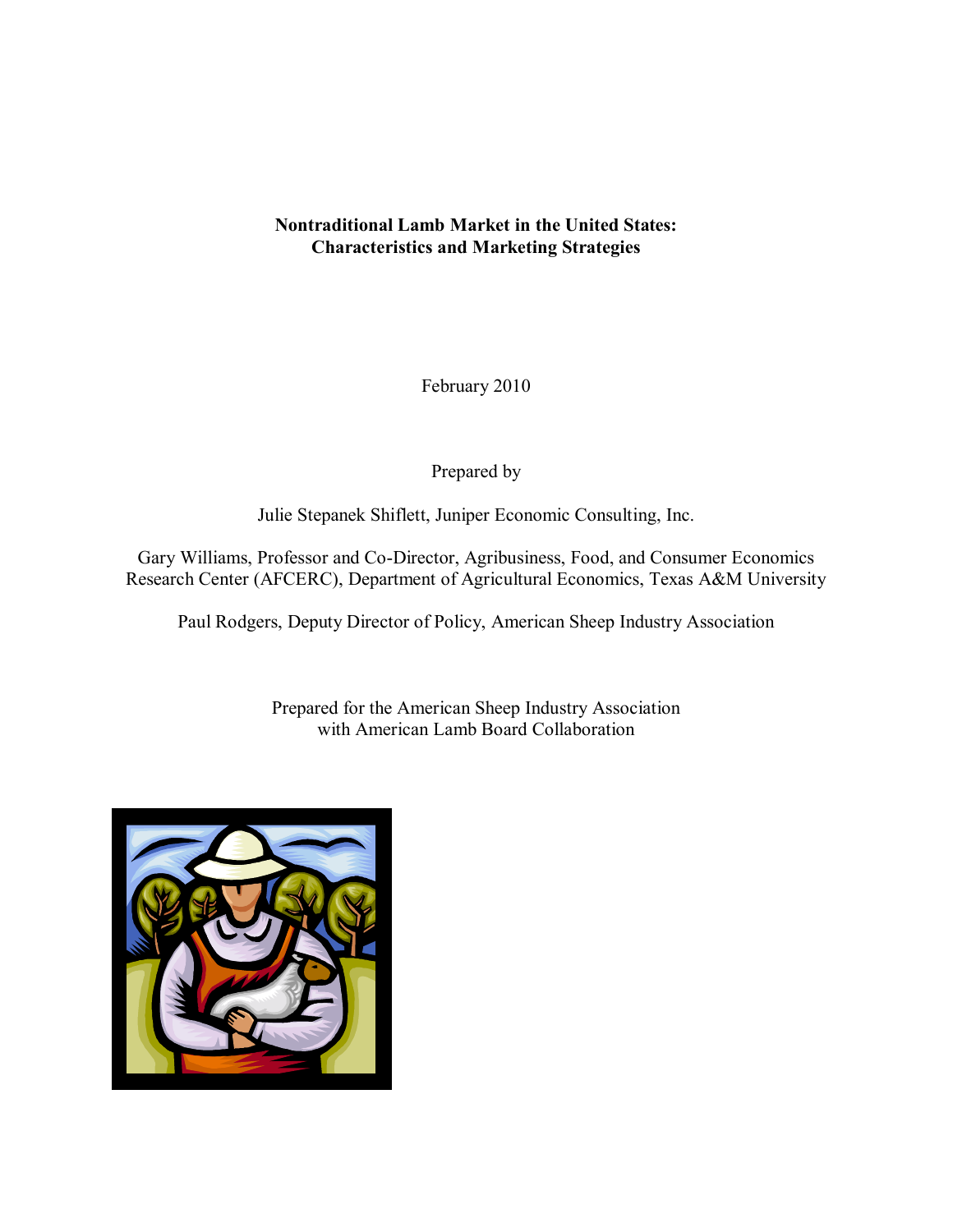# **Table of Contents**

| Chapter 6. Marketing Strategies to Enhance Industry Profitability Suggested by the Research Results  47 |  |
|---------------------------------------------------------------------------------------------------------|--|
|                                                                                                         |  |
|                                                                                                         |  |
|                                                                                                         |  |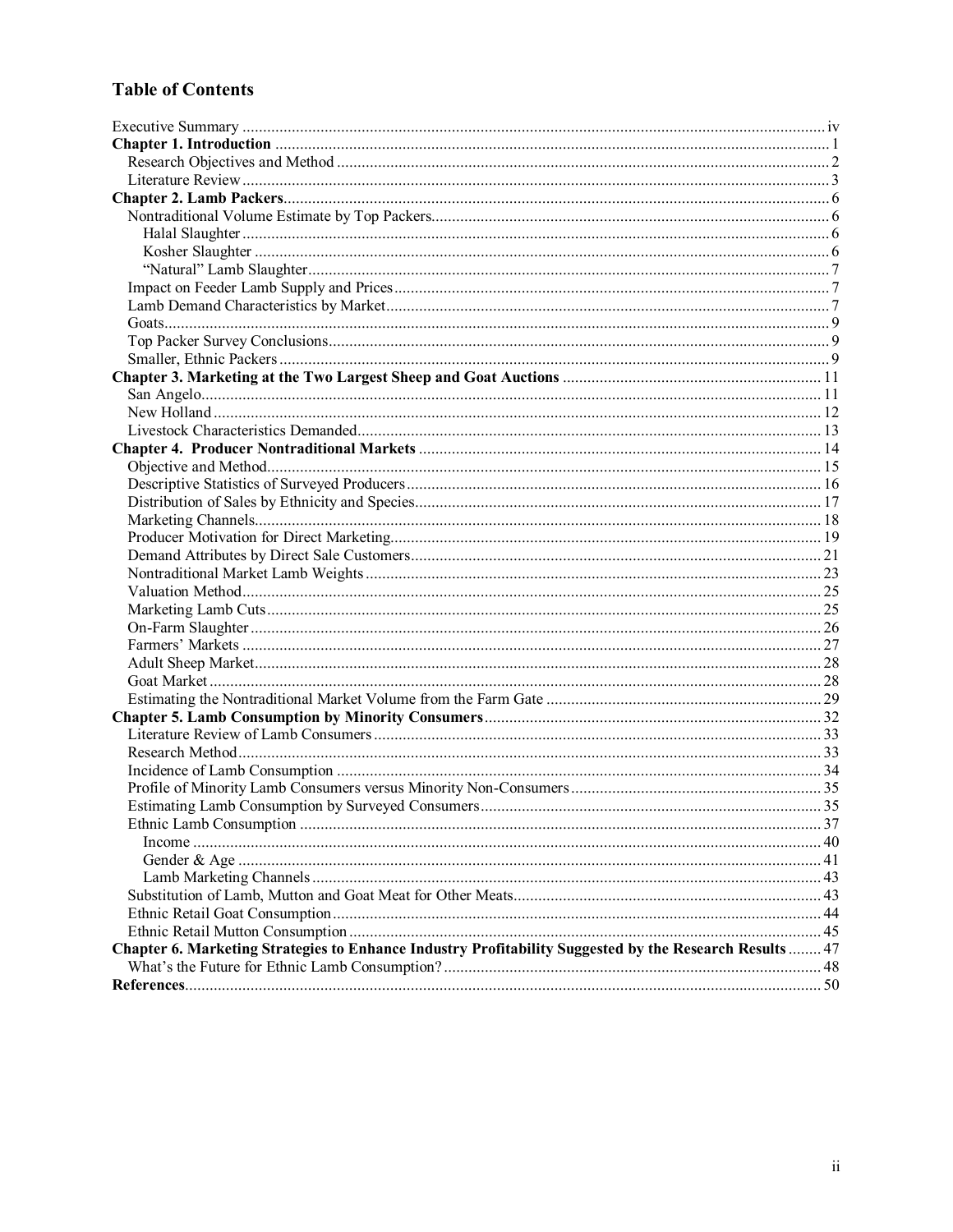# **List of Tables**

| Table 8. Characteristics of Lamb, Mutton, & Goat Demanded by Hispanic Customers (1=the most important      |     |
|------------------------------------------------------------------------------------------------------------|-----|
|                                                                                                            | 22  |
| Table 9. Characteristics of Lamb, Mutton & Goat Demanded by Middle Eastern Customers (1=the most important |     |
|                                                                                                            | .22 |
|                                                                                                            |     |
|                                                                                                            |     |
|                                                                                                            |     |
|                                                                                                            |     |
| Table 14. Characteristics of Lamb Demanded by On Farm Slaughter Customers (1=the most important motivator) |     |
|                                                                                                            |     |
|                                                                                                            |     |
|                                                                                                            |     |
|                                                                                                            |     |
|                                                                                                            |     |
|                                                                                                            |     |
|                                                                                                            |     |
|                                                                                                            |     |
|                                                                                                            |     |
|                                                                                                            |     |

# **List of Figures**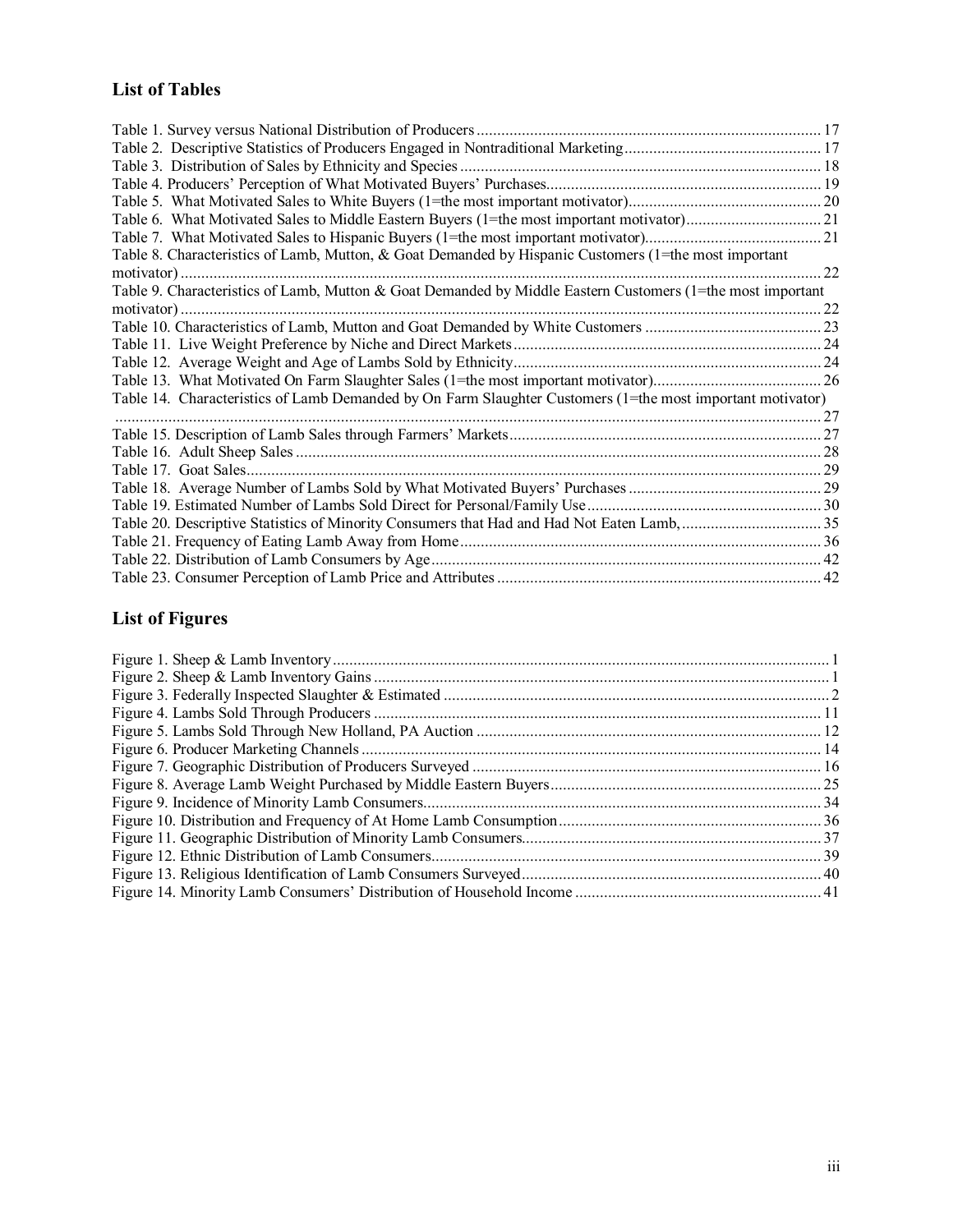#### Executive Summary

There is a growing sentiment that the nontraditional lamb market is siphoning off an increasing portion of the commercial slaughter-lamb market away from traditional retail and foodservice sectors. The nontraditional market may thus slow the ability of the commercial lamb market to increase supplies and production in a time of sheep inventory contractions. Yet the volume of sheep marketed to the nontraditional market is largely unknown.

This research was motivated, in part, by the discovery that there is a large statistical difference between the U.S. Department of Agriculture (USDA)-published lamb crop (plus losses) and USDA federally-inspected slaughter numbers. Between 2004 and 2008, this difference was estimated at nearly 1.2 million head per year, 48 percent of FI slaughter or 2.5 million head per year. While FI slaughter has declined, the nontraditional market held steady.

This research proposes to define, quantify and predict the growth of the nontraditional lamb market in the United States. It is equally important to uncover opportunities and markets that may provide value opportunities for the industry. Embracing the nontraditional market through promotional activities and improved market monitoring could help expand the sheep and lamb industry in this country.

*Method.* This research utilized a multi-prong survey approach to meet its research objectives given a hypothesis that the market is fragmented and heterogeneous. Informal phone surveys were used to interview the marketing managers at the top lamb packers as well as number of select smaller ethnic packers. Informal phone surveys were also used to interview U.S. Department of Agriculture market reporters that report on sheep and lamb auctions.

A formal producer survey was also implemented to estimate the volume of the nontraditional market at the farm gate, determine the ethnicity of consumers that buy direct from the farm and determine what motivates producers and buyers to engage in direct marketing. The survey utilized Zoomerang (an on-line survey tool) to develop an online survey for sheep and lamb producers. Producers were contacted via e-mail as well as through the American Sheep Industry Association newsletter, *Sheep Industry News*. The survey resulted in 488 responses from a distribution to 20,467 producers.

Finally, the research also employed Zoomerang to conduct an online survey to a select group of minority or ethnic consumers. Non-Hispanic White consumers were omitted from the study unless they spoke a pre-identified foreign language at home. Zoomerang implemented the survey, sending the survey instrument to its pre-profiled consumers. A total of 410 consumers responded that they had eaten lamb, mutton or goat in the past year out of a total 878 consumers surveyed.

*Live Weight & Other Demand Attributes in Ethnic Markets*. It is hypothesized that the ethnic market is siphoning feeder lambs from traditional marketing channels for direct consumption. In the past couple years, the average live slaughter weight for federally inspected (FI) slaughter has ranged from 138 lbs. to 141 lbs. with a carcass weight between 68 lbs. and 71 lbs. On average, the carcass weight of lambs channeled into ethnic markets by the top lamb packers are lighter, ranging from about 30 lbs. to 70 lbs. carcass weight or roughly 60-lb. to 140-lb. live.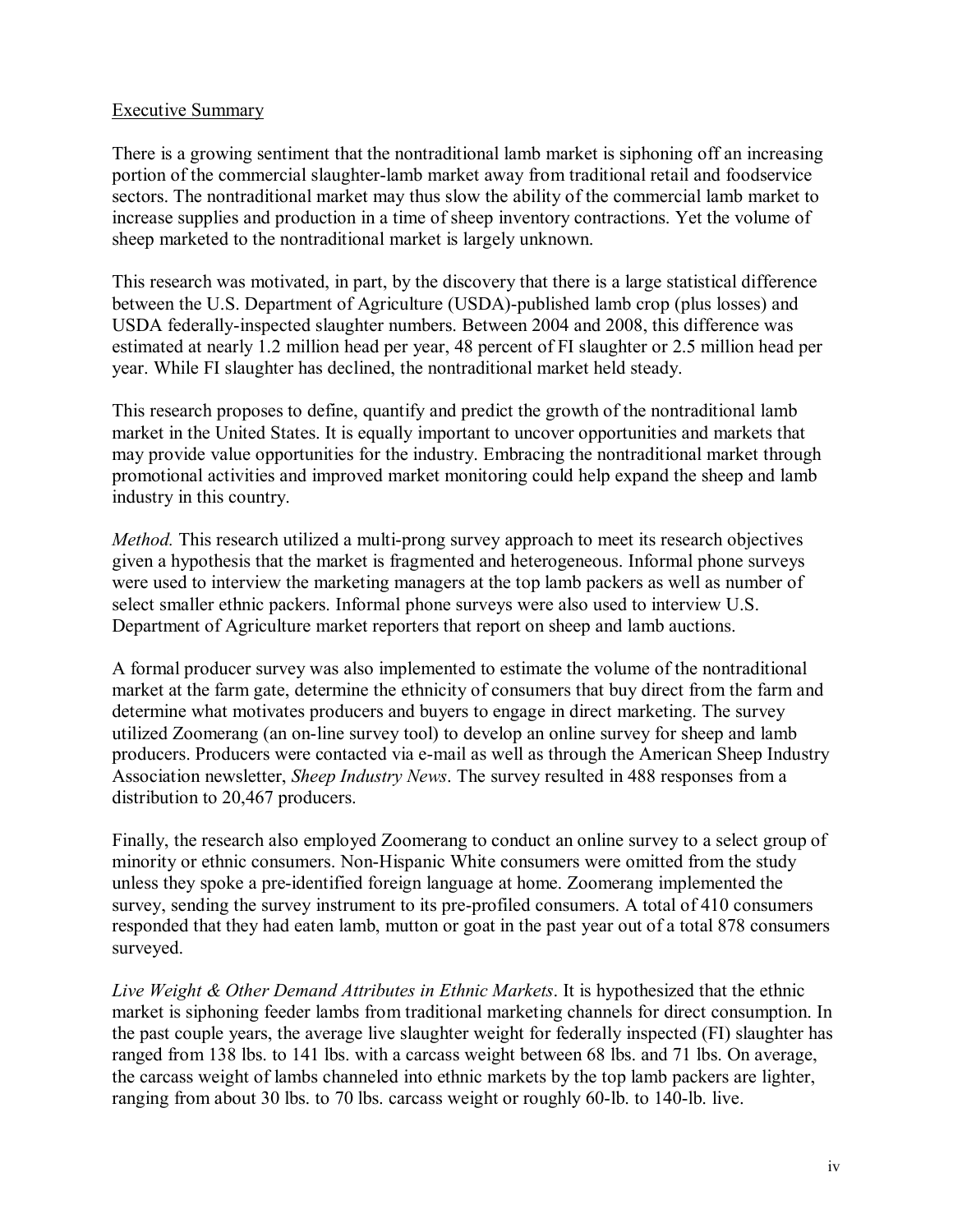The kosher lambs are heavier, 60 lbs. to 70 lbs. carcasses. The packers sell kosher lamb to the bigger wholesale distributors and the foodservice market. Halal slaughter was most typically 55 lbs. to 65 lbs. carcasses.

The survey of sheep and lamb producers revealed that lambs sold through direct marketing to consumers ranged from an average 71 lbs. minimum to a high of 124 lbs.

According to the U.S. Department of Agriculture Agricultural Marketing Service market reporters, buyers at San Angelo and New Holland auctions will accept all weights, but less than 100 lbs. is preferred. Typically, lambs selling into the kosher market were reported to be heavier at 100 lbs. to 130 lbs. Demand during holidays is more specific and often for lighter weight lamb.

The survey of packers, auction market reporters and consumers revealed that meat yield is the number one concern among ethnic buyers. According to the USDA Agriculture Marketing Service market reporters surveyed, meat yield is the most sought after characteristic at auctions at San Angelo and New Holland. However, buyers will buy most anything to fill orders. Cleaner, healthier receive premiums. Hair sheep are increasingly popular and sometimes receive the highest prices in San Angelo.

The survey of producers also revealed that meat yield is the most important factor for buyers as perceived by producers. Across ethnicity -- Hispanic, Middle Eastern or White – over half of producers believed meat yield was the most important factor for their ethnic buyers.

*Volume Estimates of the Nontraditional Lamb Market*. Based on the survey results, we estimate that nearly one-half million lambs are channeled into ethnic markets within the traditional marketing sector by the top lamb packers. Within the nontraditional lamb market nearly 300,000 head are likely channeled into the ethnic market through livestock auctions and an additional one million head are likely direct marketed to consumers at the farm gate. The volume of sheep and lambs direct marketed and sold into ethnic markets from auctions is an estimated 1.3 million head -- close to the calculated statistical difference between the lamb crop and federallyinspected slaughter of 1.2 million head.

The volume of lamb channeled into nontraditional markets by the top lamb packers  $-$  defined as ethnic, custom and natural product  $-\text{ is estimated at } 12,000$  head per week. This number increases over the Easter holidays. Natural product was estimated at 3,100 head per week.

To put these numbers into perspective, the volume of lamb channeled into ethnic market by the top packers is 8,900 per week or roughly 20 percent of average weekly federally inspected slaughter (excluding natural product). In other words, nearly one out of every five lambs slaughtered by the top packers is going into the ethnic or nontraditional market. With an annual slaughter of about 2.4 million head, this equates to nearly one-half million head per year channeled into ethnic markets by the largest packers.

Livestock auctions in San Angelo, Texas and New Holland, Pennsylvania dominate sheep and goat auctions and ethnic sales. Approximately 30 dealers, acting as agents for others and predominately Hispanic and Middle Eastern in origin, routinely buy in San Angelo. San Angelo dealers buy about 500 head per month each, which equates to 15,000 head per month, or 94 percent of the auction's volume annually.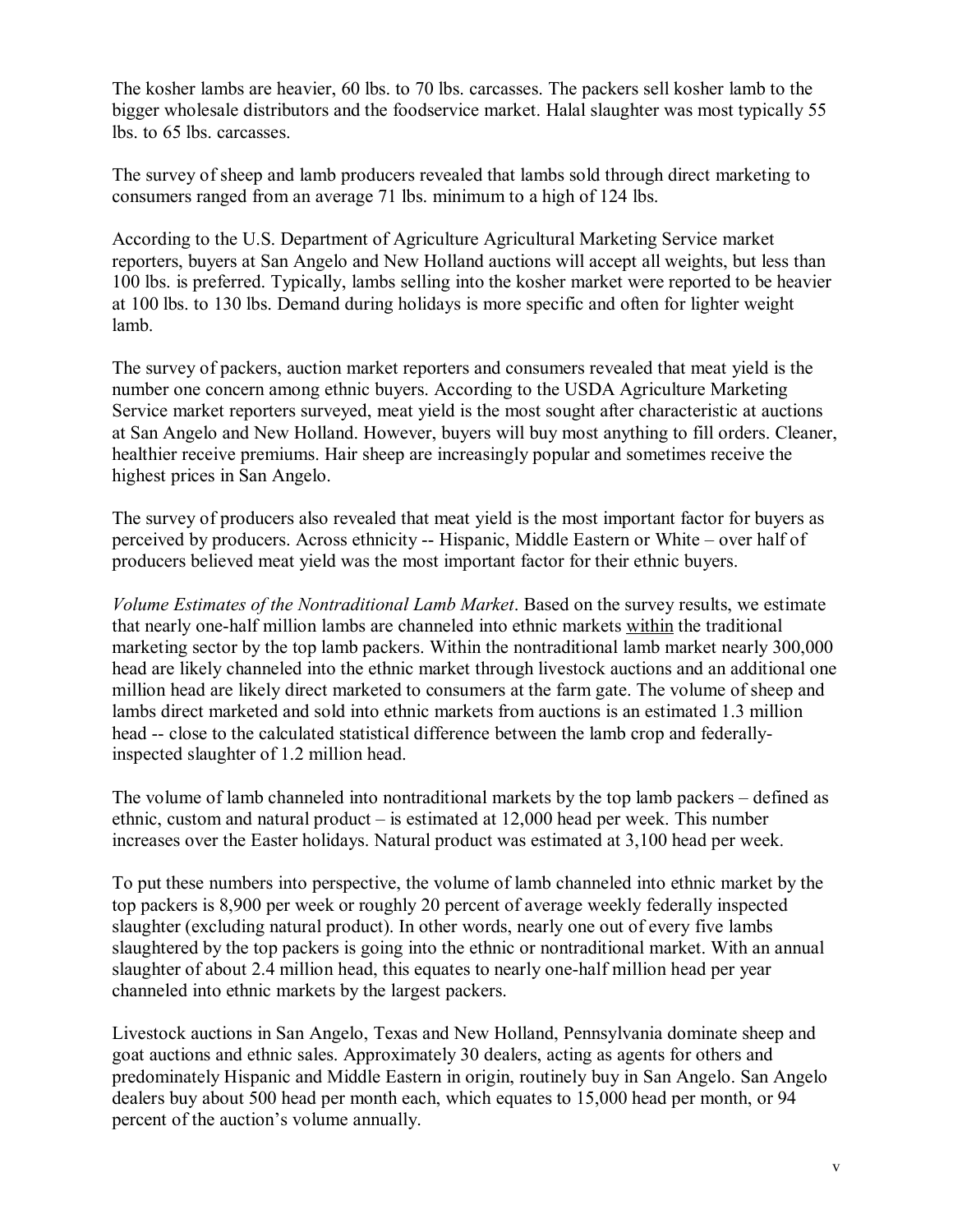In New Holland, there are 60 to 80 sheep and lamb buyers in the ring each week buying for ethnic sales outlets, typically individual grocery stores and/or meat markets. Each buyer buys about 30 head per week which equates to 2,100 head per week or 8,400 head per month. In sum, San Angelo and New Holland could sell an estimated 289,200 lambs into the ethnic market in a year.

The survey of sheep and lamb producers revealed that an estimated one million lambs sold direct from producers to consumers from the farms in the year ending November 2009. This number was calculated from a survey result of the number of producers engaged in direct marketing and the average number of lambs sold through direct marketing.

Direct marketing equals 48 percent of federally inspected lamb and yearling slaughter in 2008 of 2.3 million head. Nearly half of all direct marketing from the farm are purchased by White buyers (48 percent), 23 percent by Middle Eastern buyers, 18 percent by Hispanic or Latino buyers and 11 percent by unknown ethnicities.

The surveyed minority populations in the United States consumed an estimated 58 percent of the 294.4 million lbs. of total U.S. lamb supply (including imports) in 2008. In other words, the U.S. minority populations which accounted for 35 percent of America's population in 2008 consumed a disproportionate 58 percent of the lamb available.

*Incidence of Minority Lamb Consumption*. Zoomerang surveyed a total of 878 consumers of which 47 percent or 410 answered "ves" to the question asking whether they had eaten lamb, mutton or goat in the past year. The incidence of minority lamb consumption among our profile of minority or foreign speaking consumers is 43 percent which is higher than similar percentages cited in previous literature. The Food Marketing Institute (2009) found that Hispanic shoppers are much more likely than Caucasian shoppers to eat lamb at 37 percent versus 24 percent, respectively.

The incidence of lamb consumption among our survey respondents is even higher in the most populated states, including 52 percent in California, 60 percent in New York, 43 percent in New Jersey and 44 percent in Texas.

*Marketing Opportunities.* This study of the nontraditional lamb market revealed several marketing opportunities to expand lamb demand.

*Target southern California and New York City in marketing lamb*. Ethnic lamb consumers are concentrated in California and New York City. California is home to 20 percent of the surveyed respondents of which southern California is home to 12 percent of the surveyed respondents. New York is home to 13 percent of minority lamb consumers although the minority population of New York is only 3 percent of the total U.S. population.

*Improve the visibility of American lamb*. When minority lamb consuming respondents were asked whether they mostly eat domestic or imported lamb. 44 percent responded "domestic" while 14 percent responded "imported" and 42 percent responded that they didn't know. When the 14 percent that consume imported lamb was asked why they consume imported lamb, 71 percent responded that domestic lamb wasnít available while 13 percent responded that the quality of domestic product was inferior and 12 percent reported that the price was too high.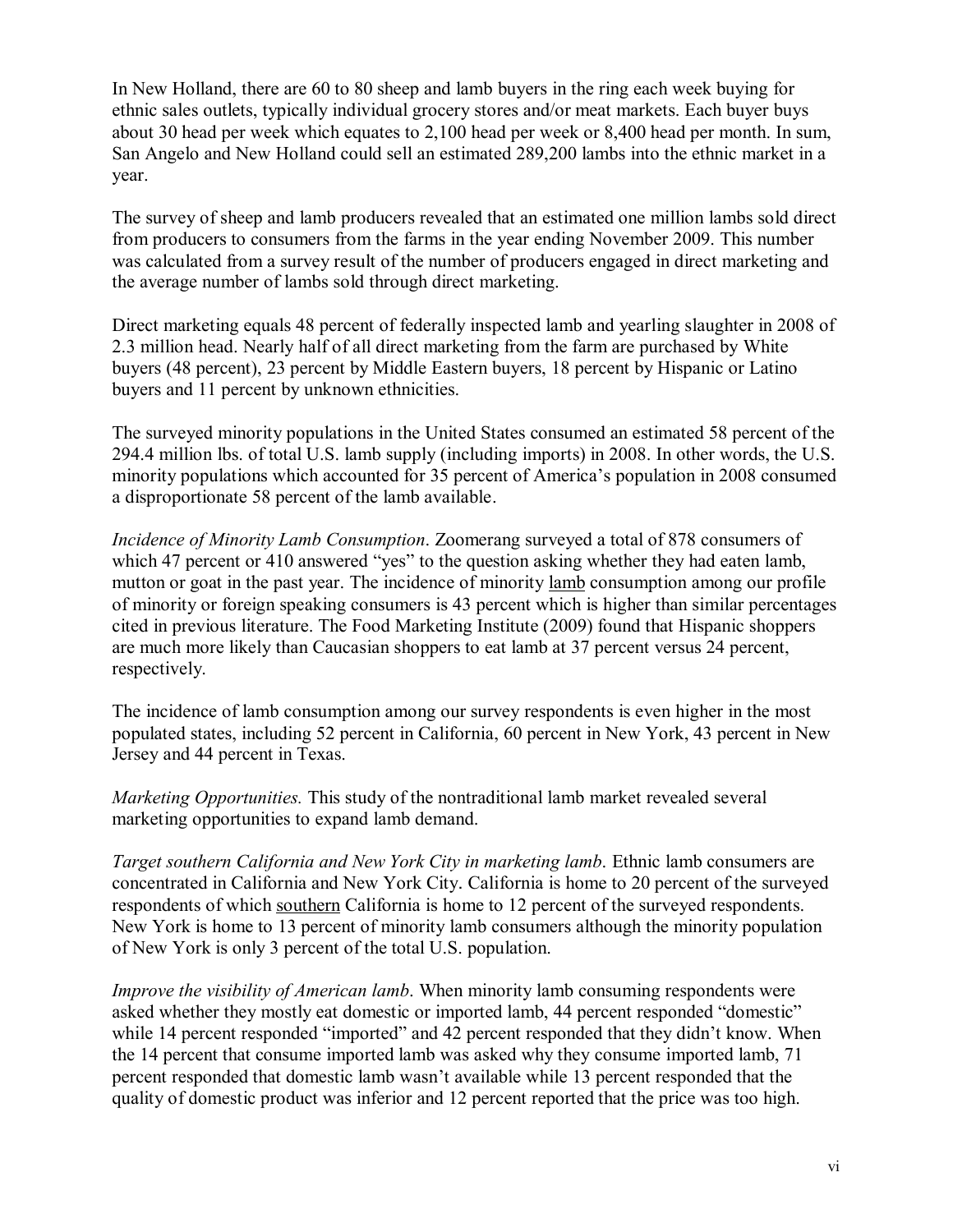*Target retail over foodservice in marketing American lamb*. Nearly three-quarters of minority lamb consumers indicated they eat lamb at home with 37 percent indicating they eat lamb at least once a month, 43 percent once every three months and 21 percent at least once a year. Sixty-two percent of surveyed lamb consumers reported eating lamb away from home. Among these, 61 percent ate lamb at casual or formal sit-down restaurants and 21 percent at a friend's or relative's house.

*Target mainstream grocery stores in marketing American lamb*. Twenty-two percent of respondents reported purchasing lamb from Wal-Mart, Sam's Club or Costco. Another 38 percent bought lamb at 'Other' grocery stores excluding natural and ethnic grocery stores. Natural grocery stores such as Whole Foods accounted for the purchases of 8 percent of lamb consumers and ethnic grocery stores for 8 percent. Thirteen percent of lamb consumers in the survey purchased lamb from butchers at meat markets. Convenience was the most popular response for why consumers shopped at grocery stores followed in equal importance by low cost, selection, freshness and quality.

Minority lamb consumption is relatively more constant among different income levels relative to a broader population of White lamb consumers. This contrasts to a survey of all Americans in which lamb consumers are more concentrated in higher income brackets.

*Get ready for the future*. Given the high incidence of lamb consumption by minority populations and forecasts for the minority population to grow, lamb consumption could grow exponentially in this country. According to the U.S. Census Bureau, by 2050, the minority population  $\overline{\phantom{a}}$ everyone except for non-Hispanic, single-race Whites  $\frac{1}{\sqrt{2}}$  is projected to be 235.7 million out of a total U.S. population of 439 million, or 53 percent of the population. The non-Hispanic White population will shrink from about 65 percent of the population to 47 percent.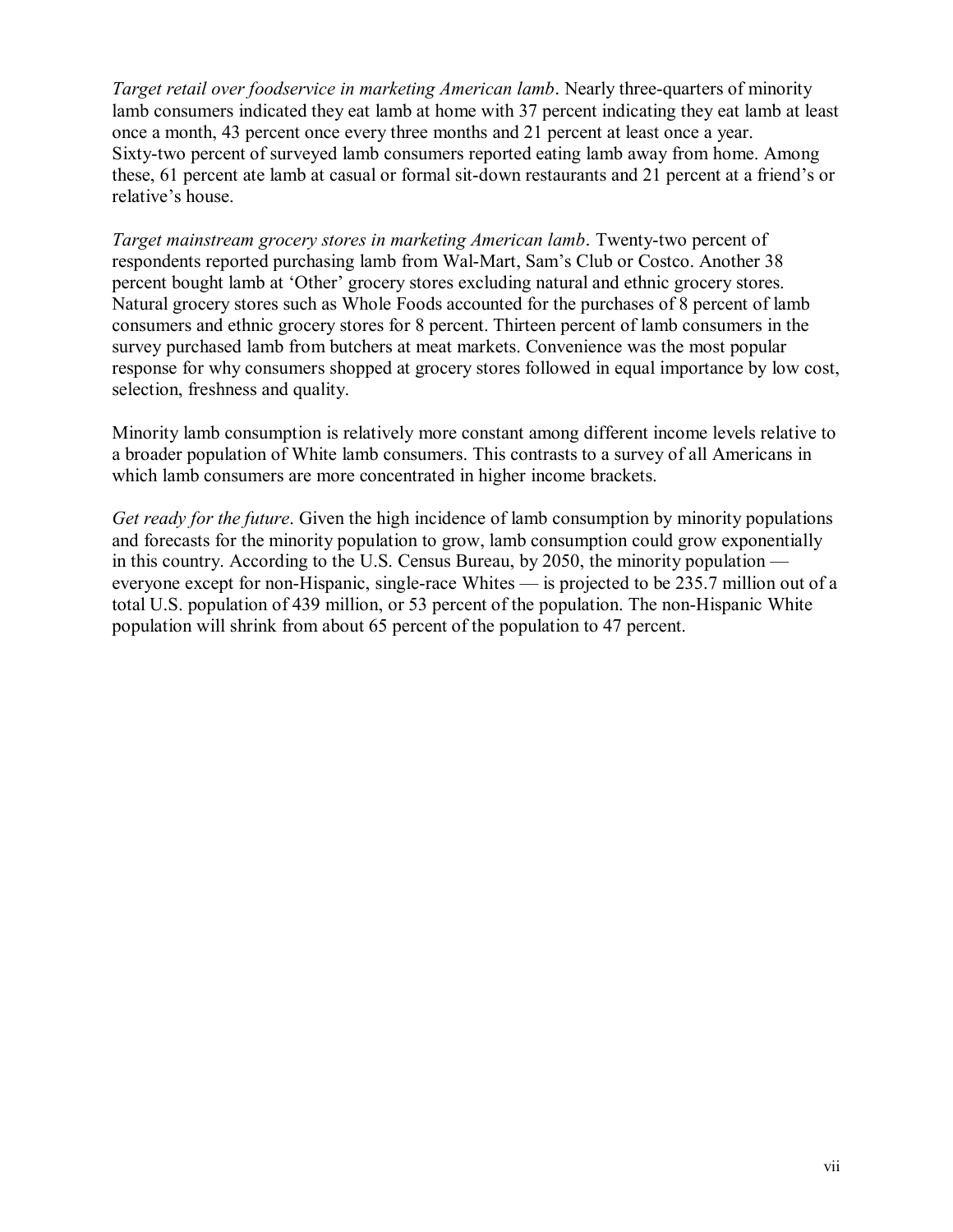### **Chapter 1. Introduction**

After over 10 years of inventory contraction, the sheep industry expanded for the first time in 2005 (Figure 1). In 2006, the industry expanded again, but in the four years of 2006 to 2009, inventories contracted 7 percent and fell below 6 million head for the first time in 2009 to 5.7 million head.



However, over the five years of 2005 to 2009, there were pockets of sustained inventory growth. While some states experienced sharp inventory contractions, there were some states that held constant and fourteen states that grew over this time period (Figure 2). States where inventories grew were primarily in the Northeast and Southeast. Inventory growth also occurred in Utah, Colorado, Arizona, and Washington. Inventories in the most populous sheep and lamb states, Texas and California, contracted over the last five years by 18 percent to 870,000 head and by 4 percent to 660,000 head, respectively.



**Figure 2. Sheep & Lamb Inventory Gains**  Source: USDA/NASS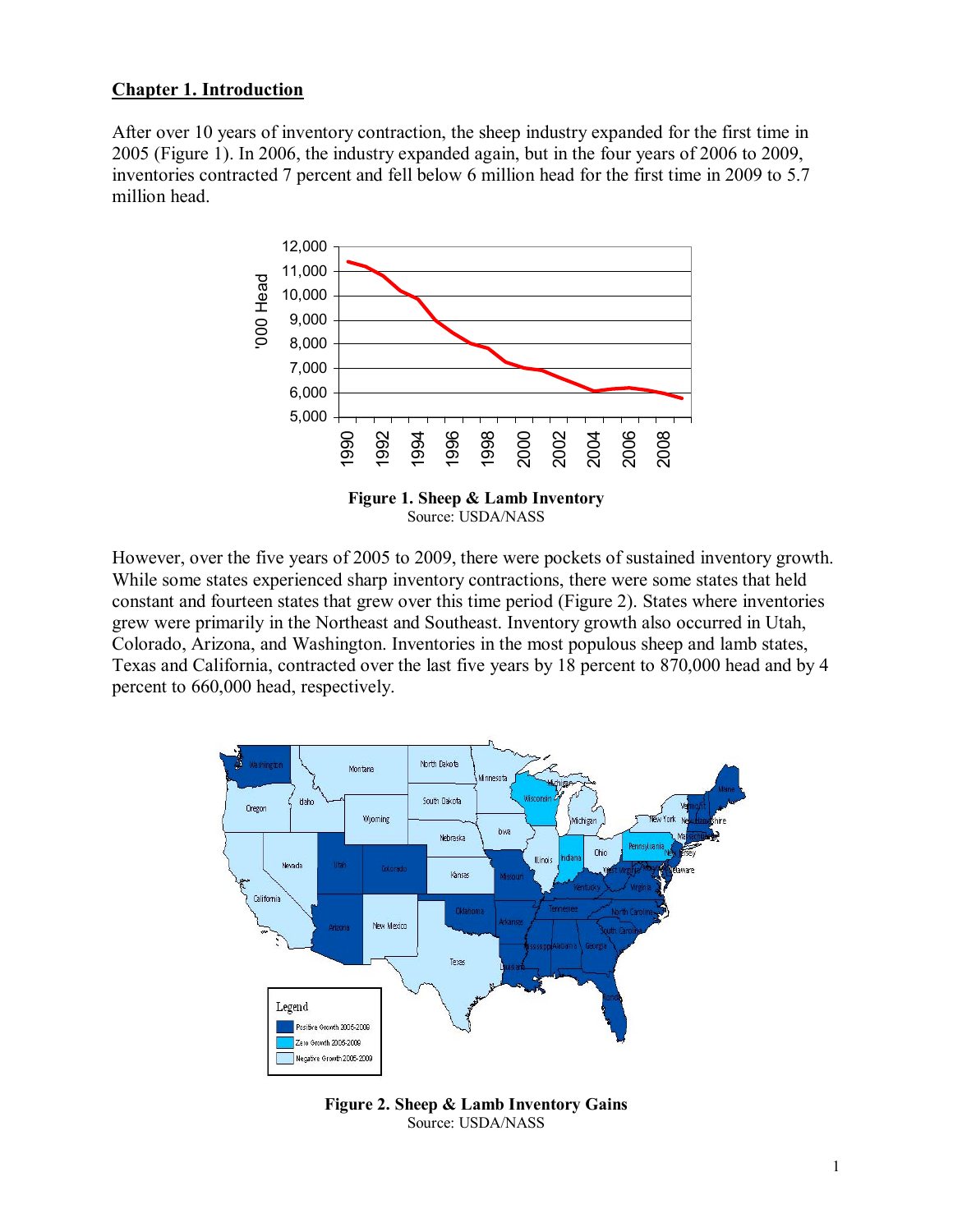The strong inventory growth in certain regions coincides with anecdotal evidence that perhaps many lambs are not being sent through traditional marketing channels – from auctions or producers to feedlots for finishing then on to the major packers. In fact, a statistical difference exists between U. S. Department of Agriculture (USDA) federally inspected (FI) slaughter numbers and the USDA estimated lamb crop (less 5 percent for losses). Between 2004 and 2008, this difference was nearly 1.2 million head per year, 48 percent of FI slaughter, or 2.5 million head per year. While FI slaughter has declined, this difference -- or nontraditional market --held steady (Figure 3).



**Figure 3. Federally Inspected Slaughter & Estimated Nontraditional Market Volume** 

### **Research Objectives and Method**

There were two broad goals of this research. First, to identify and quantify the nontraditional lamb market -- how many lambs and how much product is leaving the traditional lamb commodity market and going to nontraditional markets. Second, characterize the nontraditional lamb market -- understand what it is from a producer and consumer perspective.

More specifically, this research will: 1.) Estimate the volume of lamb and mutton siphoned through nontraditional marketing channels; and 2.) Define the nontraditional market channels (e.g., producer direct to consumer, producer through auction to state slaughter facilities to small butcher shops) and 3.) Profile consumers in the nontraditional lamb and mutton market.

This study will also determine the growth prospects for the nontraditional market. This research will provide commercial packers with greater insight into the supply situation of feeder lambs. This will also improve forecasts of prices in the commercial market through a comprehensive understanding of the nontraditional market, without which forecasts could be shortsighted.

This project will enable the industry to better understand the nontraditional market and therefore have the tools to decide whether to embrace the nontraditional market through promotional activities, development of marketing tools for producers and/or ethnic market monitoring.

Nontraditional lamb and mutton market are assumed to be fragmented, encompassing varied marketing channels. Thus a five-pronged survey approach was designed which included a combination of online, e-mail and phone surveys.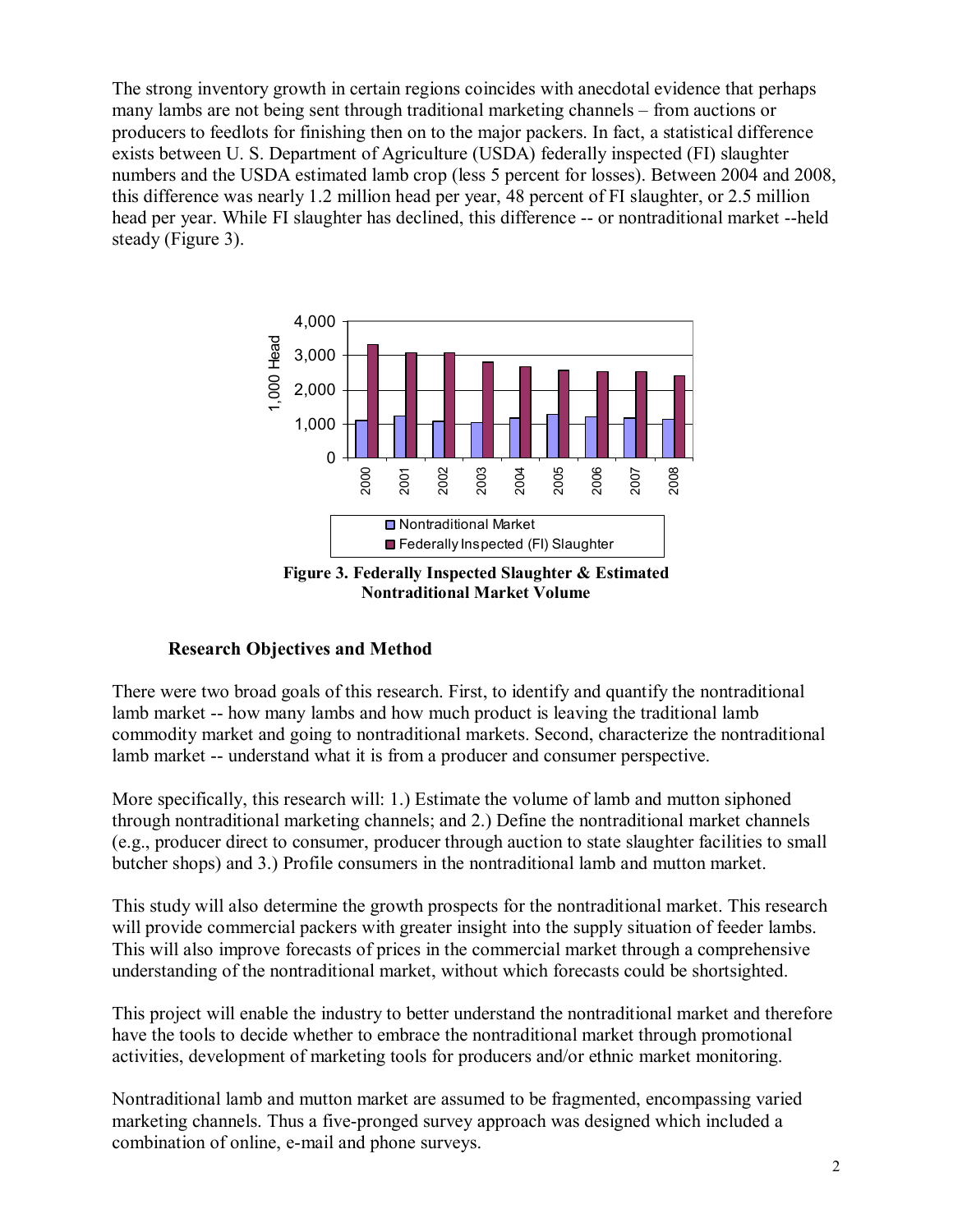A. Informal, information-gathering phone survey of the top six lamb packers. The survey is intended to determine whether any lambs are slaughtered for ethnic, natural or custom slaughter markets (i.e., nontraditional markets) by the largest packers and how many.

B. Informal, information-gathering phone survey of smaller, ethnic federally or stateinspected lamb slaughter facilities. The survey objective was to define marketing channels utilized by smaller packers and to gather a consumer profile of each firm.

C. Informal, information-gathering phone survey of the U.S. Department of Agriculture market reporters and auctioneers at popular sheep auctions. Key questions involved providing a profile of consumers and respondents' assumptions regarding marketing channels. The volume of sheep and lamb traded can also be obtained from the auction houses.

D. A formal online survey of sheep and lamb producers was conducted. Increased response rates were achieved through a respondent option to enter a drawing for a gift as well as advertisements in the *Sheep Industry News*. Key questions asked producers included a profile of consumers, where and how they sell lamb and the volume of lamb through specified marketing channels.

E. Formal survey of minority or ethnic lamb consumers. The research utilized Zoomerang – an online survey tool. Zoomerang sent out the survey instrument to its pre-screened survey takers. Key questions included the frequency of lamb consumption, where lamb was consumed and demographic questions.

# **Literature Review**

Momentum has been gathering for further research on the nontraditional lamb market. The first formal piece addressing direct marketing was perhaps "Marketing out of the Mainstream" by the American Sheep Industry Association (ASI) in 1995. Previous literature is often very broad in coverage, does not delineate marketing channels and does not attempt to estimate volume.

ìMarketing out of the Mainstreamî is likely the first attempt to provide formal definitions and detailed descriptions of the nontraditional lamb and wool markets available to producers. This publication refers to marketing into the nontraditional market as "direct marketing". The authors make the important distinction that direct marketing "encompasses the activities involved in selling lamb and wool products directly to the general public or niche markets"  $(1995:1)$ . They stress that "direct marketing" is not direct sales which they define as the sale of lambs direct to packers. They determine that direct marketing submarkets include the following: the freezer market, ethnic/religious markets, retail food stores and restaurants. The authors also provide details of the targeted customers for each submarket of direct marketing as well as the services provided, facilities needed and management considerations.

While the 1995 ASI publication does not attempt to quantify the nontraditional market, it did draw the conclusion that most direct marketing producers sell freezer market lambs (1995:4). The freezer market is one in which producers sell live lambs to consumers, help them make arrangements for custom slaughter and deliver the lamb to the slaughterhouse for them.

The ASI publication also explained that in the ethnic/religious market lamb is "usually consumed fresh at special occasions" (1995:8). Although the observance of many ethnic holidays includes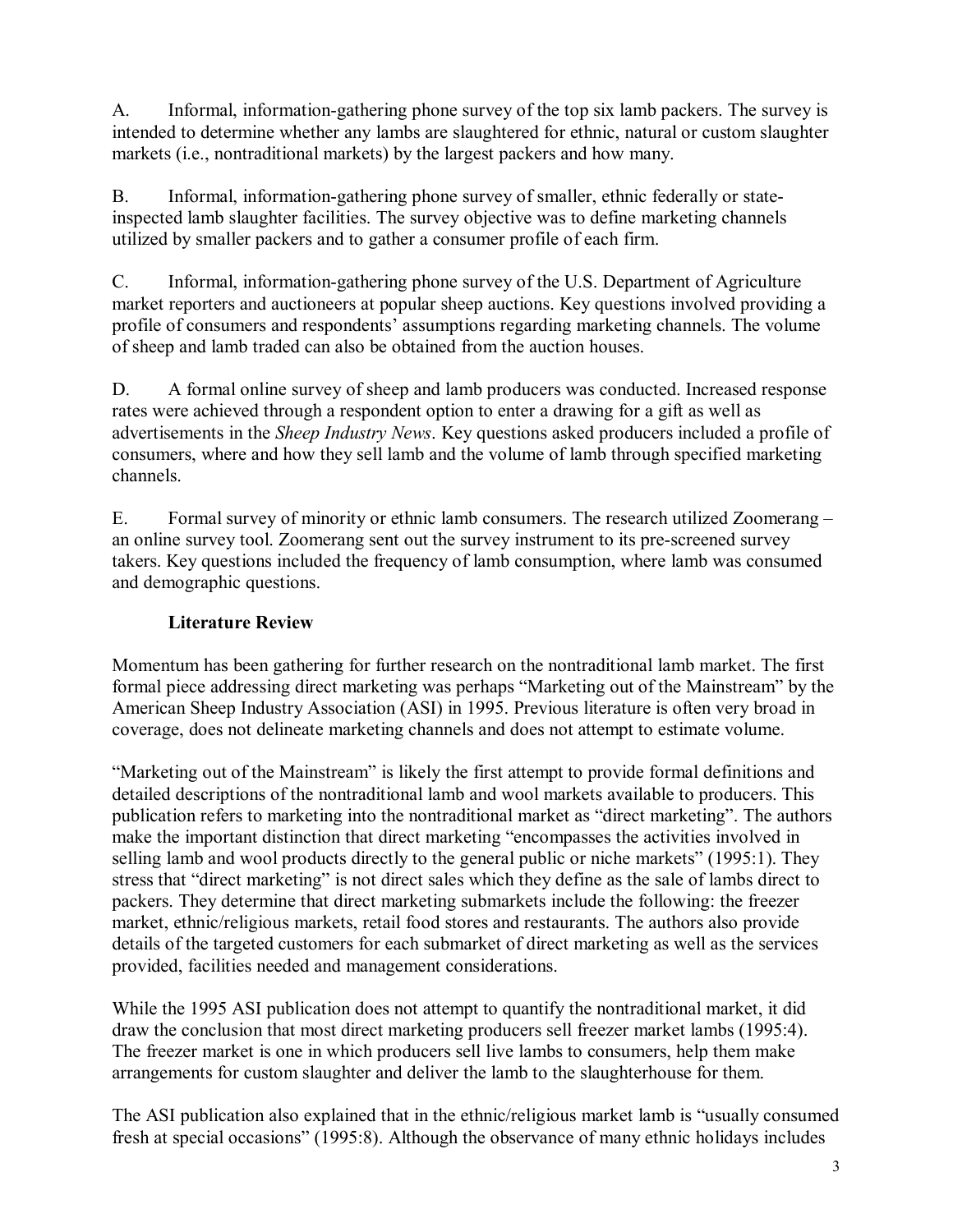eating lamb, many ethnic groups consume lamb as a regular part of their diet. Today the ethnic market likely overlaps to a great degree with the freezer market because lamb is bought and frozen for future consumption.

The ASI publication further explained that the three primary ethnic market customers include individuals of the Islam and Judaism faiths from the Middle East and Christians at Easter. The report does not mention Hispanic customers who we will later show play a significant role in the nontraditional lamb market.

The primary source for demographics of lamb consumers has been the American Lamb Board. Several funded projects (Gross, J. B., 2006 and Shugoll Research, 2009) have determined the demographics and incidence of lamb consumption. Williams et al. also contributed, in using the AC Nielsen retail scanner data to determine the incidence of lamb consumption (2005). A Food Marketing Institute publication entitled "The Power of Meat" (2009) also reported on the incidence and profile of lamb consumers.

There have been a couple of lamb and goat consumer surveys targeting ethnic groups. Two projects were conducted by a joint effort of Just Food, Inc. (a community-based group addressing local food and agriculture issues in the metropolitan area), Farming Alternatives Program at Cornell University and Los Sures, a community organization in the Williamsburg section of Brooklyn, New York City. The first study surveyed restaurants in Williamsburg to determine interest in goat meat from New York producers. Another study surveyed 29 consumers at La Marquetta Consumiere, a Hispanic farmers' market in Williamsburg, to determine the degree to which Hispanic consumers were interested in fresh and prepared goat and lamb products being sold in the community.

Susan Schoenian, sheep and goat specialist at the Western Maryland Research and Education Center, has propelled ethnic/religious lamb market research to the forefront. Ms. Schoenian directs the SheepGoatMarketing.info website, a national resource for nontraditional sheep and goat marketing. It originated from a USDA-funded project, the North East Sheep & Goat Marketing Project, to improve the marketing infrastructure for sheep and goat producers in the twelve northeastern states. The web site was redesigned as a national information resource for sheep and goat marketing, with special focus on the marketing of lamb and goat to the ethnic and religious markets.

The primary limitation of existing literature is that the volume of lamb channeled through nontraditional market is not estimated. In early 2008, the American Sheep Industry Association (ASI) *Sheep and Lamb Economic Impact Study* provided a very rough estimate of the volume of the ethnic lamb market from secondary sources, but the figure deserves more attention.

The National Academy of Sciences (2008) "Changes in the Sheep Industry in the United States: Making the Transition from Tradition," is the most recent and exhaustive study of the nontraditional market. This 'alternative and emerging' lamb market is defined by lightweight and younger feeder lambs and hair sheep that are purchased for slaughter to meet an ethnic demand. A defining factor for this market is that the desired weight range is from about 51-88 lbs. (23-40 kg) compared to the average live weight of 140 lbs.

Muslim, Greek and Eastern Orthodox are the primary populations that consume lamb during specific periods of the year in observation of their religion. However, there are number of other ethnic markets developing among Hispanic and Latino, Italian, Greek, and African communities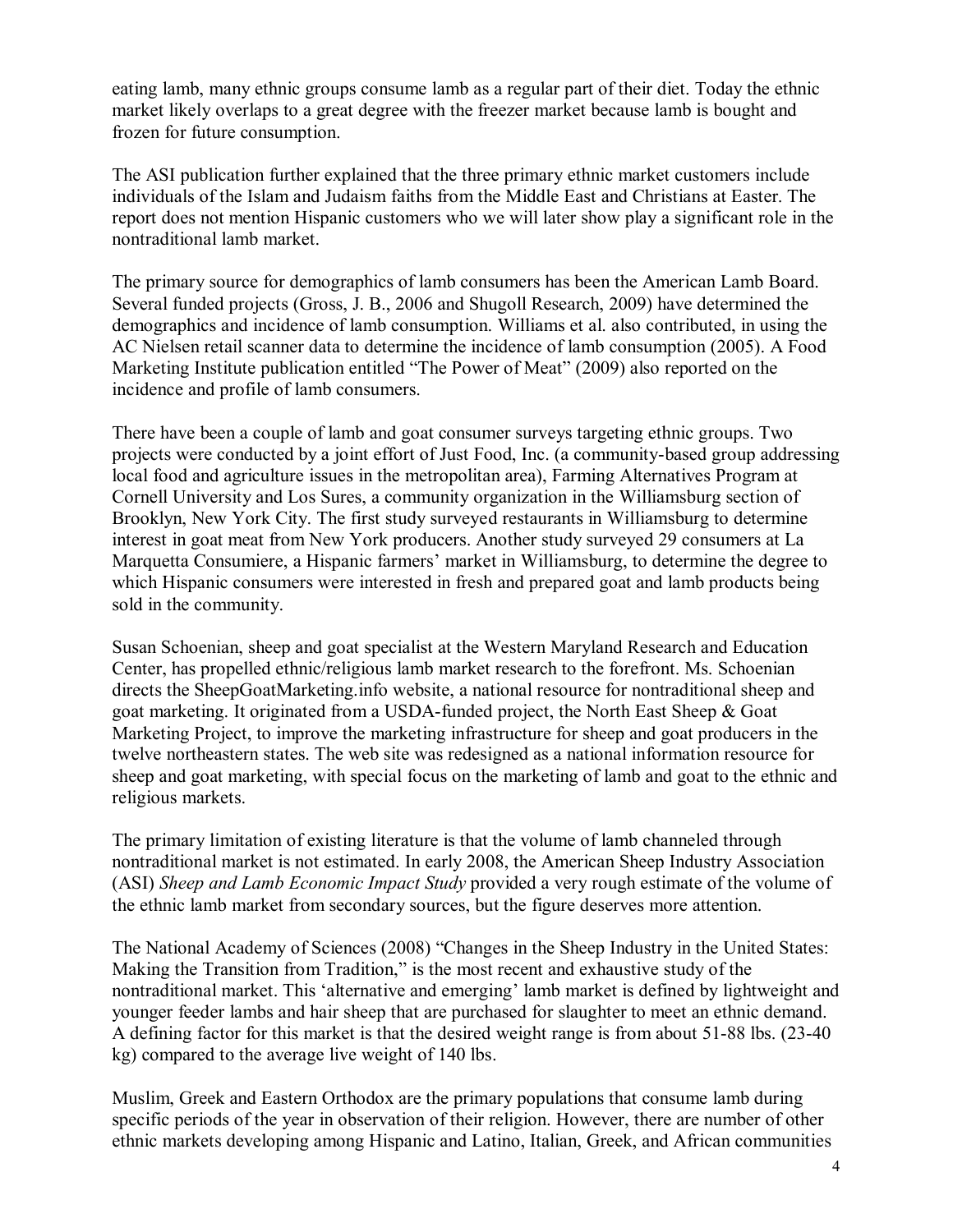that eat lamb on a more regular basis. Our research found that the kosher markets in the Northeast prefer 100-126 lbs. (45-57 kg) lambs while the Muslim market favors 60-88 lbs. (27- 40 kg) lambs (Oídell et al. 2003 from National Academy of Sciences, 2008:313).

An empirical analysis included in the National Academy of Science study revealed that Muslim and Christian/Orthodox religious events do have a significant impact on the U.S. lamb industry. First, the holidays lead to additional slaughter of lambs and yearlings. Second, purchases of lamb were found to be sensitive to prices, even during holiday periods (National Academy of Sciences, 2008:312).

In fact, the recent National Academy of Science study was likely the catalyst for this research. The study concludes that gaining access to and serving the emerging and alternative markets for ethnic and religious groups, as well as organic meats, could represent an expansion of demand for lamb. The study also points out that the number of lambs channeled through the nontraditional market is not documented. As a consequence, USDA-published data revealed an industry in decline. If national data misleadingly shows a contraction in the sheep and lamb industry, the industryís ability to attract producers and other private and state and federal resources could be negatively affected. Because the growth segments of the industry are not well documented in the national arena, the industry does not receive the attention by policy makers or the investments needed to promote expansion and growth.

Priority must be given to research involving all industry segments to meet consumers' needs for these niche markets. All segments of the industry would obviously benefit from an expansion of the demand for lamb in the United States. Expanded demand would mean more profitable returns all along the supply chain, even as the industry expands with new producers.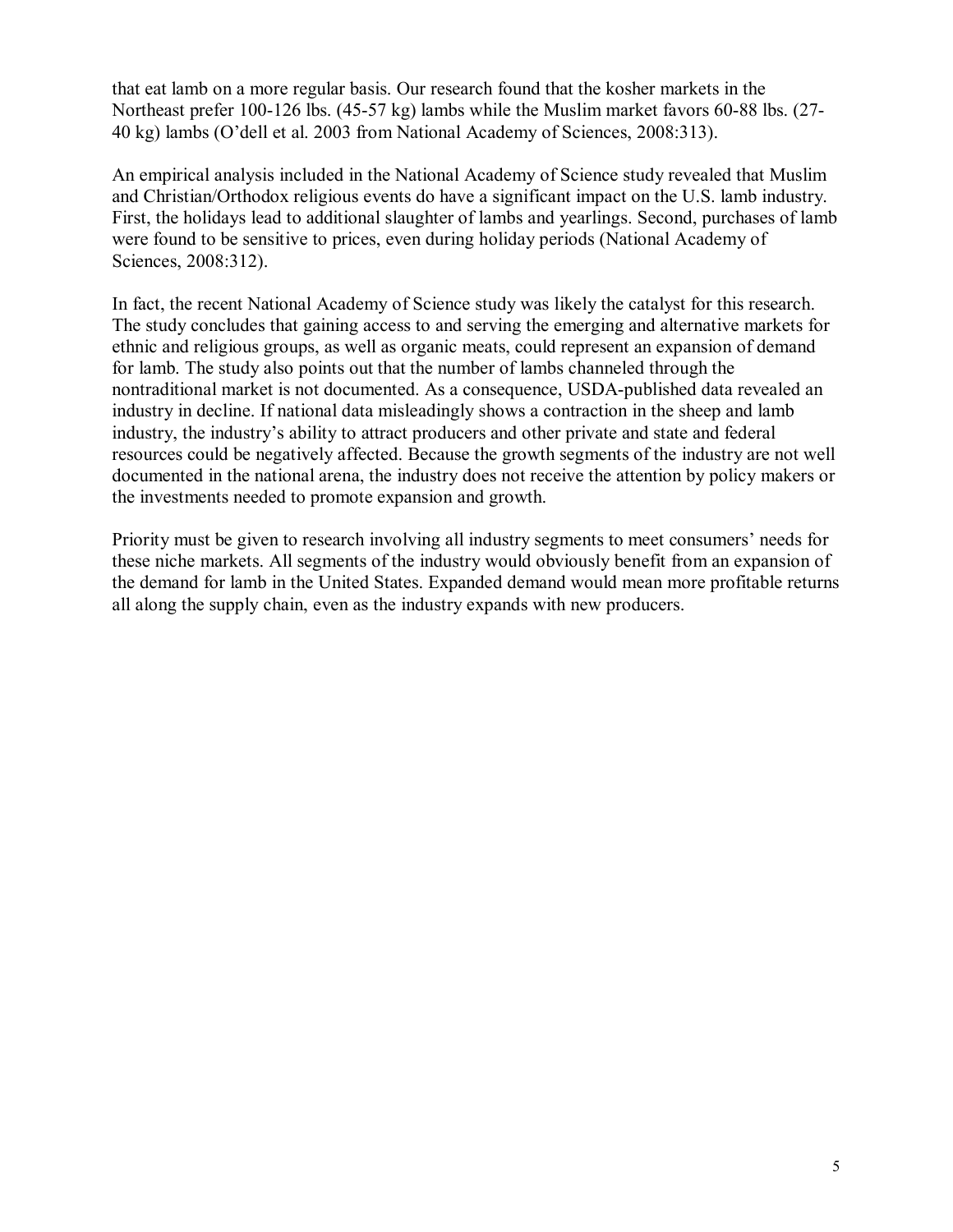## **Chapter 2. Lamb Packers**

An informal phone survey was conducted in September 2009 of the top six lamb packers in the United States. The top six lamb packers chosen for the study accounted for 70-80 percent of sheep and lamb slaughter in 2007. The top lamb packers vary considerably in their involvement in the nontraditional market. All packers have or have had some experience in both kosher and halal slaughter. Some packers have significantly increased their 'natural' slaughter. Among the top six packers, however, there is no organic slaughter. Some packers currently slaughter goats or have in the past.

#### **Nontraditional Volume Estimate by Top Packers**

The volume of lamb that is channeled into nontraditional markets – defined as ethnic, custom and 'natural' product  $-$  is estimated at 12,000 head per week. This number increases over the Easter holidays. If natural product is omitted, 8,900 lambs are slaughtered weekly in the ethnic market. To put this into perspective, the volume of lamb channeled into the nontraditional market is roughly 20 percent of average weekly federally inspected slaughter. Nearly one out of every five lambs slaughtered is going into the nontraditional market, be it ethnic or natural. With an annual slaughter of about 2.4 million head, this equates to 462,800 head a year channeled into nontraditional markets by the largest packers.

#### Halal Slaughter

An estimated 5,000 head per week are halal slaughtered by the top lamb packers. Halal slaughter volume among the top packers ranged from 500 head per week to 3,000 per week. One packer killed all lamb halal and another had a 100 percent halal slaughter capability.

According to Australian Halal Services, $<sup>1</sup>$  the Prophet Mohammed said "Allah has ordained</sup> kindness in everything. For meat to be identified as halal, the animals must be slaughtered by a Muslim in accordance with the requirements of Islamic law. Further, halal slaughter means that Haram ("unlawful") meat may not be processed in the same area as halal product; halal and nonhalal product must be adequately separated and identified at all times; equipment must be thoroughly cleaned and washed if non-halal meat has been in contact; only genuine halal products may be issued a halal certificate and only by recognized Islamic organizations.<sup>2</sup> In a halal slaughter, the animal must be carefully and gently restrained while the throat is slit and all blood is drained.

### Kosher Slaughter

Our survey of the top packers indicated that the volume of kosher slaughter by those packers varies from zero head per week to about 1,000 head per week. Based on the survey results, an estimated that 3,000 head per week are kosher slaughtered by the top six lamb packers. Four out of six packers surveyed slaughter kosher lambs. One packer reported that they did kosher slaughter at one time but found the technical requirements too involved to make the effort profitable.

 1 Australian Halal Services, Accessed online at http://www.ahfservices.com.au/halal.html in 12/2009.

<sup>&</sup>lt;sup>2</sup> Australian Meat. Accessed online at http://www.australian-meat.com/australian-meat-home in 12/2009.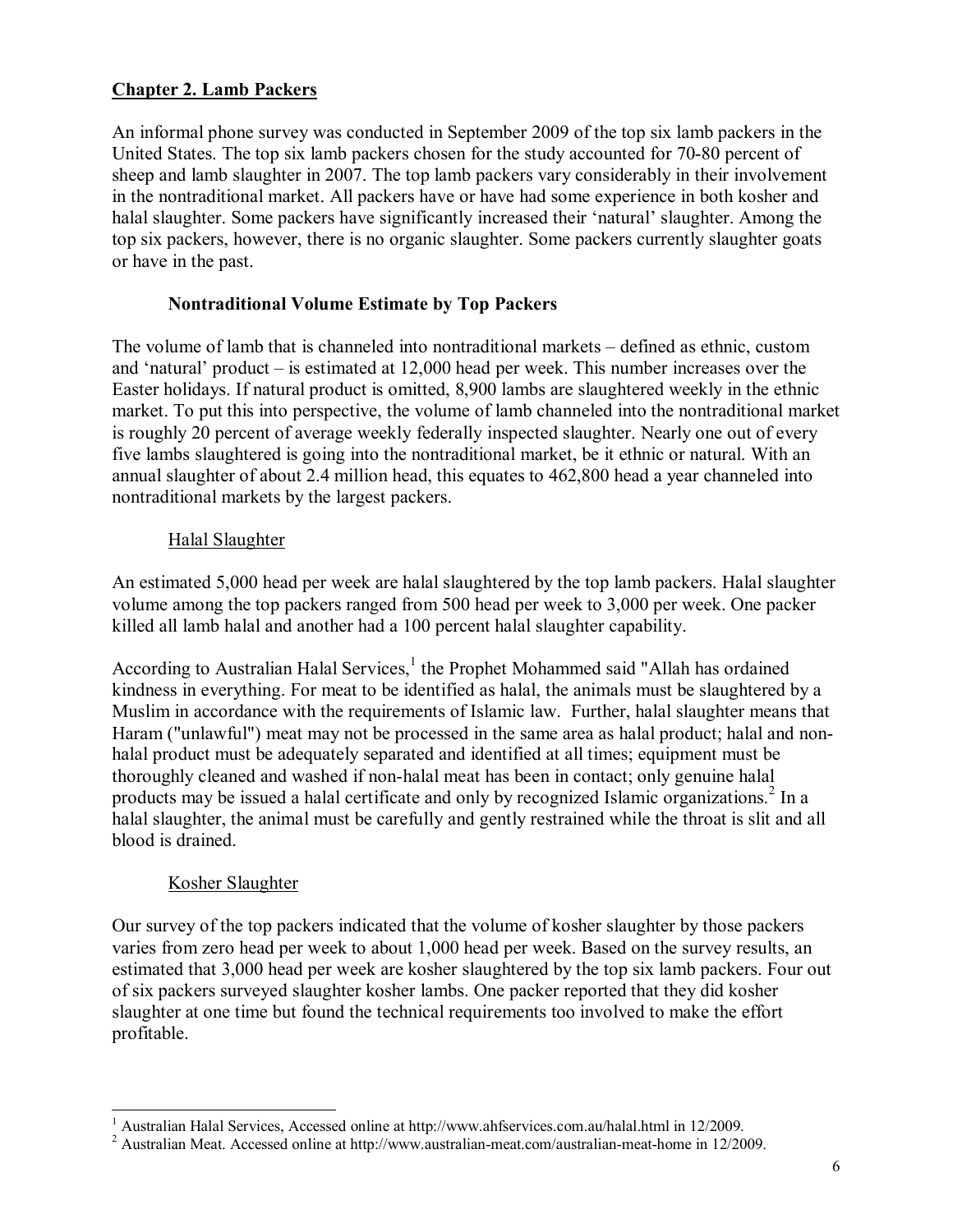Two packers reported that the costs associated with kosher slaughter make it prohibitive because the slaughter chain must slow with kosher slaughter, which, in turn, raises the cost per lb. produced. Kosher slaughter is considered to be far more technical than halal slaughter which adds significantly to production cost per pound and, in some cases, makes kosher slaughter unprofitable.

## "Natural" Lamb Slaughter

There was no certified-organic slaughter by the top packers. The primary reason given was that organic slaughter requires too many technical specifications which are not profitable given the low level of demand.

However, slaughter of "natural" product was popular among the packers surveyed. One packer markets its entire product as "all natural" and features a more stringent line of product that includes traceability of the meat to the farm as well as antibiotic-free lambs. At least 3,100 head per week are marketed as "natural" by the six packers surveyed.

## **Impact on Feeder Lamb Supply and Prices**

In general, the survey suggests that while the nontraditional market makes supplies tight at times and can put pressure on prices, this phenomenon was not considered to be of sufficient significance to the packers surveyed to warrant changes in their procurement strategies.

In general, the consensus was that the volumes channeled through the nontraditional market do not impact western producers where many of the largest packers operate. A few packers acknowledged that sometimes price premiums were paid to compete in the nontraditional market. Sometimes a bidding war occurred to secure feeder lambs. Two packers indicated that the farm flocks in Texas are primarily produced for the ethnic market and that sourcing feeder lambs in Texas has become increasingly difficult. One packer definitely felt that the supply of feeder lambs was tight and that feeders have become more expensive, particularly for 80 lbs. - to 100 lbs. feeders in the winter months.

All packers recognized that ethnic consumers often "didn't care what they paid" because ethnic consumers are less price sensitive than many consumers in traditional markets. As one packer pointed out, it used to be that the price of feeders was less than the price of fed lambs. Now the reverse is true. This might be partly a function of growing demand from the ethnic market.

A rising concern among the largest lamb packers is their impression that a lot of lambs slaughtered in the nontraditional market are killed on barn floors. Their concern was for the unsanitary practices that might lead to bad publicity for the industry as a whole.

Another concern voiced by packers is that the reduced supply of lambs channeled through traditional markets will negatively affect the industry's infrastructure. The largest packers could face rising operating costs if slaughter hours are cut back or, even worse, slaughter houses could be shut down.

### **Lamb Demand Characteristics by Market**

In general, processing lighter weight lambs can require additional processing and slow the slaughter chain which raises the unit cost per lb. of meat produced. However, the survey of the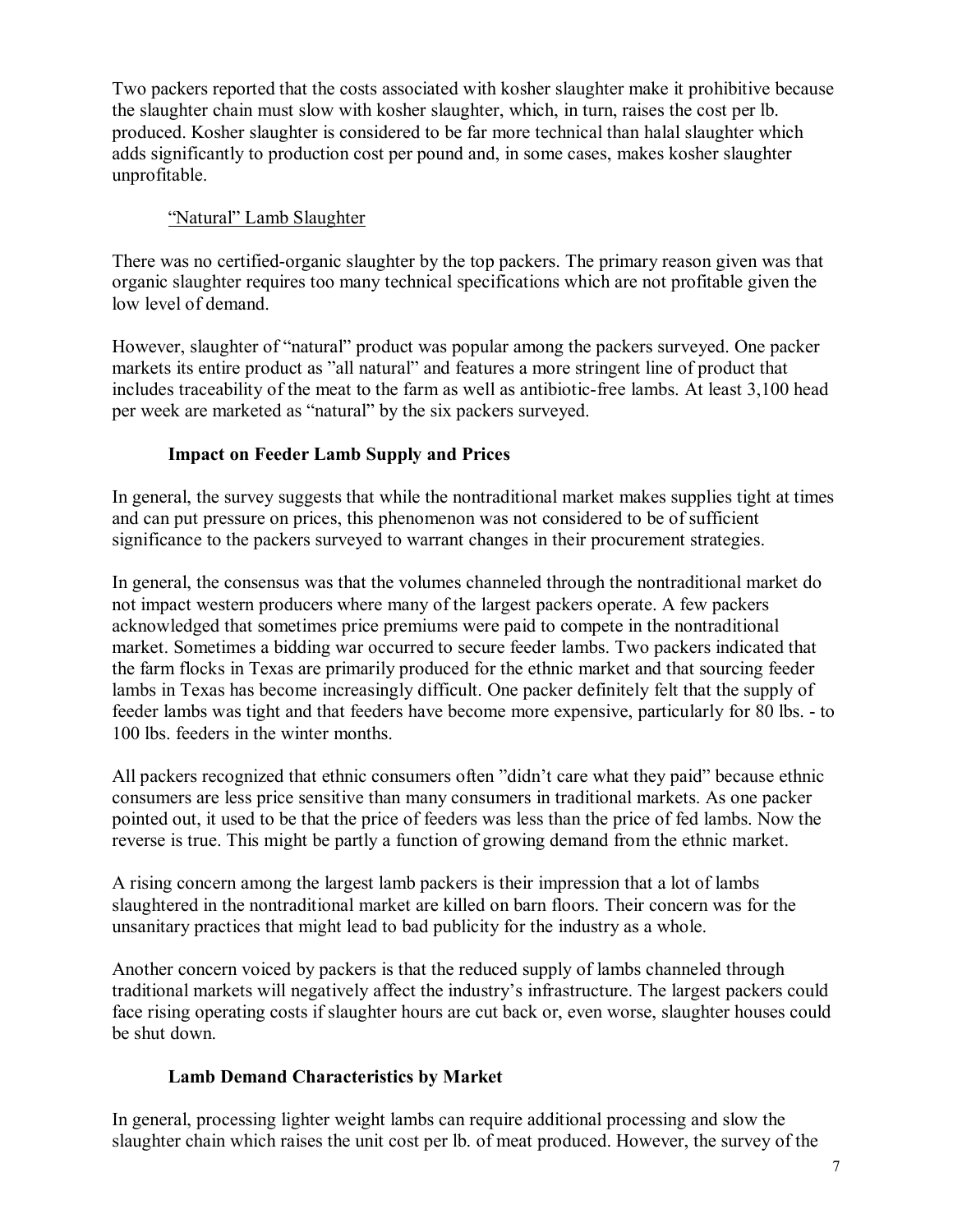top lamb packers revealed that the ethnic market is not so fragmented as to prohibit sales. In other words, the ethnic lamb market generates sufficient volume per transaction for most packers to warrant sales and reduce risk. A distributor often buys relatively large volumes from packers and then breaks the loads up for its individual customers, such as grocery stores or smaller "mom and pop" butchers. The "natural" market appeared to be the most mainstream among nontraditional markets, securing accounts from national retailers. For many packers, the goat market is fragmented. Only a few head are sold "here and there" which significantly raises marketing costs.

The packers survey reported selling natural, kosher and halal lambs as well as mutton and variety meats. Apart from kosher lambs, many sales to other ethnic buyers are lighter weight lambs. In the past couple years, the average live slaughter weight for federally inspected slaughter by the six packers surveyed has ranged from 138 lbs. to 141 lbs. with a carcass weight between 68 lbs. and 71 lbs. On average, the carcass weight of lambs they have channeled into ethnic markets was lighter, ranging from about 30 lbs. to 70 lbs. carcass weight.

The carcasses of kosher lambs slaughtered by the six packers surveyed are heavier at 60 lbs. to 70 lbs.. One packer acknowledged that even though the kosher market prefers lamb carcasses lighter than 70 lbs. carcasses, they sell them anywhere from 140 lbs. to 160 lbs. live because the kosher market "takes what it can get." The surveyed packers sell kosher lamb to the bigger wholesale distributors and the foodservice market.

The packers surveyed reported that halal slaughter carcasses typically varied between 55 lbs. and 65 lbs. They report that Muslims demand primarily cross cuts and legs. According to the survey, it was clear that the Halal market provides a consistent, year-round market through independent distributors and grocery stores. A couple packers explained that while Muslims demand legs, shoulders, and offal, they do not buy the rack or loins. The racks, in particular, often sit and do not move.

The top packers report that they cater to the largest, national, natural retail chains. Popular markets for natural lamb are growing in New York and Texas. "All Natural' lamb receives an important price premium.

There is some marketing of lamb cuts into ethnic markets of the more typical 70-lb. carcasses. There are likely fewer cuts or carcasses marketed into the ethnic markets that are lighter weight but neither halal nor kosher. One packer reported that they used to distribute about 800 head a week of 70-lb. carcasses to wholesalers across the United States.

Lightweight lambs which are neither halal nor kosher are being sold by the major packers into butcher shops and grocery stores in some of the largest northern cities, including New York, Chicago, Detroit and Minneapolis. These lambs range from about 50 lbs. to 65 lbs. carcass weight.

One packer exports mutton to Mexico. Mutton was also mentioned as in demand among ethnic groups in Kentucky and Tennessee. Another packer sells mutton that they believe ends up in southern California.

The ethnic market has provided a new market for some lamb variety meats. One packer reported that they sell more and more lamb heads into Mexico but that new domestic market are emerging. The hearts, for example, used to be sold into the pet food market but now are sold into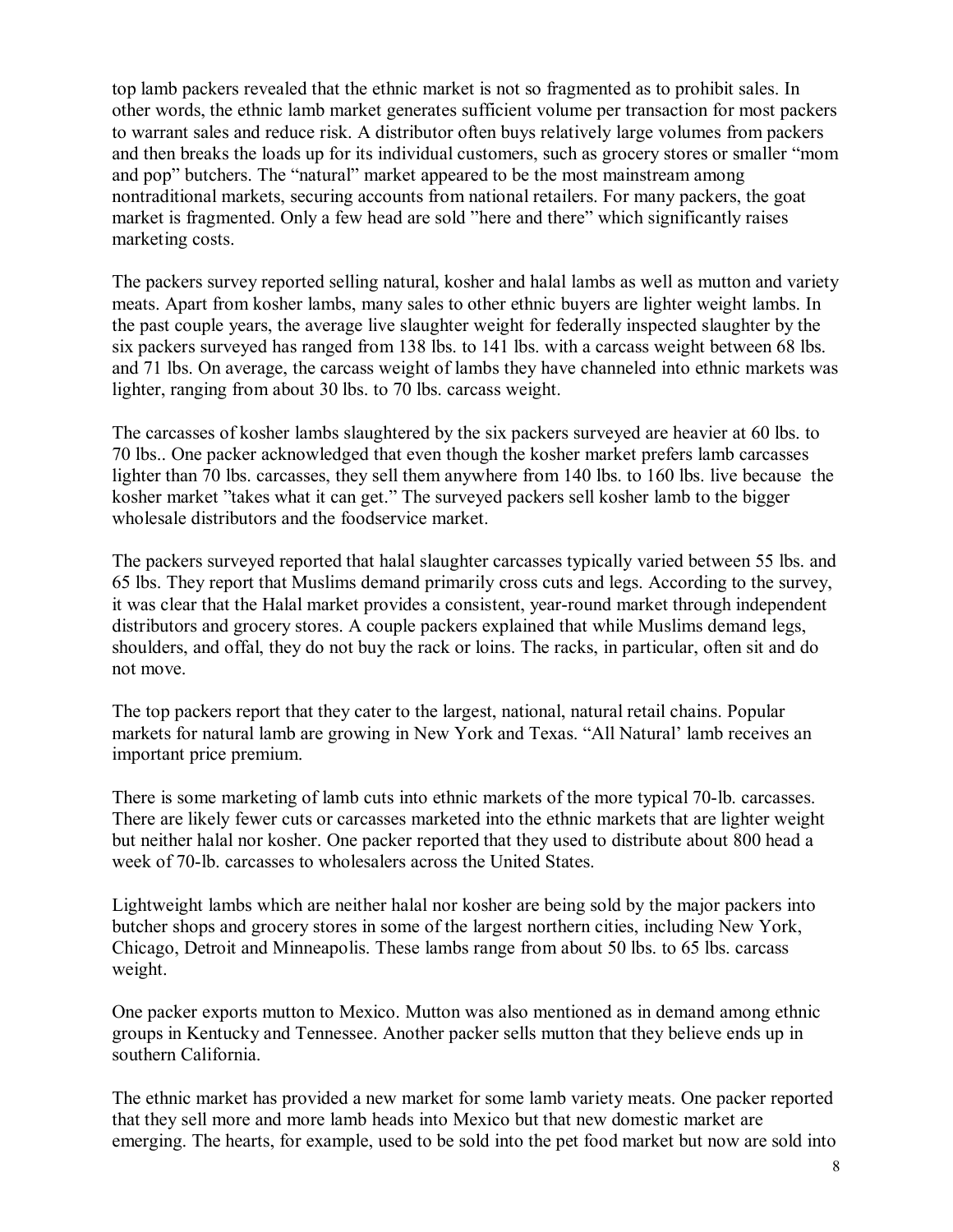ethnic markets. While most variety meats are exported to Mexico, there is a growing market domestically, particularly in southern California.

One packer sells hearts and livers and fresh kidneys. Marketing of variety meats is informal for one packer. Customers come into their packing plant every day. For another packer, halal and kosher lamb marketing is more formal with most going to grocery stores. This latter packer indicated that the demand for variety meats is so strong that "We can't get enough kidneys!" A packer explained that one market for the lamb kidney and livers is the African Somalis. This largely Muslim population regularly eats kidney and livers as part of its culture.

## **Goats**

The top lamb packers differ widely in experience slaughtering and marketing goats. "Didn't pay" and "hit or miss' was how a couple packers described the goat market. Other packers have had some success, slaughtering up to 300 head of goats per week.

Goat slaughter appears to be prompted by customer demand (and not necessarily the same customers buying lamb). One packer is just starting to slaughter goats. The impetus rose from a customer, a major specialty retailer, who wanted goat meat. One packer markets primarily goat carcasses into the Muslim markets in southern California. Hispanics also consume goat, but are thought to prefer the cheaper imported goat meat.

Another packer reported slaughtering goats in the past but did not have a favorable experience. The problem was apparently a mismatch between what the packer thought the customers wanted and what the customers actually wanted. The packer bought goats of all weights but the customers just wanted goats less than 20 lbs. and meaty.

# **Top Packer Survey Conclusions**

All of the top six lamb packers have embraced the nontraditional market to differing degrees. Most packers have committed significant resources to penetrating this market. Some packers have tried but ceased pursuing this market due to lack of profitability.

One packer stated it well when he said that the ethnic market is viewed as the "unseen" competitor." It saps supply, bids up prices and its marketing volume and strategy is largely fragmented and unknown. Nevertheless, most top packers reported some success in this market, providing high-volumes of quality lambs year round for natural and ethnic markets.

# **Smaller, Ethnic Packers**

An informal phone survey was conducted of smaller, predominantly ethnic packing plants to determine any differences in their experiences with non-traditional markets from those of the top packers. Seventeen predominantly ethnic packing plants were identified by the American Lamb Board. Two facilities were located in California, four in the Midwest, and nine in the East.

In general, the smaller packers surveyed slaughtered lambs that were lighter weight than the federally-inspected average of 137 lbs. live. Their lamb dressed weights ranged from 30 lbs. to 60 lbs., typically lighter than the 67-lb. to 70-lb. dressed weight averaged by the top 5 packers. These ethnic packers often specialize in 30-lb. to 40-lb. carcasses or else they slaughter heavier, 50-lb. to 60-lb. dressed weight animals. One ethnic packer surveyed reported selling 30-lb. to 40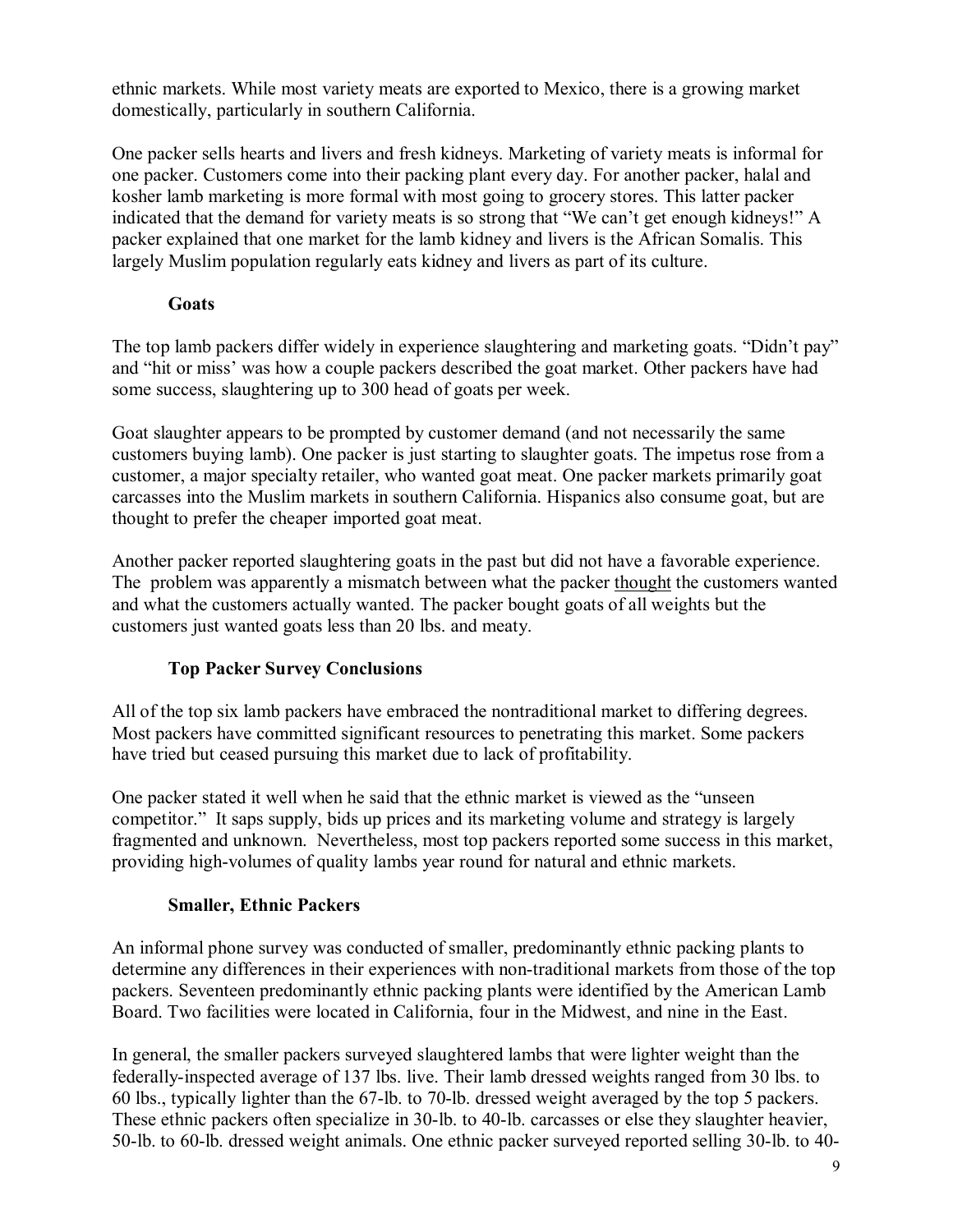lb. live lambs to Italian and Greek customers. This packer also reported selling 40-lb. to 60-lb. live adult sheep to Hispanic customers. These markets were year-round, not seasonal.

Ethnic packer markets were generally wholesale and not retail direct to consumers. Wholesale consumers varied from predominantly ethnic supermarkets to ethnic butcher shops. One ethnic packer primarily supplied "Christian Ethiopian" butcher shops in the Washington, D.C. area.

The ethnic packers surveyed also varied in the volume of lambs they slaughtered, ranging from 30 to 40 head a week up to 500 head per week. Those that slaughter fewer lambs tended to slaughter other species as well. Respondents reported that they only slaughtered a few goats, typically upon request from customers. One ethnic packer reported slaughtering baby goats for Italian customers during Easter.

Ethnic packers that reporting halal slaughter were divided when asked whether Muslim consumers will eat non-halal lamb. Some mentioned that Muslims will eat non-halal lamb because it is assumed to be slaughtered by a man of God. Another packer that slaughtered all halal acknowledged that whether a Muslim ate only halal slaughtered lamb was a very personal decision. One ethnic packer reported slaughtering all kosher lamb but selling into Muslim markets. Another ethnic packer reported selling forequarters kosher to Jewish customers but then selling the remainder of the carcass to Muslim customers. Legs, in particular, were in demand by Muslim customers. One packer reported that lamb quality is improved when all the blood is drained from the carcass, as in halal slaughter.

Most ethnic packers reported selling lamb variety meats. It was understood that if halal lamb was sold that customers would also want the variety meats.

The ethnic packers surveyed all reported that sourcing lambs was not a problem. Packer buyers or auction owners facilitated purchases. One ethnic packer slaughtered 30 to 40 head of lambs a week but also purchased carcasses. One packer in New Jersey reported purchasing lambs from the auction in New Holland, Pennsylvania but also from Texas because lambs were cheaper in Texas. Another packer commented that they must source from New Holland because the lambs were fresh and much better quality than from Texas.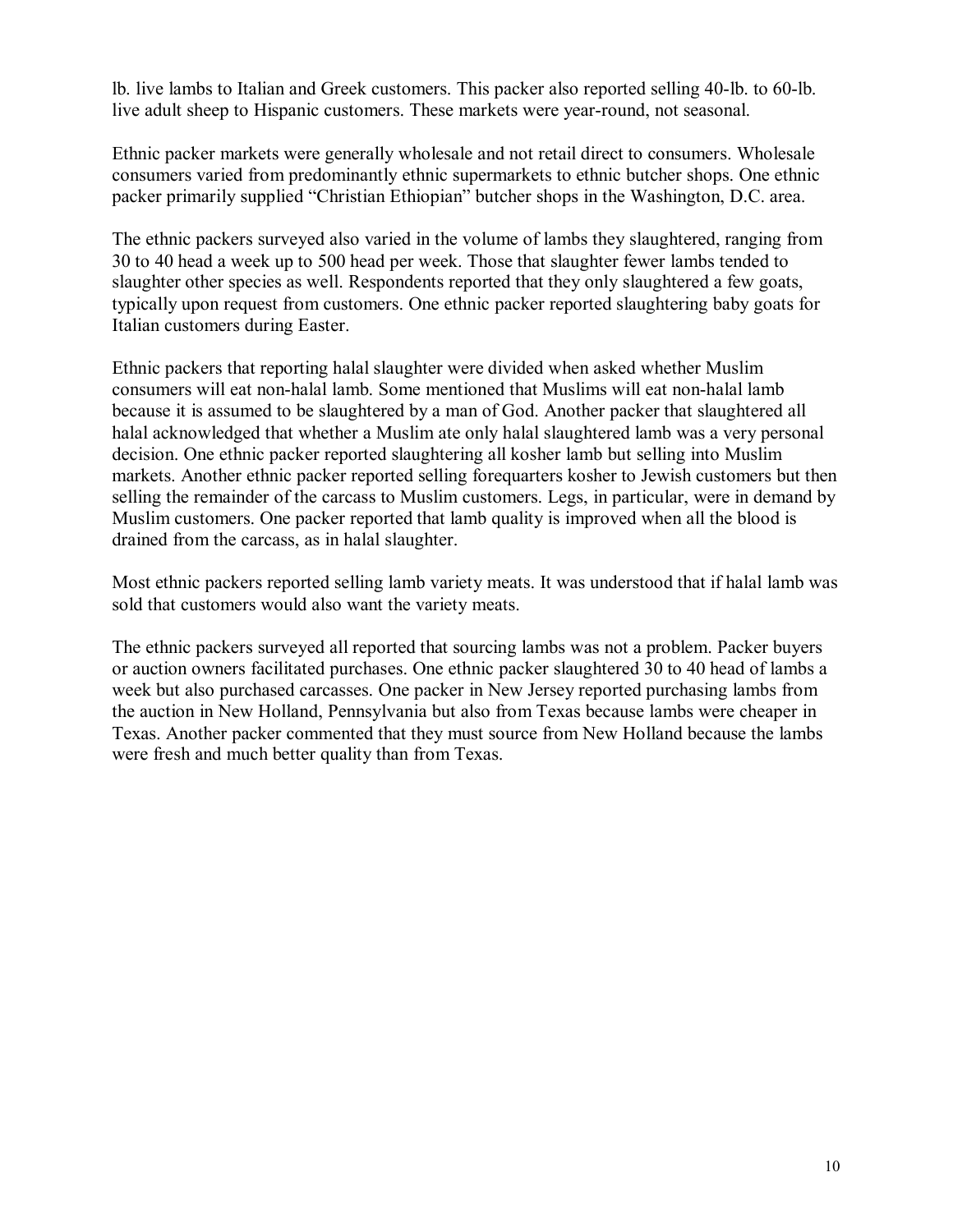### **Chapter 3. Marketing at the Two Largest Sheep and Goat Auctions**

Informal phone discussions with the USDA Agriculture Marketing Service (AMS) market reporters in San Angelo, TX, New Holland, PA and Ft. Collins, CO were held in October 2009 to assess the size of the ethnic markets through auctions, characteristic of ethnic buyers, ethnic marketing channels and livestock characteristics demanded by ethnic buyers.

Livestock auctions in San Angelo, Texas and New Holland, Pennsylvania represent the largest auction markets that sell into the nontraditional sheep, lamb and goat markets. San Angelo and New Holland accounted for an estimated 70 percent of lamb sales through the major sheep auctions in 2008.<sup>3</sup> In 2008, San Angelo sold 191,818 head of sheep and lambs and New Holland sold 106,726 head. It is estimated that the next largest auction in volume might be Fredericksburg, Texas at 46,567 sheep and lambs in 2008 – much smaller. Fort Collins, Colorado likely ranks fourth with  $35,929$  sheep and lambs sold in  $2008 -$  all ethnic.

#### **San Angelo**

-

Although the largest sheep and lamb auction in the U.S., San Angelo auction numbers have dropped off in recent years. Between 2006 and 2007, the number of sheep that sold through Producers Livestock Co., San Angelo, Texas dropped 14 percent. The drop might be a reflection of the severe drought that began in Texas at that time. Between 2006 and 2007, the sheep and lamb inventory in Texas held constant at 1,070 head but fell 9 percent to 960,000 head in 2008 and then fell another 9 percent down to 870,000 head in 2009.





The sheep and lamb industry contraction in Texas might also be an indication that the nontraditional lamb market might have been making a shift to other hubs, such as the auction in New Holland, Pennsylvania. Sheep sales through New Holland grew 38 percent between 2004 and 2005 and then jumped another 10 percent between 2005 and 2006.

<sup>&</sup>lt;sup>3</sup> Data in this paragraph derived from data provided by U.S. Department of Agriculture, Agricultural Marketing Service, Dept. of Ag Market News, reporters Rebecca Sauder and Levi Geyer. Accessed over the phone in September 2009.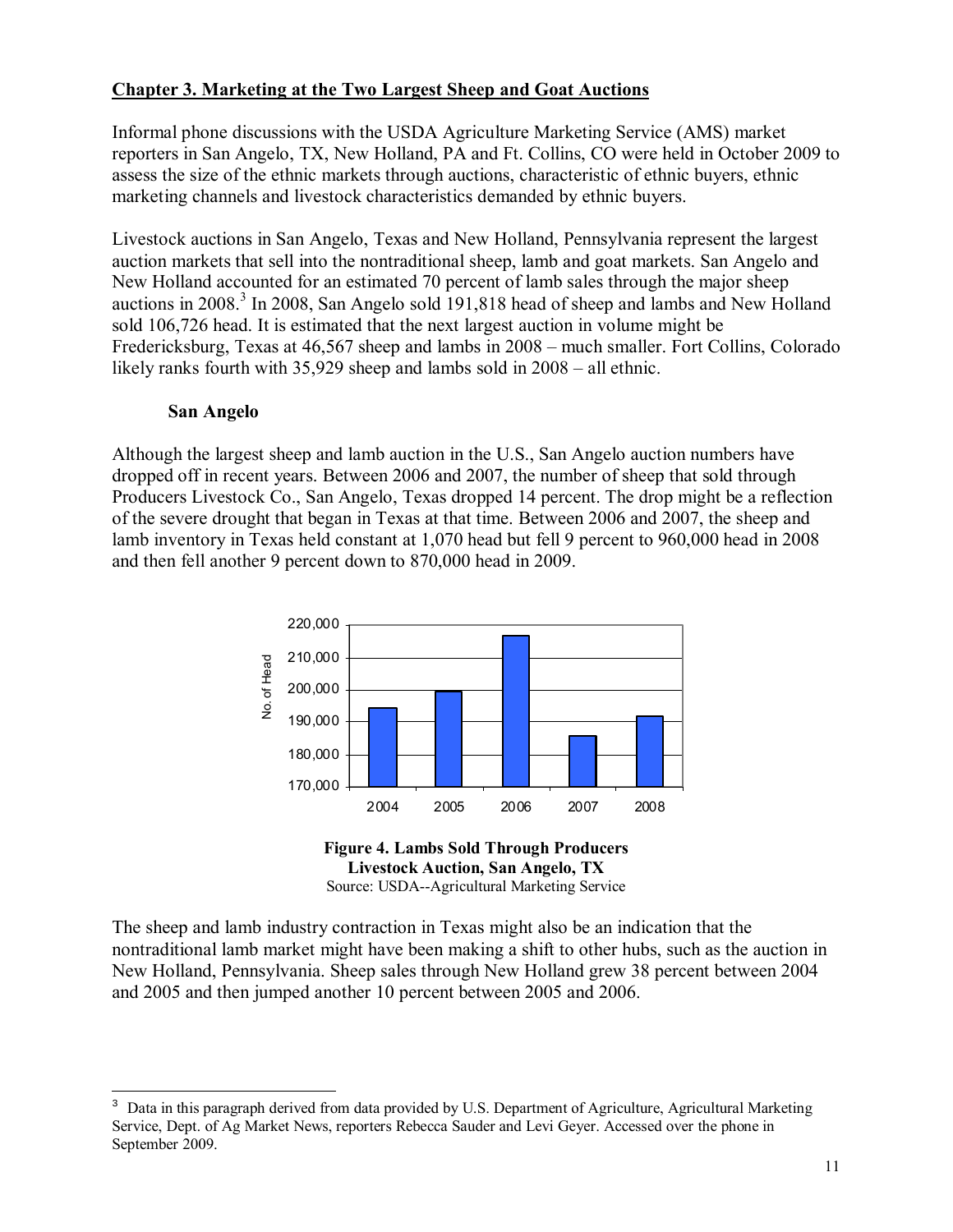

**Figure 5. Lambs Sold Through New Holland, PA Auction**  Source: USDA--Agricultural Marketing Service

Approximately 30 dealers  $-$  predominately ethnic and acting as agents for others  $-$  routinely buy in the Producers Livestock Auction in San Angelo, Texas. With roughly 500 head per month purchased by each dealer, this equates to  $15,000$  head a month. This means that  $-$  given 2008 figures -- the dominant dealers in San Angelo purchased an estimated 94 percent of the auction's sheep volume.

Perhaps 10 percent to 15 percent of the total number of buyers buy a few head weekly for own consumption. In aggregate, these buyers do not represent a significant volume. More typical are buyers that buy for many different accounts. As an example, one of the largest dealers operating out of San Angelo supplies distributors in the Houston area, but sends most of his purchases to the Northeast, primarily the New Jersey area. He might buy one to two truckloads each week for delivery in the Northeast. He does not take any sheep or goats to the New Holland auction.

A dominant dealer in the San Angelo market reported buying a large number of head in total, but for numerous small accounts. He might buy 50 head per week for a grocer in the Detroit area, 50 head for a restaurant in New Jersey, and another 75 head per week for a packer in the New Jersey area. He routinely supplies a good-sized slaughtering plant in the New Jersey area. This plant is small compared to the largest lamb packers but one of the bigger facilities on the East Coast. Typically, the lamb purchased in San Angelo will be custom slaughtered.

Most of the dealers operating in the San Angelo market are in the market week after week. However, there are buyers that might be in the market one to two months at a time, buying a significant volume and then disappearing. Again, these buyers buy for someone else and receive a commission.

#### **New Holland**

New Holland will typically have 60 to 80 sheep and lamb buyers each week which includes a handful of dealers (about 5 to 6). The bulk of the buyers are individual grocery stores and/or meat markets (about 30 to 40) buying for their stores who have the sheep custom slaughtered. The balance is individuals buying for their own use. Each buyer buys about 30 head per week which equates to 2,100 head per week, 8,400 head per month or 109,200 head per year.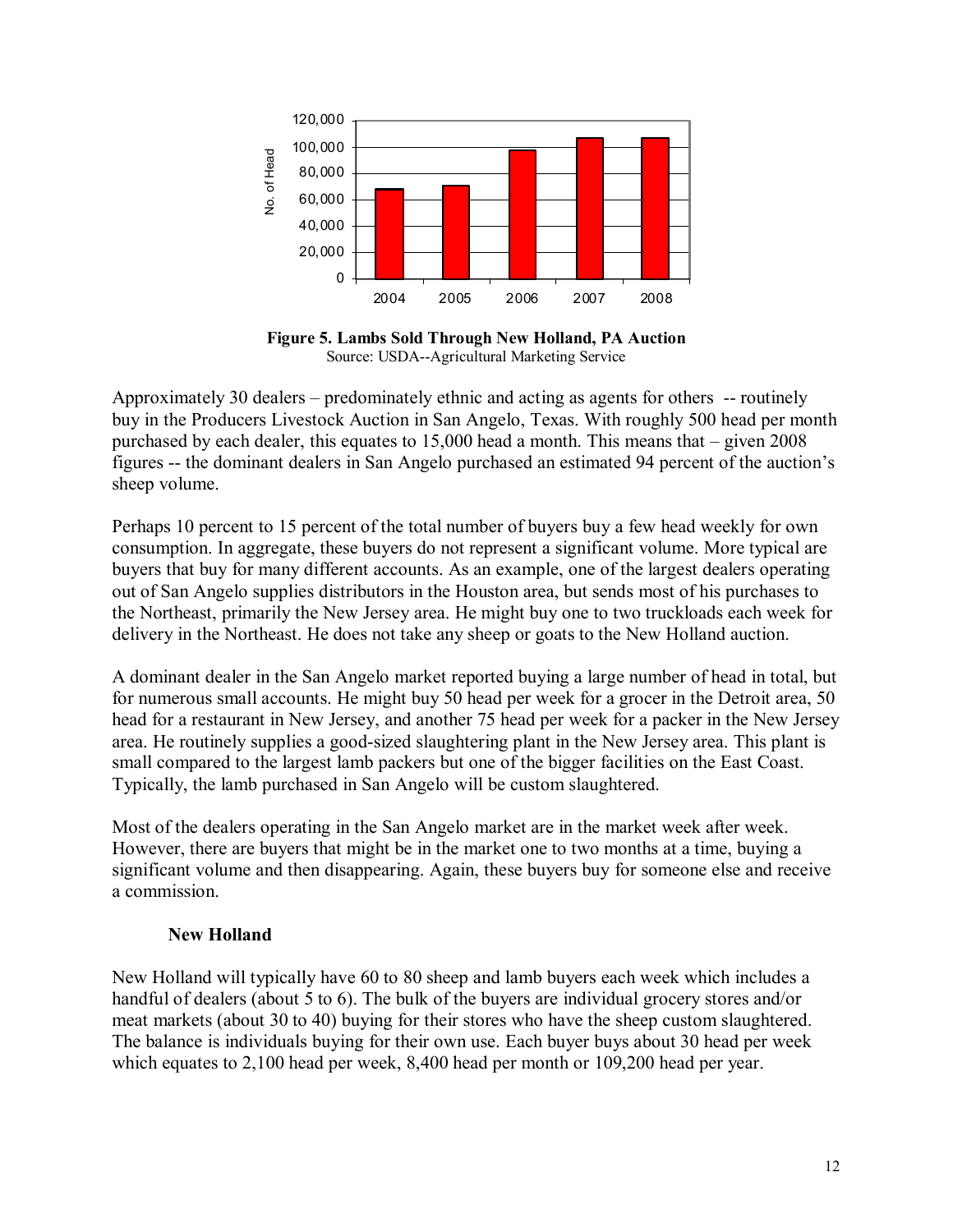Marketing sheep and goats in New Holland is similar in that both dealers and buyers operate. In New Holland, a few dealers will be in the market each week buying on behalf of numerous other buyers. One dealer, for example, is the owner of a grocery store in the New Jersey area. He reported that he typically drives to New Holland early in the morning and buys up to 1,200 head for up to 30 different accounts. This equate to about 40 head per customer per week.

In sum, San Angelo and New Holland could sell an estimated 289,200 lambs into the ethnic market in a year.

### **Livestock Characteristics Demanded**

The AMS market reporters interviewed indicated that light weight and meat yield are the two primary characteristics demanded by ethnic buyers at auction. At the auctions in San Angelo and New Holland, the Hispanic and Muslim buyers are reportedly interested primarily in meat yield, or degree of muscle. A little extra fat cover, or finish, is desirable, however, because the lambs are said to maintain quality better when traveling and because cooler shrink is reduced that way. The AMS market reporters mentioned that a lamb with heavy muscling and some fat cover will fetch a price premium at action.

In addition to the degree of muscle, ethnic buyers also look for clean and healthy lambs. However, the market reporters stated that ethnic buyers will take whatever is offered to fill orders. Prices will signal how buyers discriminate against some offerings. A market reporter mentioned that the buyers are not ashamed. Similarly, skinny or rough stock lambs will be sold but at discounted prices.

The live weights of lambs sold at auction reportedly averaged around 95 lbs. compared to a national average slaughter weight of 137 lbs. Goats are sold by the head at both auctions. Typically, lighter weight lambs are demanded for religious holidays. During Easter, for example, the desirable weight might fall between 40 lbs. and 70 lbs. During Christmas, heavier 80-lb. lambs might be demanded.

Hair sheep used to receive discounts at auction yet the reverse is now true. Perhaps 20 years ago hair sheep were thought to be too light weight and were perceived not to grade Choice or Prime. Another concern was what to do with the pelt of a hair sheep. In San Angelo today it is not uncommon for hair sheep to receive the highest prices. Part of the popularity is the belief that hair sheep mature at lighter weights, about 80 lbs. That is, hair sheep can grade Choice at lighter weights.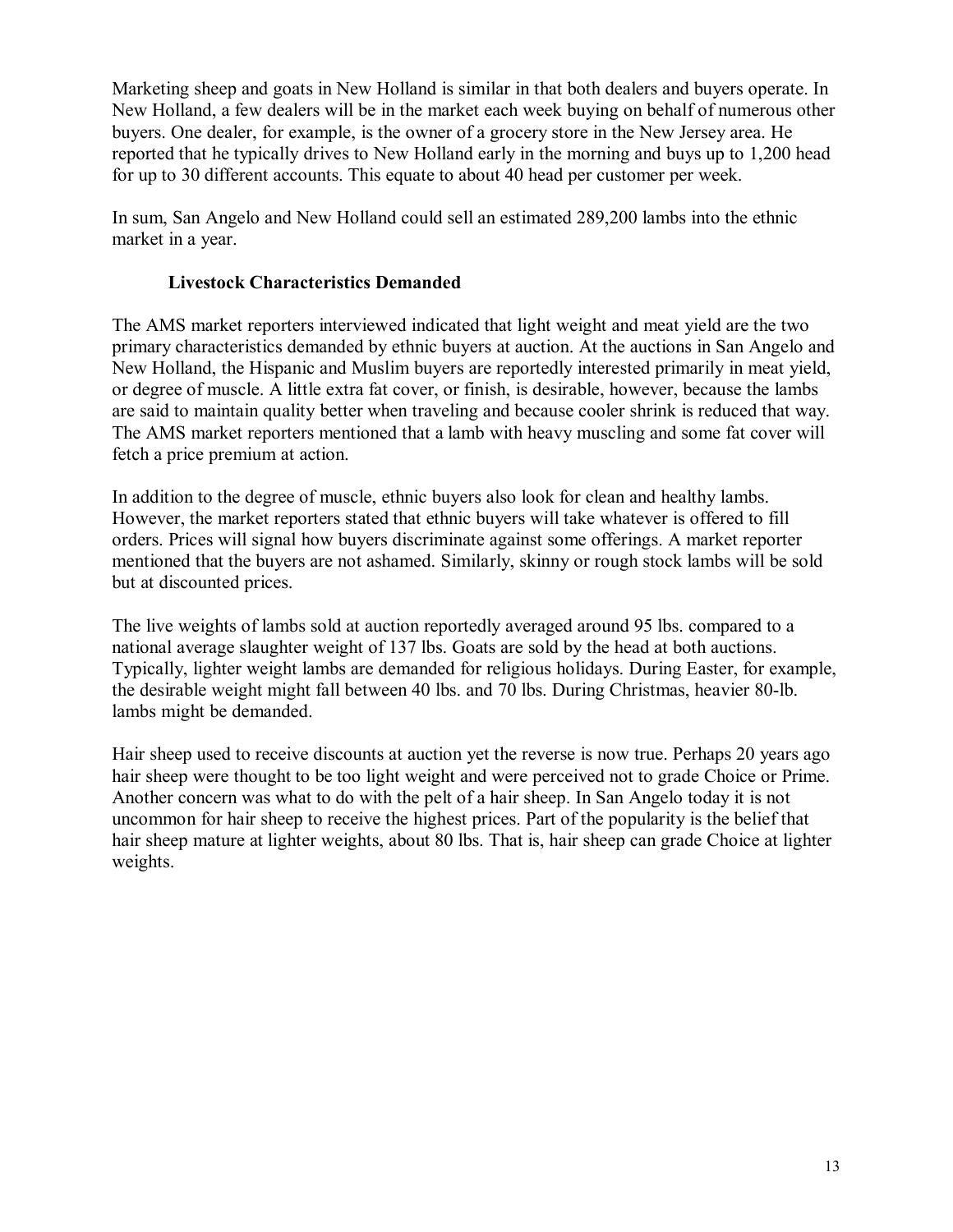#### **Chapter 4. Producer Nontraditional Markets**

In the mid-1990s, a report for the American Sheep Industry Association (ASI) formally defined the difference between direct sales and direct marketing.<sup>4</sup> Direct sales is selling lambs direct to packer buyers, order buyers and commission salesmen without going through an auction or an electronic market. By contrast, direct marketing comprises sales directly to the general public or niche markets. Direct marketing, as defined by the ASI report, encompasses the freezer market, ethnic/religious markets, retail food stores and restaurants.

Previous direct marketing literature includes studies of lamb demand characteristics by consumers in direct marketing as well as direct marketing guidelines for producers developed by extension agencies. Perhaps the most respected resource for the direct lamb and goat market is www.SheepGoatMarketing.info directed by Susan Schoenian, sheep and goat specialist at the Western Maryland Research and Education Center.

The volume of lambs that are channeled through direct marketing, the proportion of sales by ethnicity and what motivates producers and consumers engaged in direct marketing is not well documented. Previous research revealed that in the three years to 2007, the use of auctions decreased marginally while direct trade increased.<sup>5</sup> An estimated 32 percent of producers reportedly sell lambs through direct trade.<sup>6</sup>





Most producers sell lambs into the traditional market although there is an emerging sentiment among industry participants that the nontraditional market is significant and growing. The traditional market encompasses raising lambs through weaning and sometimes backgrounded and then selling them when they reach 30 lbs. to 80 lbs. to a feeder or packer for finishing in a feedlot before slaughtering at an average weight of 136 lbs. The nontraditional lamb market is suspected of siphoning off many potential feeder lambs through auctions and direct sales from producers by primarily ethnic producers for immediate slaughter.

 $\overline{a}$ 

<sup>4</sup> Kirkpatrick, T. and J. B. Bell for ASI. "Marketing Out of the Mainstream," 1995.

 $<sup>5</sup> RTI International. "Cash versus Contract Marketing in the U.S. Lamb Industry." June 15, 2007.$ </sup>

 $6$  RTI International. "Cash versus Contract Marketing in the U.S. Lamb Industry." June 15, 2007.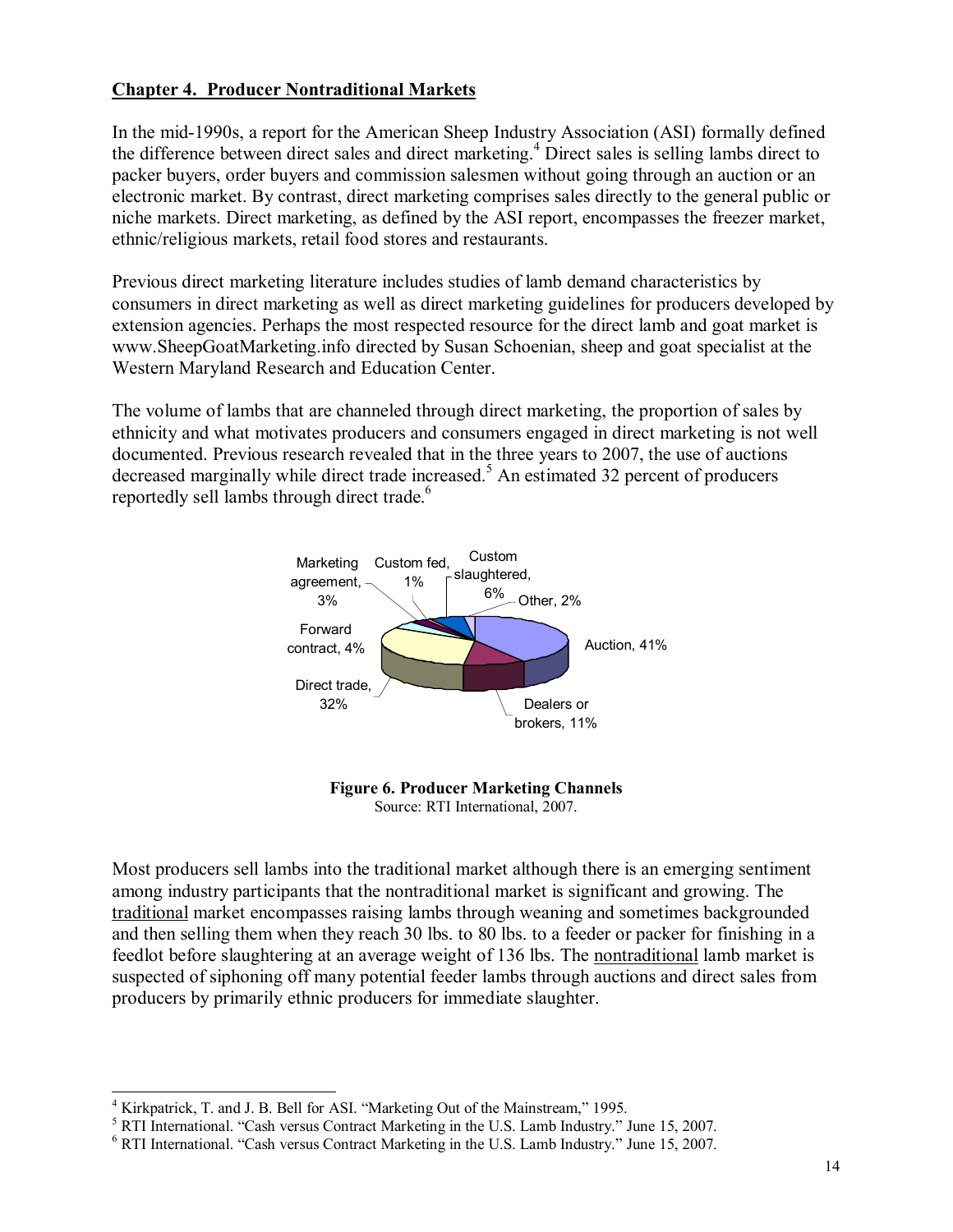## **Objective and Method**

This portion of the research project aimed at validating the anecdotal evidence regarding the significance of the sheep and lamb direct trade and the role of ethnic consumers in this market. This part of the project also delves into the importance of farmers' markets, the sale of lamb cuts and on-farm slaughter within producers' direct marketing.

More specifically, the objectives for this part of the project include:

- Estimating the volume of lambs, mutton and goats in the nontraditional market;
- Profiling direct marketing consumers; and
- Determining the characteristics of lamb, mutton and goats demanded by producers<sup>†</sup> customers.

A producer survey was implemented to meet these research objectives. The online survey software, Zoomerang, was utilized to build and distribute the survey. A total of 20,467 sheep and lamb producers received the survey and 488 responded.<sup>7</sup> The response of 488 producers is statistically significant and thus nationally representative of all U.S. producers. This means that findings from this survey are generalizations for all sheep and lamb producers.<sup>8</sup>

The producer survey was comprised of a two-pronged approach to maximize the response rate. Surveys were sent via e-mail as well as through the mail. $9$  In order to encourage producer response a \$1,000 gift card from Home Depot or Lowes was offered in a drawing.

A population of 2,467 American Sheep Industry Association (ASI) members was surveyed via email. This number represented the number of members that had e-mail addresses listed with ASI. The survey was distributed in early October. The e-mail had a link to the Internet site in which producers could access the survey.

In early November, the *Sheep Industry News* was distributed to a broader audience of 18,000 producers that received U.S. Department of Agriculture Wool Loan Deficiency Payments (LDP) in 2008 and 2009. The survey instrument was printed in this issue which could be mailed in if producers chose to participate by mail rather than through the Internet. Producers were also alerted to the Internet site which housed the survey if they chose to take the survey online.

 7 Three percent of producers were surveyed.

<sup>&</sup>lt;sup>8</sup> In order to get survey results that reflect the target population of sheep and lamb producers 382 returned surveys were required out of a population of 82,330 sheep and lamb operations. This survey sample size has a confidence interval of 5% which is the plus-or-minus figure usually reported in newspaper or television opinion poll results. For example, if you use a confidence interval of 5% and 25% of your sample picks an answer you can be "sure" that if you had asked the question of the entire relevant population between 20% (25-5) and 30% (25+5) would have picked that answer. The 488 producer responses also ensure a 95% confidence level which tells us how sure we can be in our conclusions. It is expressed as a percentage and represents how often the true percentage of the population who would pick an answer lies within the confidence interval.

<sup>&</sup>lt;sup>9</sup> The value of statistically representative data outweighed concerns about introducing biases into the survey due to different survey methods utilized.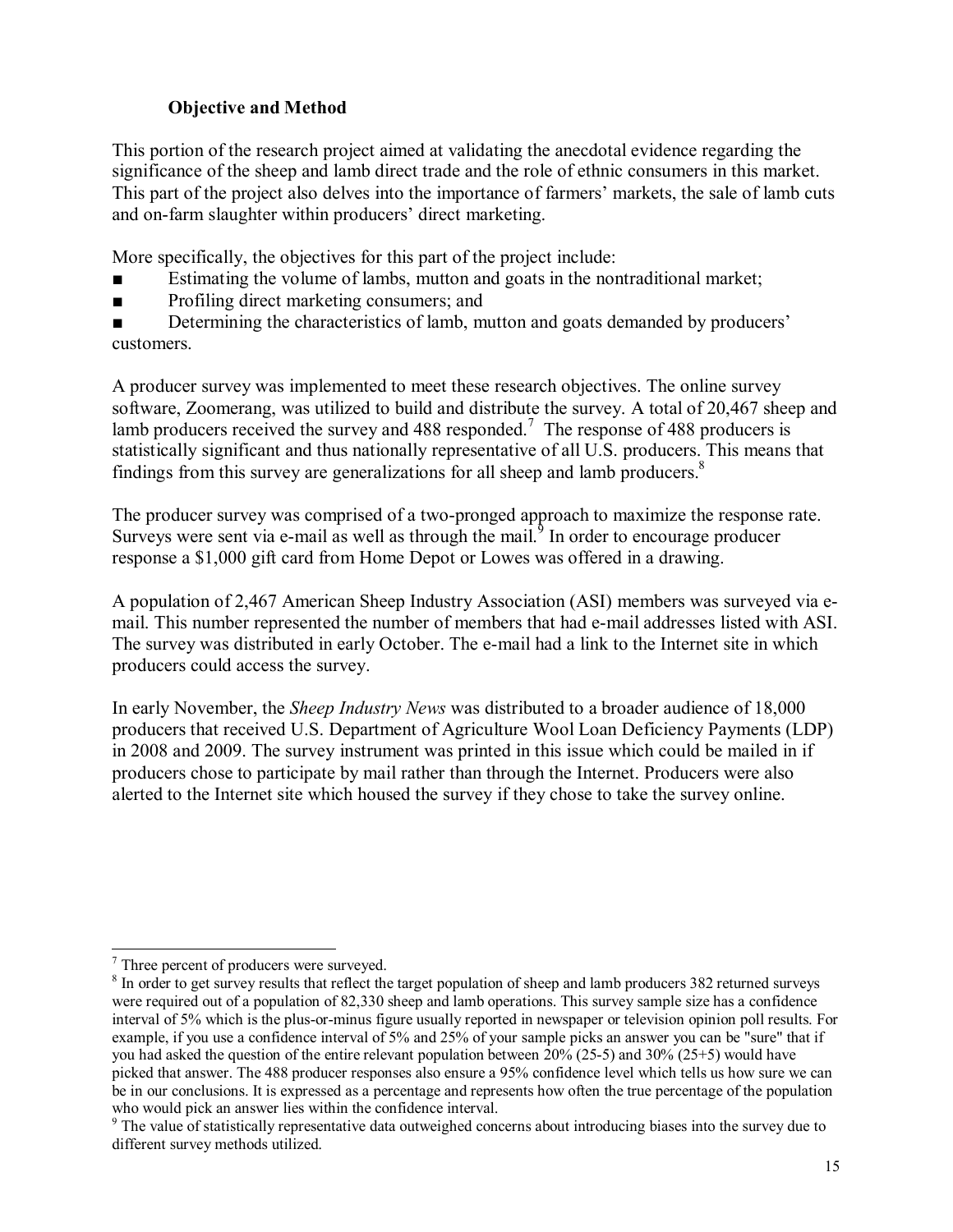#### **Descriptive Statistics of Surveyed Producers**

Among the 488 producers surveyed, 92 percent of producers surveyed sold lambs in the past year, 81 percent sold adult sheep and 15 percent of producers surveyed sold goats. Eighty-six percent of producers that sold lambs in the past year also sold adult sheep while 15 percent also sold goats.



**Figure 7. Geographic Distribution of Producers Surveyed** 

Thirteen percent of producers were from the Northeast, 42 percent from the Midwest, 18 percent from the South and 27 percent from the West. Over 40 percent of producers surveyed were from the Midwest. In the Midwest, 7 percent of all producers surveyed were from Minnesota, 6 percent from Iowa, 5 percent from Michigan and 4 percent from Indiana. The South is comprised of a vast area reaching from Virginia southwest through to Texas. The states surrounding Washington, D.C. comprised the farms of many producers. Among all producers surveyed, 3 percent were from Maryland, 4 percent from Virginia and 2 percent from West Virginia. In the Northeast, Pennsylvania was the highest representative state with 6 percent of all surveyed producers.

The geographic representation of producers surveyed was similarly dispersed as the national distribution but with responses being overrepresented in the Midwest and Northeast and skewed away from the South and West (Table 1). The survey was designed to capture the nontraditional lamb, mutton and goat markets. Therefore, producers that have invested in nontraditional direct marketing to customers might have self-selected over producers that sell routinely to a packer buyer or take their lambs to auction. It is possible, therefore, that the heavily weighted Midwest has a higher portion of producers engaged in nontraditional direct marketing than producers in other regions.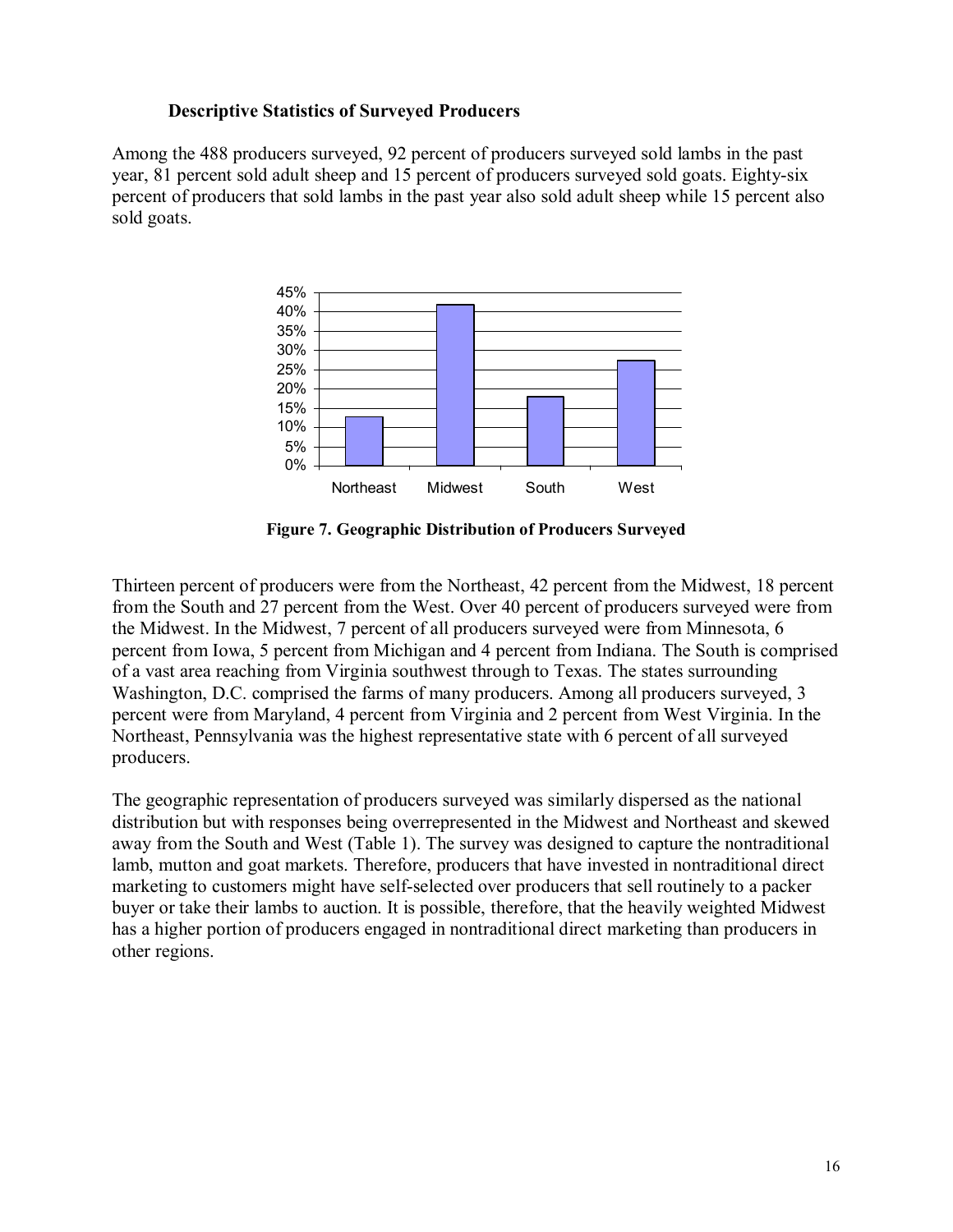|           | <b>Producers Surveyed</b> |                                                                      |            |
|-----------|---------------------------|----------------------------------------------------------------------|------------|
|           | Count                     | Percent                                                              | Nationally |
| Northeast | 62                        | 13%                                                                  | 10%        |
| Midwest   | 202                       | 42%                                                                  | 33%        |
| South     | 87                        | 18%                                                                  | <b>20%</b> |
| West      | 132                       | 27%                                                                  | 30%        |
|           |                           | Total 483 (Some producers choose not to include identify residency.) |            |

**Table 1. Survey versus National Distribution of Producers** 

The survey results suggested that the lamb market is highly fragmented at the producer level with multitudes of different marketing options. One producer reported selling over 2,000 lambs in a year with over 5,000 lbs. of lamb cuts sold from his home and at farmers' markets. This producer also sold direct to a dozen ethnic persons as well as over one hundred head to a larger packer.

An average 188 lambs were sold by producers engaged in some direct marketing either direct from the farm or through farmers' markets (Table 2). On average, 35 adult sheep were sold and 17 goats by the responding producers. They reported allocating an average 1,137 acres to lamb and sheep and 315 acres to goats. Producers reported selling to an average 14 different buyers over the past 12 months.

#### **Table 2. Descriptive Statistics of Producers Engaged in Nontraditional Marketing**

| Sample Size,<br>$N = 489$ | Number of<br>lambs sold | Number of<br>adult<br>sheep<br>sold | Number of<br>goats sold | Acres to<br>lamb and<br>sheep | Acres to<br>goats | <b>AUMs</b><br>(Animal Unit<br>Months) | Number of<br>different<br>buyers |
|---------------------------|-------------------------|-------------------------------------|-------------------------|-------------------------------|-------------------|----------------------------------------|----------------------------------|
| Average                   | 188                     | 35                                  |                         | 1.137                         | 315               | 658                                    | 14                               |
| Minimum                   | 0                       | 0                                   |                         |                               | 0                 | 0                                      | 0                                |
| Maximum                   | 9.500                   | 1.474                               | 2.273                   | 104.000                       | 39.815            | 40.034                                 | 500                              |
| Standard deviation        | 759                     | 105                                 | 148                     | 8.884                         | 3.415             | 3.065                                  | 39                               |

Note: The standard deviation represents how dispersed, or spread out, the values lie from the average. The minimum number of lambs, adult sheep or goats might be zero because producers sold only goats or only lambs or only adult sheep, but no lambs or goats.

#### **Distribution of Sales by Ethnicity and Species**

 $\overline{a}$ 

In total, 76 percent of producers surveyed reported selling lambs to White/Caucasian buyers, 22 percent to Hispanic or Latino buyers, 17 percent to Middle Eastern buyers, and 10 percent to persons of other known ethnicities (Table 3).<sup>10</sup> Seventeen percent sold lambs to persons of unknown ethnicity.

<sup>&</sup>lt;sup>10</sup> The known other ethnicities included Native Americans, Africans, Chinese, Korean, Indian, Filipino, Hawaiian, Bosnian, Armenian, Romanian, Russian, Greek, Italian, Saudi Arabian and African American. Italian, Greek, Native American and Africans were mentioned the most.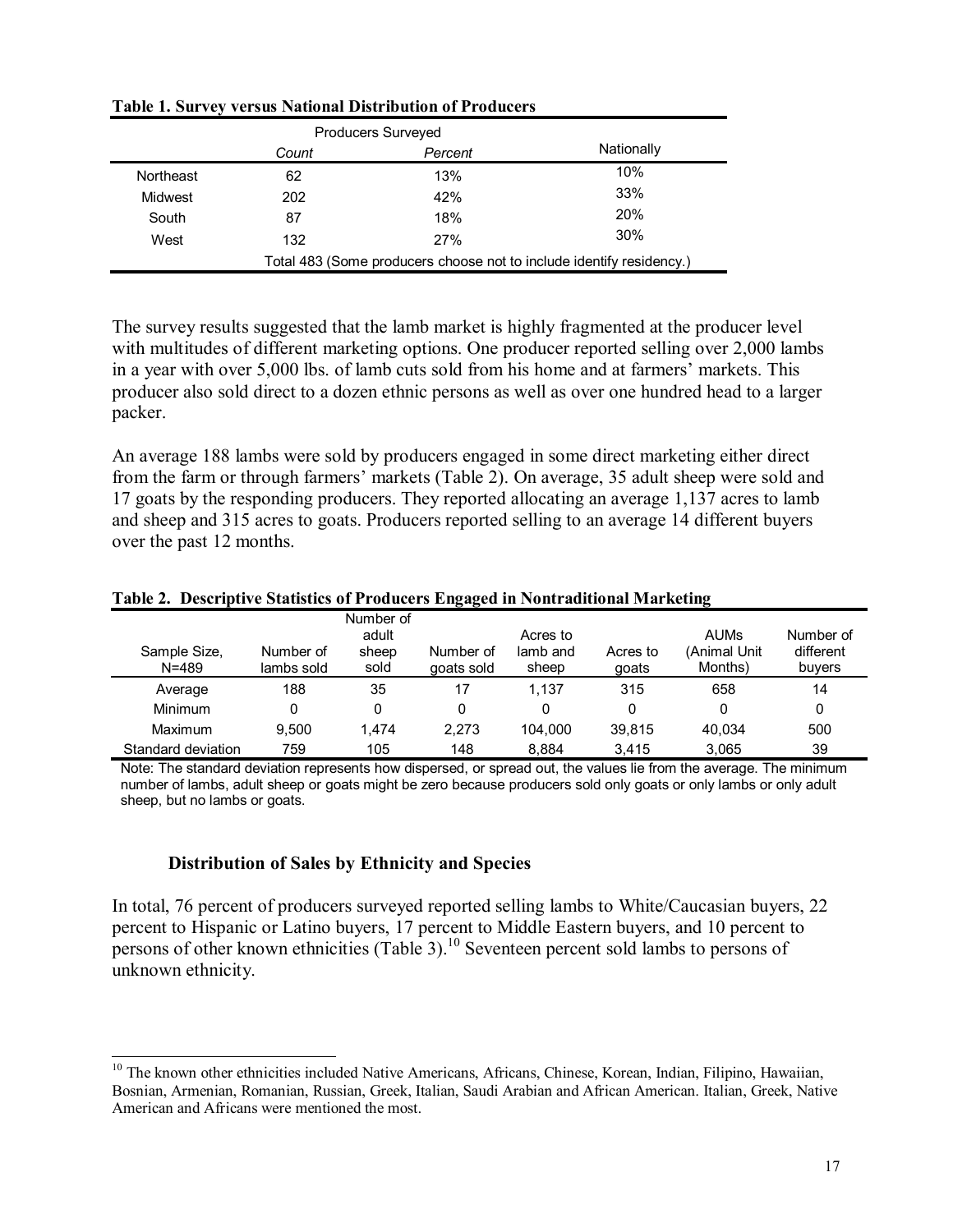|                                                                                                                                          | $\cdot$ |                    |       |
|------------------------------------------------------------------------------------------------------------------------------------------|---------|--------------------|-------|
| Top number is the count of<br>respondents selecting the option.<br>Bottom % is percent of the total<br>respondents selecting the option. | Lamb    | <b>Adult Sheep</b> | Goat  |
| Hispanic or Latino                                                                                                                       | 108     | 44                 | 18    |
|                                                                                                                                          | 22%     | 9%                 | 4%    |
|                                                                                                                                          |         |                    |       |
| Middle Eastern                                                                                                                           | 82      | 27                 | 9     |
|                                                                                                                                          | 17%     | 6%                 | 2%    |
| White/Caucasian                                                                                                                          | 374     | 242                | 49    |
|                                                                                                                                          | 76%     | 49%                | 10%   |
| "Other" known ethnicity                                                                                                                  | 48      | 17                 | 6     |
|                                                                                                                                          | 10%     | 3%                 | $1\%$ |
| Unknown ethnicity                                                                                                                        | 83      | 55                 | 15    |
|                                                                                                                                          | 17%     | 11%                | 3%    |

#### **Table 3. Distribution of Sales by Ethnicity and Species**

Note: Columns and rows do not equal. Producers might sell to multiple buyers of different ethnicities.

However, these numbers include all sales, to packers, auction, etc. The number of direct sales to White/Caucasian buyers is sizable because many buyers bought for consumption but also for breeding purposes, 4-H clubs, for feeders and a couple for research. The motivation for purchases defines the market. For example, adult sheep sales to White buyers were primarily breeding stock while many of the adult sheep sales to Hispanic buyers were for consumption.

The survey asked producers whether they believed their buyers were Muslim. Three percent of producers believed their Hispanic or Latino buyers were Muslim, 17 percent believed that their Middle Eastern buyers were Muslim, and 2 percent that their White/Caucasian buyers were Muslim. Four percent of unknown ethnicity was thought to be Muslim and 2 percent of other, known ethnicity.

Producers who marketed direct to Middle Eastern consumers were distributed throughout the country. Eleven percent was from California, 12 percent from Michigan, 14 percent from Pennsylvania, 5 percent from New York and New Jersey, 5 percent from Washington and another 14 percent from the central and northern Midwest (Indiana, Illinois, Kansas, Nebraska, Wisconsin, Iowa and Minnesota).

### **Marketing Channels**

Producers reported myriad marketing opportunities. A packer buyer from one of the top lamb packers might come to the farm to negotiate a sale or a family might come to pick out a lamb to stock its freezer. In order to determine the volume of lambs channeled into direct marketing, the producersí perceptions of what motivated sales was required. Direct marketing does not include a sale to a packer buyer that likely ends up in the traditional, commercial market.

Thirty-two percent of producers believed their White consumers were buying for family or personal use, 17 percent of producers believe this of their Hispanic buyers, 11 percent of Middle Eastern buyers, 4 percent of buyers of unknown ethnicity and 1 percent believed this was the case for buyers of 'other', known ethnicity (Table 4).

Sixteen percent of producers surveyed believed that their White buyers were buying for a packer, restaurant or grocery store (Table 4). This was the case for 2 percent of Middle Eastern buyers and nearly 1 percent of Hispanic or Latino buyers.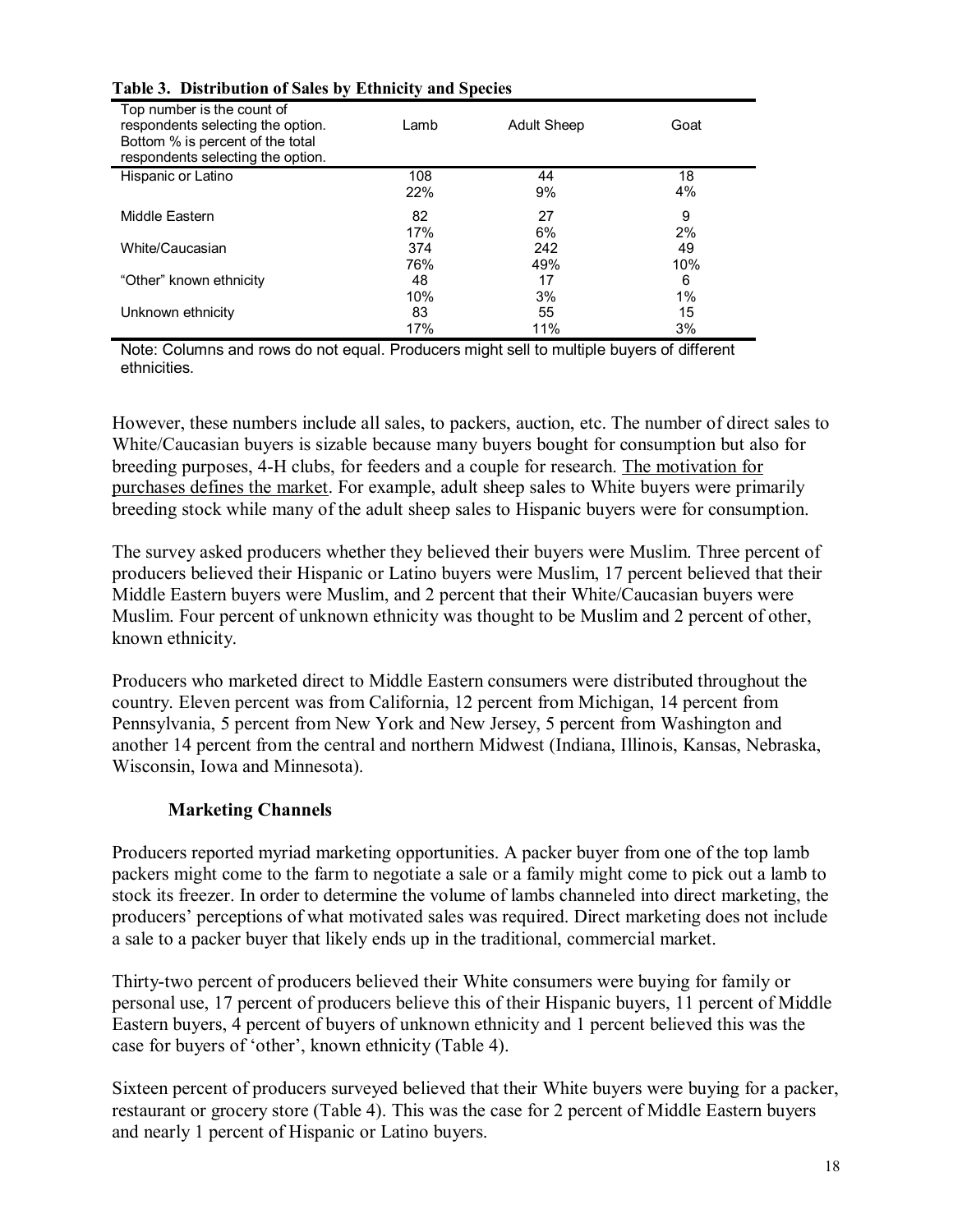| Tubic in Frounces - Ferception of What Mouvaled Duyers - Richardes |             |         |           |           |              |
|--------------------------------------------------------------------|-------------|---------|-----------|-----------|--------------|
| Top number is the count of                                         | Hispanic or | Middle  | White or  | Buvers of | Don't know   |
| respondents selecting the option.                                  | Latino      | Eastern | Caucasian | 'Other'   | ethnicity of |
| Bottom % is percent of the total                                   | buyers      | buyers  | buyers    | Known     | buyers       |
| respondents.                                                       |             |         |           | Ethnicity |              |
| 1. Buyer buys for personal/family                                  | 84          | 54      | 158       | 6         | 21           |
| consumption                                                        | 17%         | 11%     | 32%       | 1%        | 4%           |
| 2. Buyer buy for slaughter house                                   | 3           | 6       | 61        |           | 27           |
| or packer                                                          | 0.6%        | $1\%$   | 12%       |           | 6%           |
| 3. Buyer buys for one or more                                      | 0           | 0       | 8         | 0         | 0            |
| restaurant                                                         |             |         | 2%        |           |              |
| 4. Buyer buys for one or more                                      | 0           |         | 2         | 0         | 0            |
| grocery stores                                                     |             | 0.2%    | 0.4%      |           |              |
| 5. Buyer buys for packers,                                         | 5           | 5       | 12        | 0         | 5            |
| restaurants and grocery stores                                     | 0.2%        | 1%      | 2%        |           | 1%           |
| 6. Don't know                                                      | 12          | 11      | 27        |           | 33           |
|                                                                    | 2%          | 2%      | 6%        |           | 7%           |
| 7. Other                                                           | 5           | 12      | 90        |           | 0            |
|                                                                    | 1%          | 2%      | 18%       |           |              |

#### **Table 4. Producersí Perception of What Motivated Buyersí Purchases**

The 'other' factor that producers believed motivated sales to Hispanic buyers was that buyers buy not only for own consumption but also for resale to friends as well as for breeding. The 'other' reason that producers believed motivated sales to Middle Eastern buyers was that buyers buy for own consumption, but also to resell to friends (mentioned by 5 producers).

Among the 18 percent of producers that reported that White/Caucasian buyers buy for "other" reasons included that 12 percent of producers (58 producers) reported that buyers buy sheep and lambs for breeding stock and Future Farmers' of America 4-H Clubs.

The estimated volume of the nontraditional market is based upon producer sales direct to buyers for own or family consumption. Sales to buyers on behalf of packers are not counted. The survey results suggest that many of the producer sales to White/Caucasian packer buyers might go into the traditional market while the ethnic buyers buying for packers, restaurants or grocery stores likely go into the nontraditional market. However, this distinction cannot be confirmed and thus isn't counted in the estimated volume. For example, one producer reported selling 600 head of lambs to Hispanic or Latino buyers in the past year and believed that the buyer was supplying a packer, restaurants, and grocery stores. It is unknown whether these lambs went into the traditional or nontraditional market.

An average 937 lambs in the past year were sold by producers to White/Caucasian packers or packer buyers. This transaction is lambs likely channeled into the traditional lamb market and not counted toward an estimated volume of the nontraditional market.

### **Producer Motivation for Direct Marketing**

 $\overline{a}$ 

Although there is much known about the specific demand characteristics of ethnic, or minority, populations for lamb in direct marketing, there is little known about what motivates producers to engage in direct marketing. Previous research revealed that producers like dealing in the cash market because it "allows for independence, complete control and flexibility of own business."<sup>11</sup>

 $11$  RTI International. "Cash versus contract marketing in the U.S. lamb industry." 2007.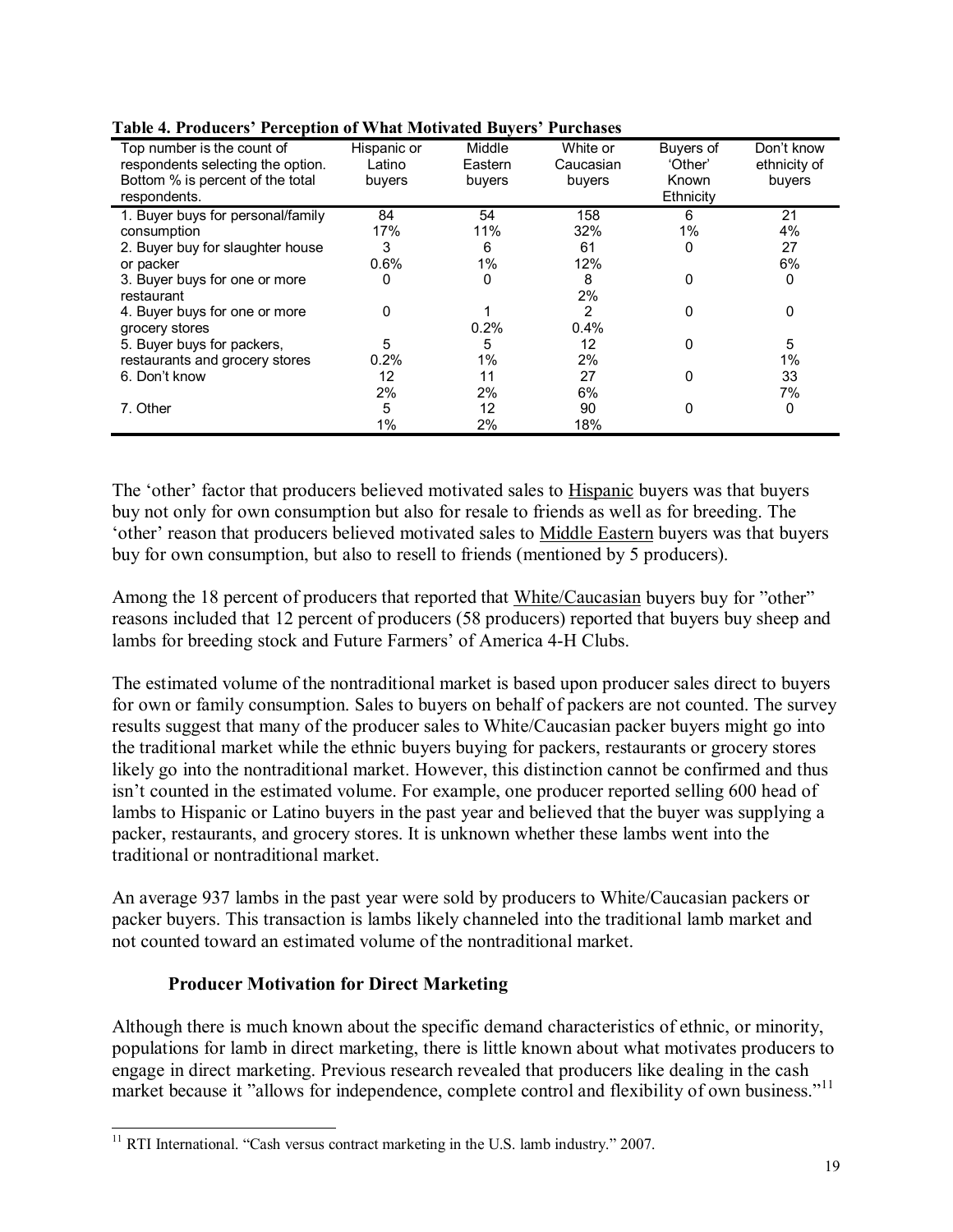This survey suggests that many producers are attracted to the perceived price premiums received over other traditional marketing channels. Also important was the convenience of repeat business of direct marketing.

Forty percent of the producers surveyed reported that the number one motivator to selling direct to White buyers was that prices received reflect quality (Table 5). Second in importance was that producers could set their own prices (36 percent). There were many comments regarding how prices received from direct marketing were much higher than unfavorable experiences at auction barns. Producers also commented that buyers were fair and easy to deal with.

Thirty-eight percent of producers indicated that buyers coming to the farm to pick up sheep/lamb/goats was the least important factor motivating them to participate in direct marketing.

Producers also reported that the sale of breeding stock and cull lambs is also an important motivator when selling to White buyers. Selling lambs to 4-H clubs was also reported as important.

| Table 5. - What Mouvaled Sales to "While Duyers (1—the most hilportant mouvalor)                                                         |            |     |     |     |            |       |
|------------------------------------------------------------------------------------------------------------------------------------------|------------|-----|-----|-----|------------|-------|
| Top number is the count of<br>respondents selecting the option.<br>Bottom % is percent of the total<br>respondents selecting the option. |            | 2   | 3   | 4   | 5          | Total |
| Price received reflects quality                                                                                                          | 82         | 52  | 22  | 29  | 22         |       |
|                                                                                                                                          | 40%        | 25% | 11% | 14% | 11%        | 207   |
| Buyers approached me for the trade.                                                                                                      | 39         | 36  | 40  | 37  | 39         |       |
|                                                                                                                                          | <b>20%</b> | 19% | 21% | 19% | <b>20%</b> | 191   |
| Buyer comes to my farm to pick up                                                                                                        | 24         | 34  | 38  | 26  | 74         |       |
| sheep/lambs.                                                                                                                             | 12%        | 17% | 19% | 13% | 38%        | 196   |
| Buyer provides repeat business.                                                                                                          | 63         | 59  | 53  | 33  | 21         |       |
|                                                                                                                                          | 28%        | 26% | 23% | 14% | 9%         | 229   |
| l can set my own prices.                                                                                                                 | 102        | 44  | 52  | 44  | 40         |       |
|                                                                                                                                          | 36%        | 16% | 18% | 16% | 14%        | 282   |

**Table 5. What Motivated Sales to White Buyers (1=the most important motivator)** 

Over one-third of producers (35 percent) surveyed believe that being able to set their own prices when selling to Middle Eastern buyers was an important motivator (Table 6). Nearly one-third of producers agreed that Middle Eastern buyers coming to pick up the livestock is the least important motivator (29 percent).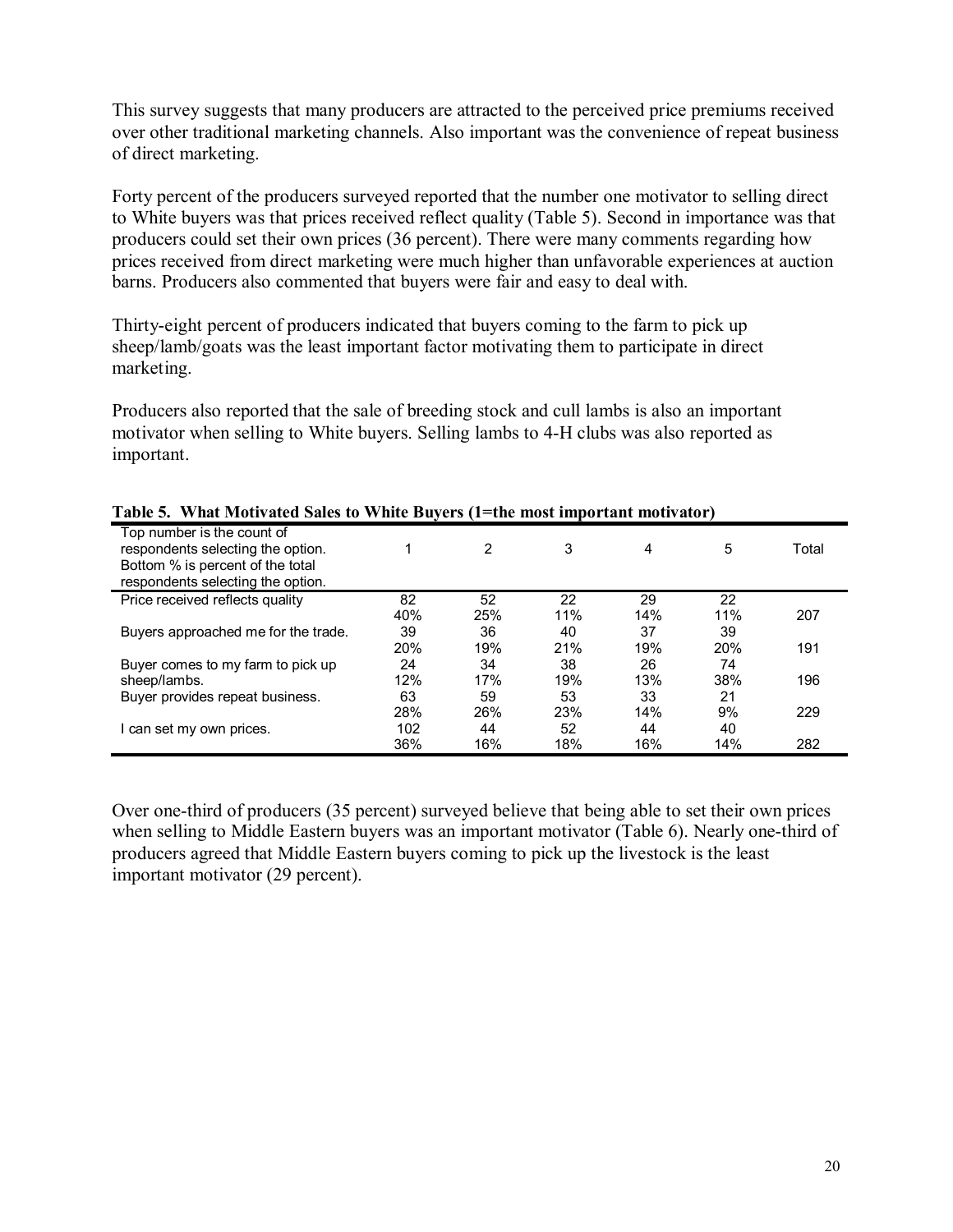| Table 0.     W hat infully ated safes to influtte laster if Duyer's (1—the most hilpof tant motivator)                                   |     |     |     |     |     |       |
|------------------------------------------------------------------------------------------------------------------------------------------|-----|-----|-----|-----|-----|-------|
| Top number is the count of respondents<br>selecting the option. Bottom % is percent<br>of the total respondents selecting the<br>option. |     |     | 3   | 4   | 5   | Total |
| Price received reflects quality                                                                                                          | 16  | 12  | 10  |     | 10  | 55    |
|                                                                                                                                          | 29% | 22% | 18% | 13% | 18% |       |
| Buyers approached me for the trade.                                                                                                      | 13  | 10  | 9   | 12  | 8   | 52    |
|                                                                                                                                          | 25% | 19% | 17% | 23% | 15% |       |
| Buyer comes to my farm to pick up                                                                                                        | 8   | 14  | 6   | 9   | 15  | 52    |
| sheep/lambs.                                                                                                                             | 15% | 27% | 12% | 17% | 29% |       |
| Buyer provides repeat business.                                                                                                          | 13  | 16  | 17  | 9   | 6   | 61    |
|                                                                                                                                          | 21% | 26% | 28% | 15% | 10% |       |
| can set my own prices.                                                                                                                   | 26  | 11  | 17  |     | 13  | 74    |
|                                                                                                                                          | 35% | 15% | 23% | 9%  | 18% |       |

#### Table 6. What Mativated Sales to Middle Eastern Buyers (1+the motor)

The most important factors motivating direct marketing to Hispanic producers included an ability to set your own prices (38 percent), price received reflects quality (32 percent) and buyers coming to the farm to pick up the sheep, lambs or goat (29 percent) (Table 7). Producers were nearly spilt regarding the importance of buyers approaching producers. Thirty-five percent said it is the most important motivating factor while 27 percent said it was the least important.

Producers also cited other reasons for selling to Hispanic buyers including a 'deal for Hispanic farm workers' and good holiday sales. A few producers commented that selling to Hispanic or Latinos was a great cull sheep market. There was also a sense among producers that selling to Hispanics was a good way to get rid of sheep that were not wanted.

|                                                                                                                                          | radic 7. - venat brotivatcu Saics to riispanic Duycrs (r. the most important motivator) |     |     |     |     |       |  |  |  |  |
|------------------------------------------------------------------------------------------------------------------------------------------|-----------------------------------------------------------------------------------------|-----|-----|-----|-----|-------|--|--|--|--|
| Top number is the count of respondents<br>selecting the option. Bottom % is percent<br>of the total respondents selecting the<br>option. |                                                                                         |     | 3   | 4   | 5   | Total |  |  |  |  |
| Price received reflects quality                                                                                                          | 14                                                                                      | 0   | 17  | 13  | 0   |       |  |  |  |  |
|                                                                                                                                          | 32%                                                                                     |     | 39% | 30% |     | 44    |  |  |  |  |
| Buyers approached me for the trade.                                                                                                      | 17                                                                                      | 0   | 10  |     | 14  |       |  |  |  |  |
|                                                                                                                                          | 35%                                                                                     |     | 21% | 15% | 27% | 48    |  |  |  |  |
| Buyer comes to my farm to pick up                                                                                                        | 16                                                                                      | 13  | 5   | 9   | 13  |       |  |  |  |  |
| sheep/lambs.                                                                                                                             | 29%                                                                                     | 23% | 9%  | 16% | 23% | 56    |  |  |  |  |
| Buyer provides repeat business.                                                                                                          | 15                                                                                      | 17  | 19  | 10  | 6   |       |  |  |  |  |
|                                                                                                                                          | 22%                                                                                     | 25% | 28% | 15% | 9%  | 67    |  |  |  |  |
| can set my own prices.                                                                                                                   | 35                                                                                      | 24  | 14  |     | 12  |       |  |  |  |  |
|                                                                                                                                          | 38%                                                                                     | 26% | 15% | 8%  | 13% | 92    |  |  |  |  |

#### **Table 7. What Motivated Sales to Hispanic Buyers (1=the most important motivator)**

### **Demand Attributes by Direct Sale Customers**

Because direct marketing consumers of different ethnicities likely differ in the attributes they value in the lamb, mutton and goat they purchase, the producer survey asked producers that sell direct to provide their perceptions of the attributes of lamb that their various ethnic buyers appeared to value. The survey results indicated that meat yield was thought to be the most desirable attribute of the lamb purchased by all ethnic buyers.

Producers perceived that Hispanic or Latino buyers were primarily interested in meat yield (64 percent). Gender was in second place with 25 percent of producers indicating that Hispanic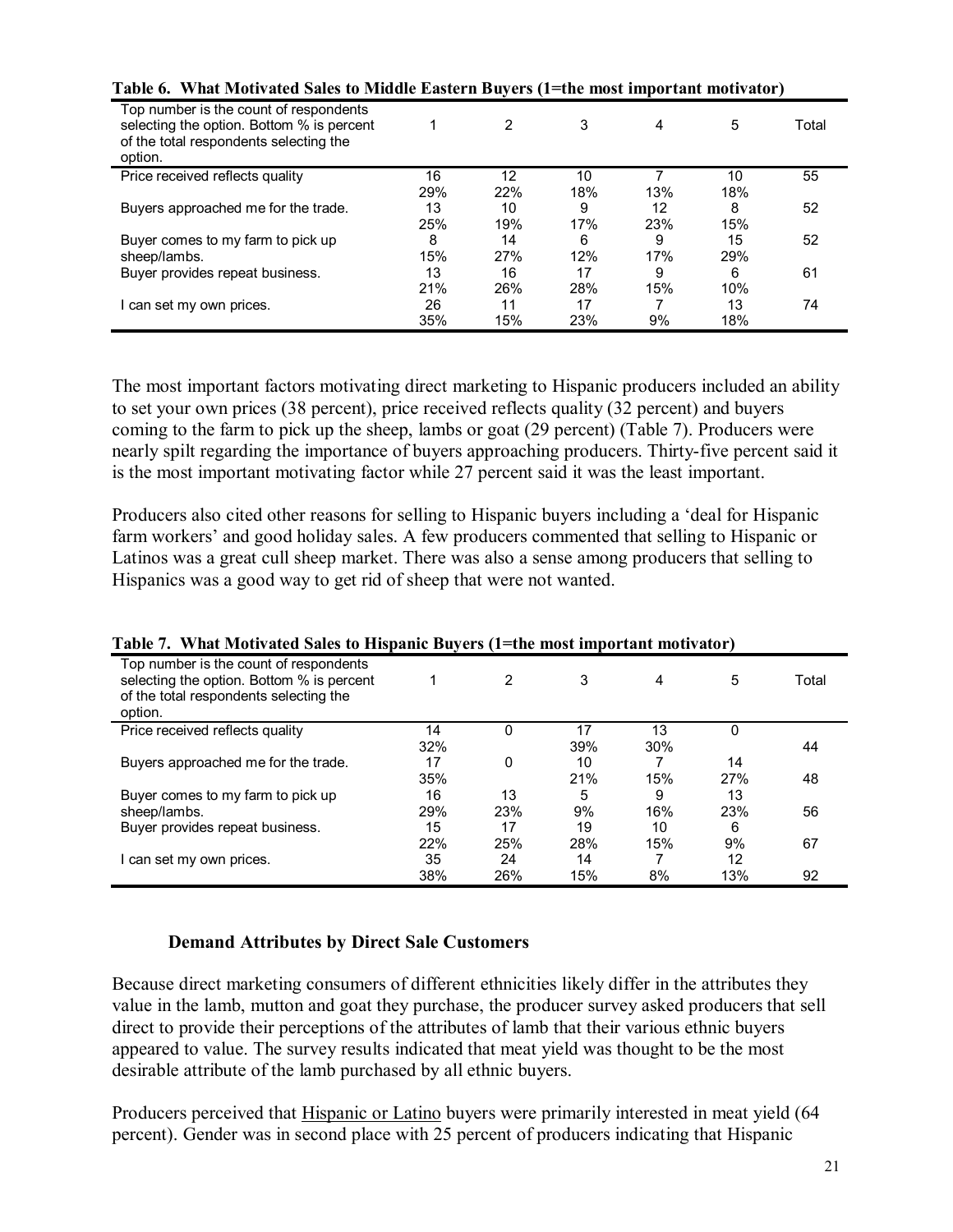buyers prefer male animals and 25 percent indicating that female animals are preferred (Table 8). Other lamb attributes that were perceived to be important to Hispanic buyers were that the lamb was grass fed, lighter weight and relatively inexpensive, or reasonably priced. Availability also came up a few times as a motivator to buy direct from the farm. Producers indicated that Hispanic buyers were not particularly concerned with the animals being blemish-free, sexually intact and not docked (24 percent) or being milk fed (27 percent).

| Top number is the count of<br>respondents selecting the option.<br>Bottom % is percent of the total<br>respondents selecting the option. |     | 2   | 3   | 4   | 5   | 6   | 7  | Total |
|------------------------------------------------------------------------------------------------------------------------------------------|-----|-----|-----|-----|-----|-----|----|-------|
| <b>Meat Yield</b>                                                                                                                        | 28  | 0   | 0   | 4   | 3   | 5   | 4  |       |
|                                                                                                                                          | 64% |     |     | 9%  | 7%  | 11% | 9% | 44    |
| Blemish free, sexually intact and not                                                                                                    | 4   | 6   | 6   | 2   | 6   | 10  | 0  |       |
| docked                                                                                                                                   | 10% | 14% | 14% | 5%  | 14% | 24% |    | 34    |
| Milk Fed                                                                                                                                 |     | 3   | 2   | 5   | 8   | 13  | 0  |       |
|                                                                                                                                          | 2%  | 6%  | 4%  | 10% | 17% | 27% |    | 32    |
| Clean                                                                                                                                    | 11  | 19  | 16  |     | 4   | 0   | 3  |       |
|                                                                                                                                          | 18% | 31% | 26% | 11% | 7%  |     | 5% | 57    |
| Fat                                                                                                                                      | 14  | 14  | 17  | 9   | 11  | 3   | 0  |       |
|                                                                                                                                          | 19% | 19% | 23% | 12% | 15% | 4%  |    | 68    |
| Male                                                                                                                                     | 13  | 9   | 8   | 10  | 6   | 3   | 3  |       |
|                                                                                                                                          | 25% | 17% | 15% | 19% | 12% | 6%  | 6% | 52    |
| Female                                                                                                                                   | 13  | 9   | 8   | 10  | 6   | 3   | 4  |       |
|                                                                                                                                          | 25% | 17% | 15% | 19% | 12% | 6%  | 6% | 53    |

**Table 8. Characteristics of Lamb, Mutton, & Goat Demanded by Hispanic Customers (1=the most important motivator)** 

Producers perceived that Middle Eastern buyers demand meat yield first (52 percent) and male gender second (41 percent). Nearly one-third of producers agreed that milk fed lambs, mutton or goat seemed to be the least important factor affecting purchasing decisions of Middle Eastern buyers. One-fifth of producers agreed that being female was not important to Middle Eastern buyers. Other factors that producers deemed important to Middle Eastern buyers were that the livestock were grass fed (four mentions), the livestock were not raised with pork and the availability coincided with religious holidays.

**Table 9. Characteristics of Lamb, Mutton & Goat Demanded by Middle Eastern Customers (1=the most important motivator)** 

| $\frac{1}{2}$                                                                                                                            |     |     |     |     |     |     |     |       |
|------------------------------------------------------------------------------------------------------------------------------------------|-----|-----|-----|-----|-----|-----|-----|-------|
| Top number is the count of<br>respondents selecting the option.<br>Bottom % is percent of the total<br>respondents selecting the option. |     | 2   | 3   | 4   | 5   | 6   | 7   | Total |
| <b>Meat Yield</b>                                                                                                                        | 23  | 0   | 4   | 10  | 4   |     | 2   |       |
|                                                                                                                                          | 52% |     | 9%  | 23% | 9   | 2%  | 5%  | 44    |
| Blemish free, sexually intact and not                                                                                                    | 8   | 9   | 10  | 5   | 5   | 4   |     |       |
| docked                                                                                                                                   | 17% | 19% | 21% | 10% | 10% | 8%  | 13% | 48    |
| Milk Fed                                                                                                                                 | 3   | 4   | 3   | 5   | 6   | 11  | 14  |       |
|                                                                                                                                          | 7%  | 9%  |     | 11  | 13  | 24% | 30% | 46    |
| Clean                                                                                                                                    | 8   | 13  | 14  | 9   |     |     | 3   |       |
|                                                                                                                                          | 15% | 24% | 26% | 17% | 3%  | 0   | 6%  | 55    |
| Fat                                                                                                                                      | 4   |     | 18  |     | 14  | 4   | 0   |       |
|                                                                                                                                          | 7%  | 13% | 33% | 13% | 26% | 7%  |     | 54    |
| Male                                                                                                                                     | 23  | 10  |     | 5   | 2   | 6   |     |       |
|                                                                                                                                          | 41% | 18% | 13% | 9%  | 4%  | 11% | 0   | 53    |
| Female                                                                                                                                   | 2   | 6   | 3   | 10  |     | 0   | 14  |       |
|                                                                                                                                          | 3%  | 9%  | 5%  | 15% | 11% |     | 21% | 42    |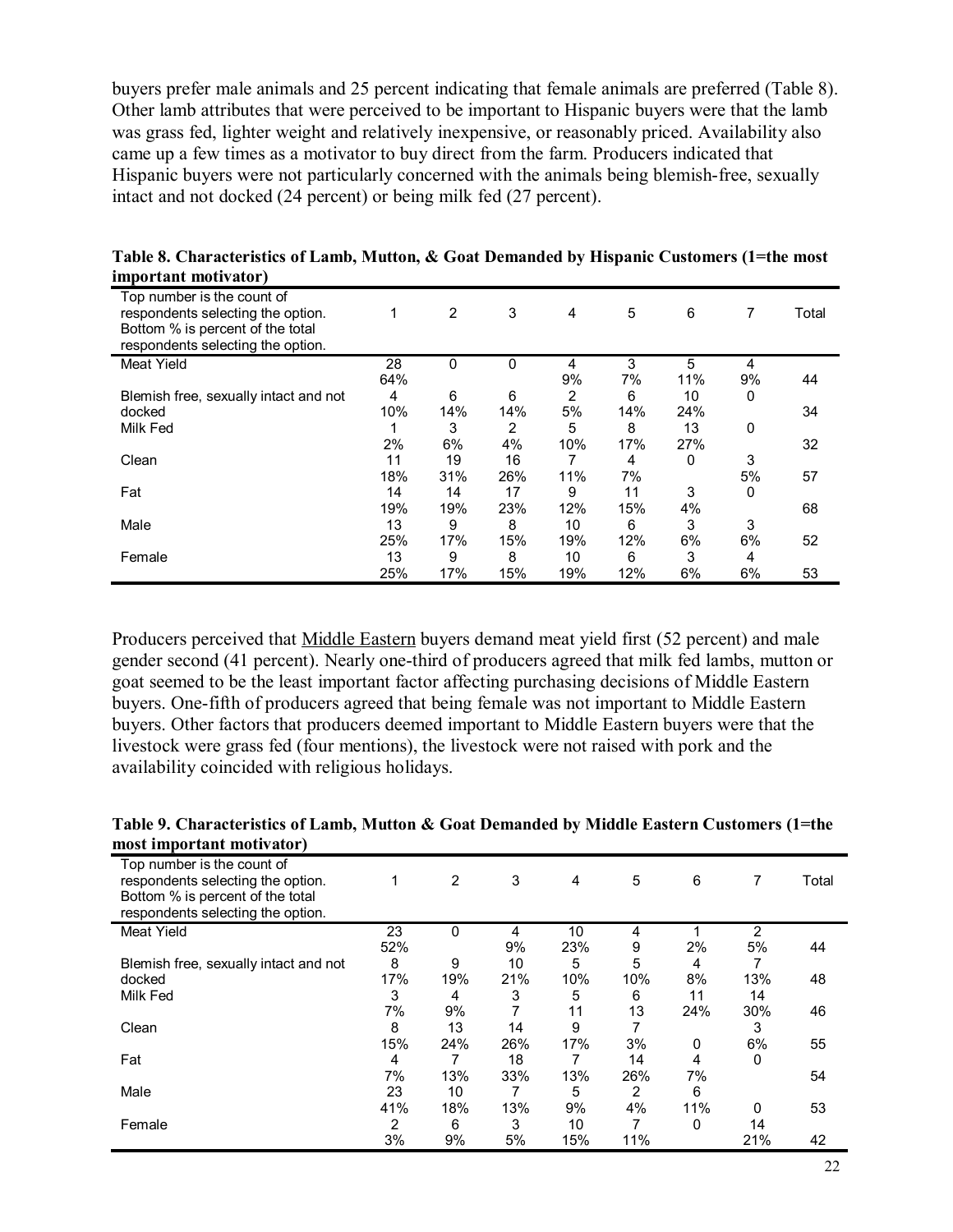Sixty-two percent of producers indicated that they believe that meat yield is the most important lamb attribute for White consumers followed by being clean (23 percent) and then fat (11 percent) (Table 10). Stated differently, 76 percent of producers stated meat yield is either the first or the second most desirable attribute of the lamb their White buyers purchase followed by 57 percent of producers that perceived cleanliness is important to their White buyers. Cleanliness did not rank as high for Middle Eastern or Hispanic consumers.

| I=the most important motivator)                                                                                                          |     |                |     |     |     |     |     |       |
|------------------------------------------------------------------------------------------------------------------------------------------|-----|----------------|-----|-----|-----|-----|-----|-------|
| Top number is the count of<br>respondents selecting the option.<br>Bottom % is percent of the total<br>respondents selecting the option. |     | $\overline{2}$ | 3   | 4   | 5   | 6   | 7   | Total |
| <b>Meat Yield</b>                                                                                                                        | 135 | 31             | 18  | 9   |     | 6   | 13  |       |
|                                                                                                                                          | 62% | 14%            | 8%  | 4%  | 3%  | 3%  | 6%  | 219   |
| Blemish free, sexually intact and not                                                                                                    | 8   | 11             | 24  | 17  | 11  | 19  | 58  |       |
| docked                                                                                                                                   | 5%  | 7%             | 16% | 11% | 7%  | 13% | 39% | 148   |
| Milk Fed                                                                                                                                 | 8   | 11             | 10  | 23  | 25  | 31  | 39  |       |
|                                                                                                                                          | 5%  | 7%             | 7%  | 16% | 17% | 21% | 27% | 147   |
| Clean                                                                                                                                    | 47  | 70             | 26  | 24  | 21  | 11  | 4   |       |
|                                                                                                                                          | 23% | 34%            | 13% | 12% | 10% | 5%  | 2%  | 203   |
| Fat                                                                                                                                      | 23  | 41             | 51  | 39  | 32  | 12  | 11  |       |
|                                                                                                                                          | 11% | 20%            | 24% | 19% | 15% | 6%  | 5%  | 209   |
| Male                                                                                                                                     | 19  | 19             | 18  | 22  | 27  | 32  | 16  |       |
|                                                                                                                                          | 12% | 12%            | 12% | 14% | 18% | 21% | 10% | 153   |
| Female                                                                                                                                   | 26  | 18             | 17  | 35  | 26  | 31  | 71  |       |
|                                                                                                                                          | 12% | 8%             | 8%  | 16% | 12% | 14% | 32% | 224   |

**Table 10. Characteristics of Lamb, Mutton and Goat Demanded by White Customers (1=the most important motivator)** 

Producers cited additional reasons that influence White/Caucasian consumer purchases of lamb. The most popular answers were that the lamb, mutton or goat was natural, grass fed, hormone and-antibiotic free and local. Consistent in quality and supply, healthy, well cared for and stressfree were other reasons cited. Breeding stock was another desirable feature cited often by producers. Some producers also suggested that some of their White/Caucasian buyers complained that they could not find American lamb in the grocery store.

### **Nontraditional Market Lamb Weights**

According to the U.S. Department of Agriculture, nearly 60 percent of marketed lambs in 2009 were under 65 lbs. and 21 percent were between 65 lbs. and 84 lbs.<sup>12</sup> Most of the 80 percent of lambs marketed under 84 lbs. go into feedlots for finishing while an unknown volume are channeled into the nontraditional market for slaughter.

It is well documented that niche markets and ethnic consumers prefer lighter weight lambs over the average 68-lb. carcasses processed for traditional marketing channels. Direct marketing might include 60-lb. to 90-lb. lambs sold to Muslims for own consumption or lambs sold direct to restaurants that are heavier, up to 100 lbs. (Table 11).

 $\overline{a}$ <sup>12</sup> U.S. Department of Agriculture, National Statistical Service.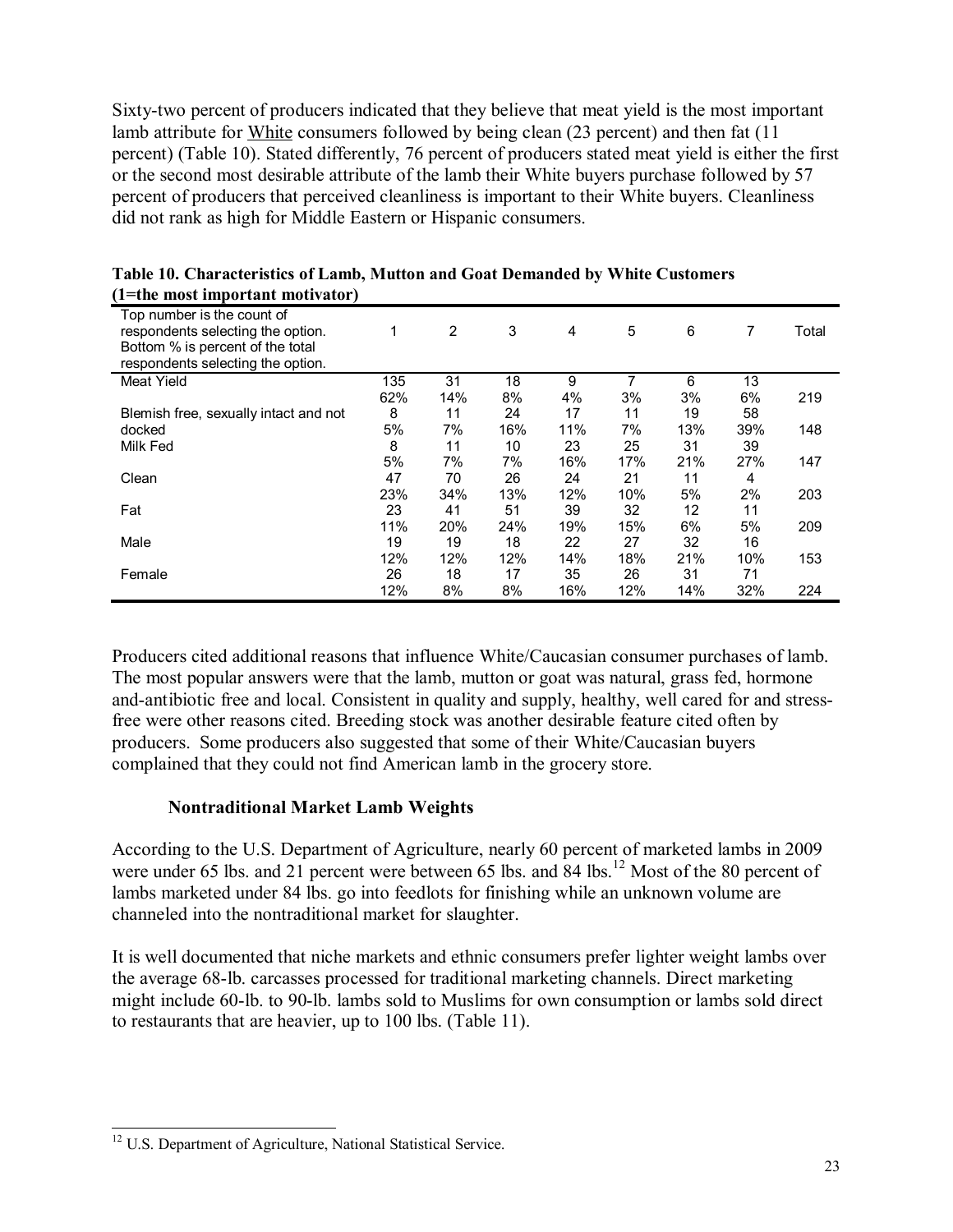#### **Table 11. Live Weight Preference by Niche and Direct Markets**

| Market                     | <b>Weight Preference</b> |  |  |
|----------------------------|--------------------------|--|--|
| Italian                    | 35-45 lbs.               |  |  |
| Greek                      | 45-60 lbs.               |  |  |
| Muslim                     | 60-90 lbs.               |  |  |
| Restaurant                 | 80-100 lbs.              |  |  |
| Freezer Lamb               | 100-120 lbs.             |  |  |
| Kosher (forequarters only) | 100-125 lbs.             |  |  |
| Wholesale                  | $120+$ lbs.              |  |  |

Source: Northeast Sheep & Goat Marketing Program and West Virginia reprinted in University of Illinois Extension, "Direct Marketing Lamb to Niche and Ethnic Markets." No date.

The average live weight of federally inspected (FI) slaughter in the past few years has hovered around 139 lbs. The survey revealed that lambs sold through direct marketing ranged from an average 71 lbs. minimum to a high of 124 lbs. The National Research Council (2008) reported that a defining factor for the 'alternative and emerging markets' is that the desired weight range is from about 51-88 lbs. compared to the average live weight of 140 lbs. Indeed, the nontraditional market demands lighter weight lamb, but perhaps not as light weight as previously reported.

Producers indicated that Middle Eastern buyers appear to prefer relatively lighter weight lambs while White/Caucasian buyers typically prefer lambs that are a little heavier, but still not up to the average FI slaughter weight (Table 12).

|                                     |           | Average Weight | Average Age in Months |          |  |
|-------------------------------------|-----------|----------------|-----------------------|----------|--|
|                                     | Min. Lbs. | Max. Lbs.      | Min. Age              | Max. Age |  |
| Hispanic or Latino                  | 84        | 116            | 6                     | 10       |  |
| Middle Eastern                      | 71        | 107            | 5                     | 9        |  |
| White/Caucasian                     | 85        | 124            | 5                     | 8        |  |
| 'Other' buyers, ethnicity specified | 81        | 108            | 5                     | 8        |  |
| Unknown ethnicity                   | 80        | 116            | 5                     |          |  |

#### **Table 12. Average Weight and Age of Lambs Sold by Ethnicity**

Note: Removing the packers and packer buyers didn't affect lbs. or age.

Producers indicated that the average lamb weight desired by Middle Eastern buyers was 81 lbs. (Figure 8). However, producers also reported a wide distribution of weights of lambs sold to Middle Eastern buyer from less than 25 lbs. up to about 160 lbs. About 44 percent of Middle Eastern buyers bought lambs 81 lbs. and lighter and 56 percent bought lambs heavier than 81 lbs.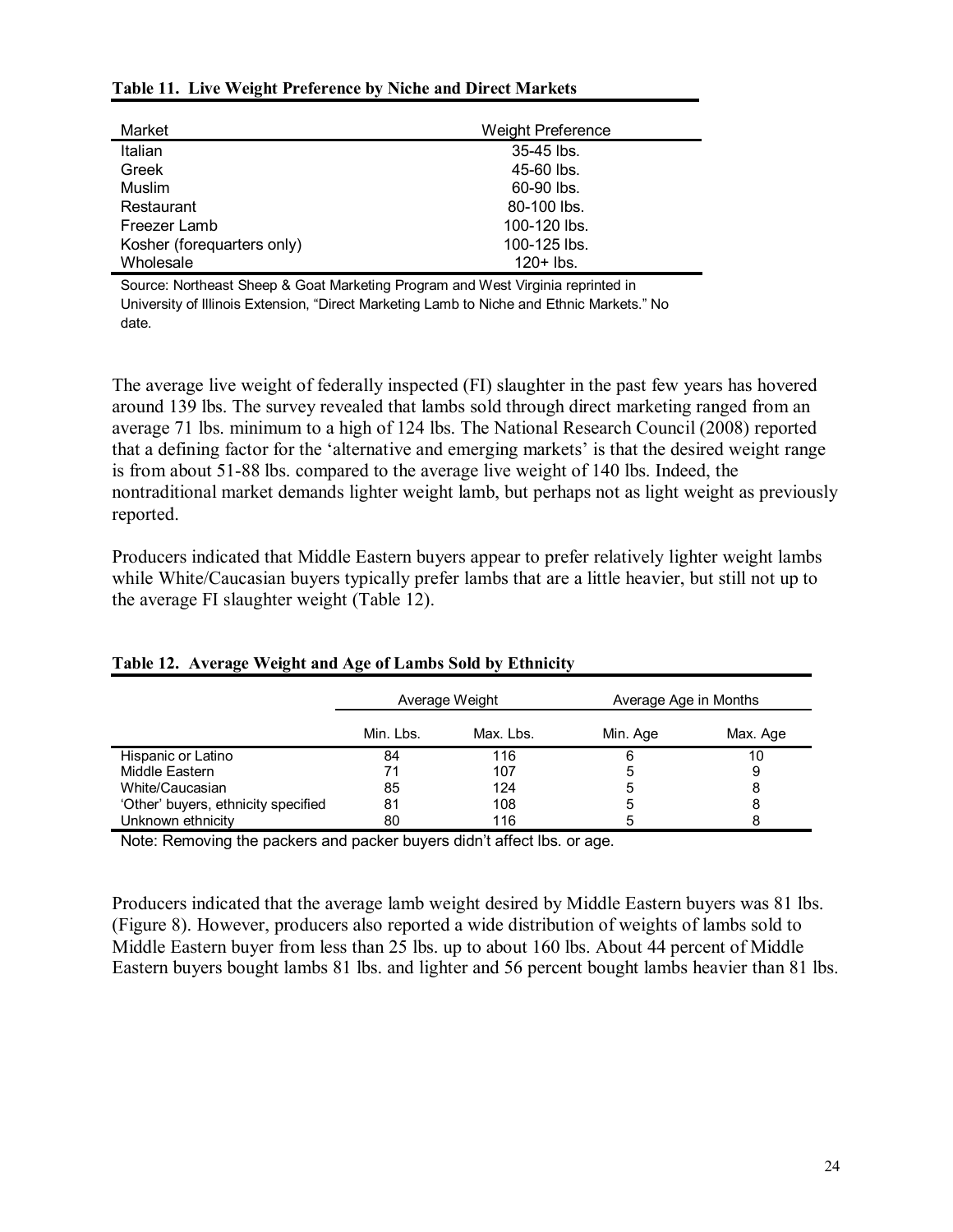

**Figure 8. Average Lamb Weight Purchased by Middle Eastern Buyers** 

## **Valuation Method**

An area for further research is whether the valuation method of lambs, per head or per live weight, offers higher returns for quality. A common perception is that selling live weight rewards weight and not necessarily quality. Previous research reveals that 76 percent of small producers sell live weight, 25 percent sell per head, while 53 percent of large producers sell live weight and 13 percent sell per head.13 Selling by carcass weight, on or not on a grid, was popular with half of the large producers.

The sales into nontraditional markets as reported by the producers responding to the survey do not differ widely from the national study cited earlier. About 24 percent of producers that sold lamb said they were sold by the head, 30 percent reported by the lb. and 46 percent said both. Some 42 percent of producers selling adult sheep reported selling by the head, 27 percent by the lb. and 31 percent used both, per head and per lb.

# **Marketing Lamb Cuts**

Some producers choose to add value to their sheep and lamb operation by selling lamb cuts. A producer might advertise and sell from home or take a freezer to a farmers' market.

Eighteen percent of producers surveyed reported selling lamb cuts. The loin was the most popular cut with 46 percent of producers reporting it as the number one seller. The leg followed closely behind with 37 percent of producers ranking it number one. Twenty-eight percent of producers placed the shoulder as the third most popular selling cut. Only 15 percent of producers placed the rack at their number-one seller, 42 percent of producers placed it fourth. Ground lamb was also very popular, followed by stew meat, bratwurst, kabobs, sausage, lamb fries, burgers, shank and chops.

On average, producers sold 1,996 lbs. of lamb-equivalent cuts through November 2009 with a maximum of 88,000 lbs. The number of total head sold was estimated from the total lbs. of product sold. At an average live weight of 100 lbs. this averages 20 head per head per producer.

 $\overline{a}$  $13$  RTI International. "Cash versus contract marketing in the U.S. lamb industry." 2007.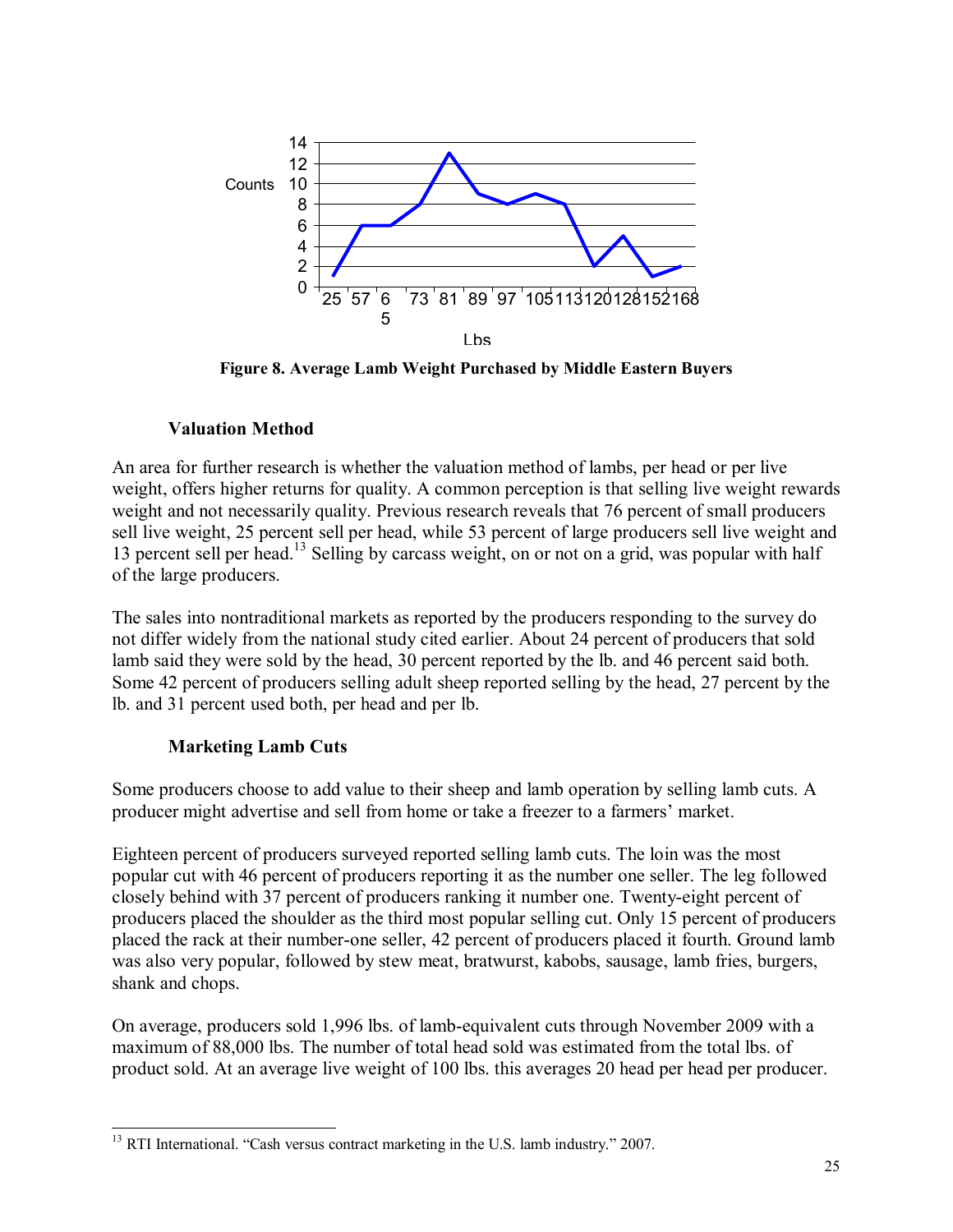### **On-Farm Slaughter**

Twelve percent of producers (12 producers) surveyed had slaughtered lambs on farm, 2 percent of producers slaughtered adult sheep on farm and 1 percent slaughtered goat on farm. An average 17 head of lamb were slaughtered on farm per producer. Live weight of lambs ranged from 101 lbs. to 131 lbs. Average lamb age ranged from 6 to 9 months.

Among all producers surveyed, 3 percent reported selling lambs to Hispanic or Latino buyers for on farm slaughter; 6 percent reported selling to White/Caucasian buyers and 2 percent sold to Middle Eastern buyers. Another 2 percent sold to other ethnicities defined as Asian, Croatian and African (among which, Kenyan). Two percent of producers believed their on-farm slaughter customers were Muslim.

Eighty-six percent of on farm slaughter was purchased by families for personal/family consumption. Another 6 percent was sold to packer or packer buyers. Two percent were sold to one or more restaurants and 6 percent reported to selling to 'other' (restaurants, grocery stores and religious organizations).

Forty-one percent of producers that indicated that they slaughtered on farm said they were motivated to do so because they can set their own price that way (Table 13). Thirty-nine percent said they were motivated to slaughter on farm by the fact that price received reflected quality. Other reasons cited were the need for cash, providing lamb where lamb was not available in local stores and providing lamb for holidays.

| Table 15.   What Mouvated On Farm Staughter Sales (1–the most hilportant mouvator)                                                       |     |     |     |     |     |       |
|------------------------------------------------------------------------------------------------------------------------------------------|-----|-----|-----|-----|-----|-------|
| Top number is the count of<br>respondents selecting the option.<br>Bottom % is percent of the total<br>respondents selecting the option. |     | 2   | 3   |     | 5   | Total |
| Price received reflects quality                                                                                                          | 13  |     | 6   | 5   |     |       |
|                                                                                                                                          | 39% | 21% | 18% | 15% | 6%  | 33    |
| Buyers approached me for the trade.                                                                                                      | 5   | 5   |     |     |     |       |
|                                                                                                                                          | 16% | 16% | 23% | 23% | 23% | 31    |
| Buyer comes to my farm to pick up                                                                                                        | 5   | 4   | 5   | 4   | 9   |       |
| sheep/lambs.                                                                                                                             | 19% | 15% | 19% | 15% | 33% | 27    |
| Buyer provides repeat business.                                                                                                          | 4   | 16  |     | 8   |     |       |
|                                                                                                                                          | 11% | 42% | 18% | 21% | 8%  | 38    |
| I can set my own prices.                                                                                                                 | 16  | 5   | 6   | 5   |     |       |
|                                                                                                                                          | 41% | 13% | 15% | 13% | 18% | 39    |

### **Table 13. What Motivated On Farm Slaughter Sales (1=the most important motivator)**

Sixty-two percent of producers said they believe that meat yield was the number one factor looked for by lamb buyers of their on-farm slaughter (Table 14). The second most important factor was "cleanliness" with 32 percent of producers ranking it as number one. Third in importance was "fat", with 24 percent of producers ranking it number one. Over one-third of respondents ranked "female" as the least important factor affecting buyers' selection decision.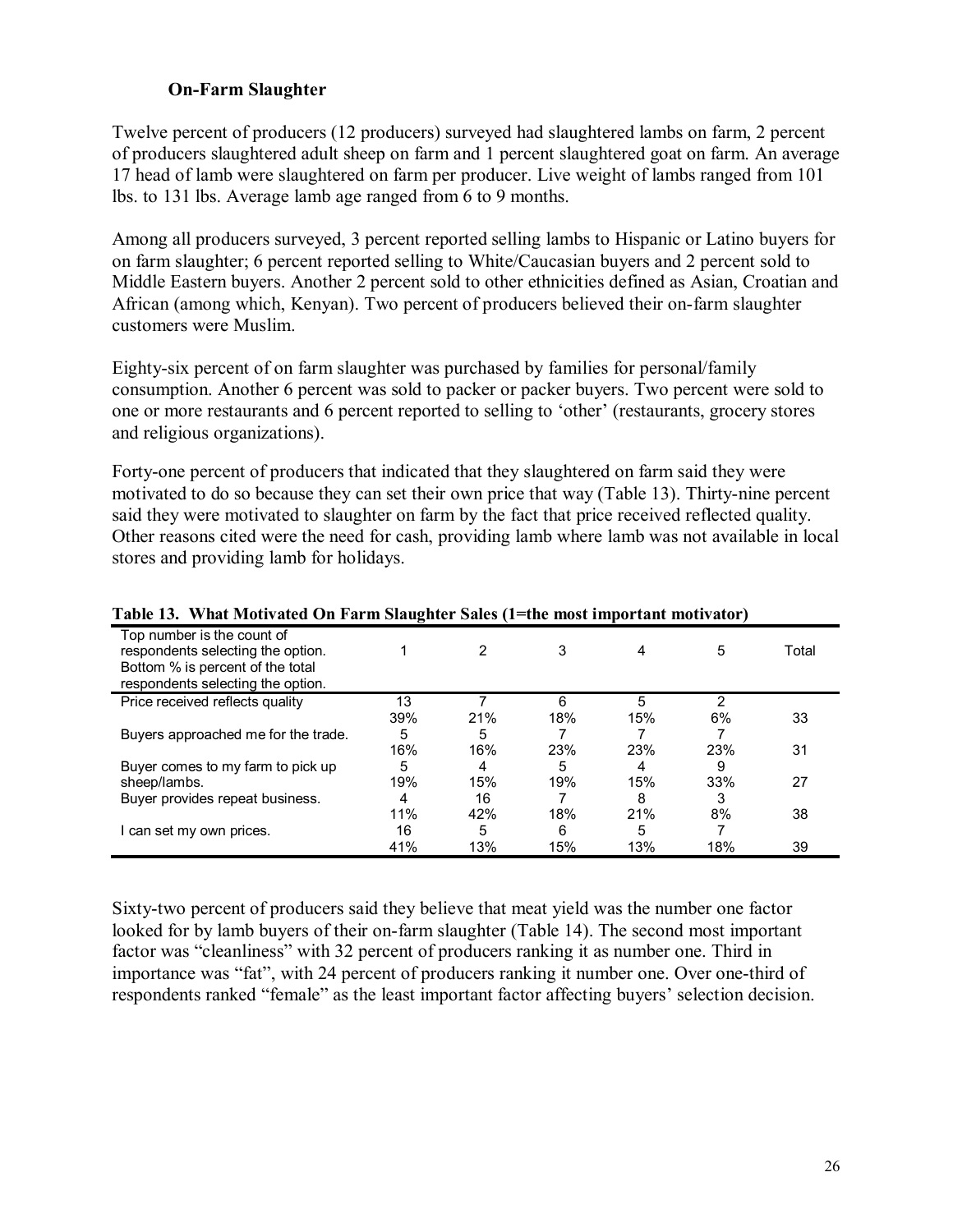| ппротана попушают,                                                                                                                       |     |     |     |     |     |     |          |       |
|------------------------------------------------------------------------------------------------------------------------------------------|-----|-----|-----|-----|-----|-----|----------|-------|
| Top number is the count of<br>respondents selecting the option.<br>Bottom % is percent of the total<br>respondents selecting the option. | 1   | 2   | 3   | 4   | 5   | 6   |          | Total |
| Meat yield                                                                                                                               | 13  | 0   | 4   | 2   | 2   | 0   | $\Omega$ |       |
|                                                                                                                                          | 62% |     | 19% | 10% | 10% |     |          | 21    |
| Blemish free, sexually intact and                                                                                                        |     | 4   | 3   | 6   | 2   | 2   | 8        |       |
| not docked                                                                                                                               | 4%  | 15% | 12% | 23% | 8%  | 8%  | 31%      | 25    |
| Milk Fed                                                                                                                                 | 3   | 0   | 0   | 2   | 4   | 8   |          |       |
|                                                                                                                                          | 13% |     |     | 8%  | 17% | 33% | 29%      | 24    |
| Clean                                                                                                                                    | 10  | 10  | 9   |     |     |     | 0        |       |
|                                                                                                                                          | 32% | 32% | 29% | 3%  | 3%  | 3%  |          | 32    |
| Fat                                                                                                                                      | 8   | 5   | 5   | 6   | 5   | 2   | 2        |       |
|                                                                                                                                          | 24% | 15% | 15% | 18% | 15% | 6%  | 6%       | 33    |
| Male                                                                                                                                     | 2   | 3   | 2   |     | 5   | 4   | 0        |       |
|                                                                                                                                          | 9%  | 13% | 9%  | 30% | 22% | 17% |          | 23    |
| Female                                                                                                                                   |     | 0   |     | 3   |     |     | 11       |       |
|                                                                                                                                          | 3%  |     | 3%  | 10% | 23% | 23% | 37%      | 29    |

**Table 14. Characteristics of Lamb Demanded by On Farm Slaughter Customers (1=the most important motivator)** 

#### **Farmers' Markets**

Ten percent of lamb producers reported selling lamb, mutton or goat at farmers' markets in the past year. Five percent sold lambs at farmers' markets, 3 percent sold adult sheep, and 1 producer sold goats.

Producers that indicated that they sell at farmers' markets sold an average 52 percent of their total direct lamb sales that way over the last year. Five producers (1.25 percent) sold 100 percent of their total lambs sales at farmers' markets.

According to the survey, producers sold an average 35 head of lambs through farmers' markets in the last year with a weight range of 82 lbs. to 120 lbs. and ranging from 6 months to 9 months of age (Table 15). Many of these lambs likely go direct for personal or family consumption although this cannot be confirmed.

|          | Table 15. Description of Lanno Sales through Partners Twarkets |           |          |                       |                             |  |  |
|----------|----------------------------------------------------------------|-----------|----------|-----------------------|-----------------------------|--|--|
|          | No. of head                                                    | Min. Lbs. | Max Lbs. | Min. Age in<br>Months | Max Age in<br><b>Months</b> |  |  |
| Ave.     | 35                                                             | 82        | 120      | 6                     |                             |  |  |
| Min.     |                                                                | 32        | 54       | 3                     |                             |  |  |
| Max.     | 175                                                            | 150       | 210      | 10                    | 18                          |  |  |
| St. Dev. | 41                                                             | 29        | 38       |                       |                             |  |  |

**Table 15. Description of Lamb Sales through Farmersí Markets** 

An average of 25 adult sheep was sold at farmers' markets by responding producers over the last year. The weights ranged from 132 lbs. to 205 lbs. while the average age ranged from 2 years to 7 years. The responding producers also sold an average 20 goats at farmers' markets in the last year, ranging from 80 lbs. to 90 lbs. and 8 to 11 months in age.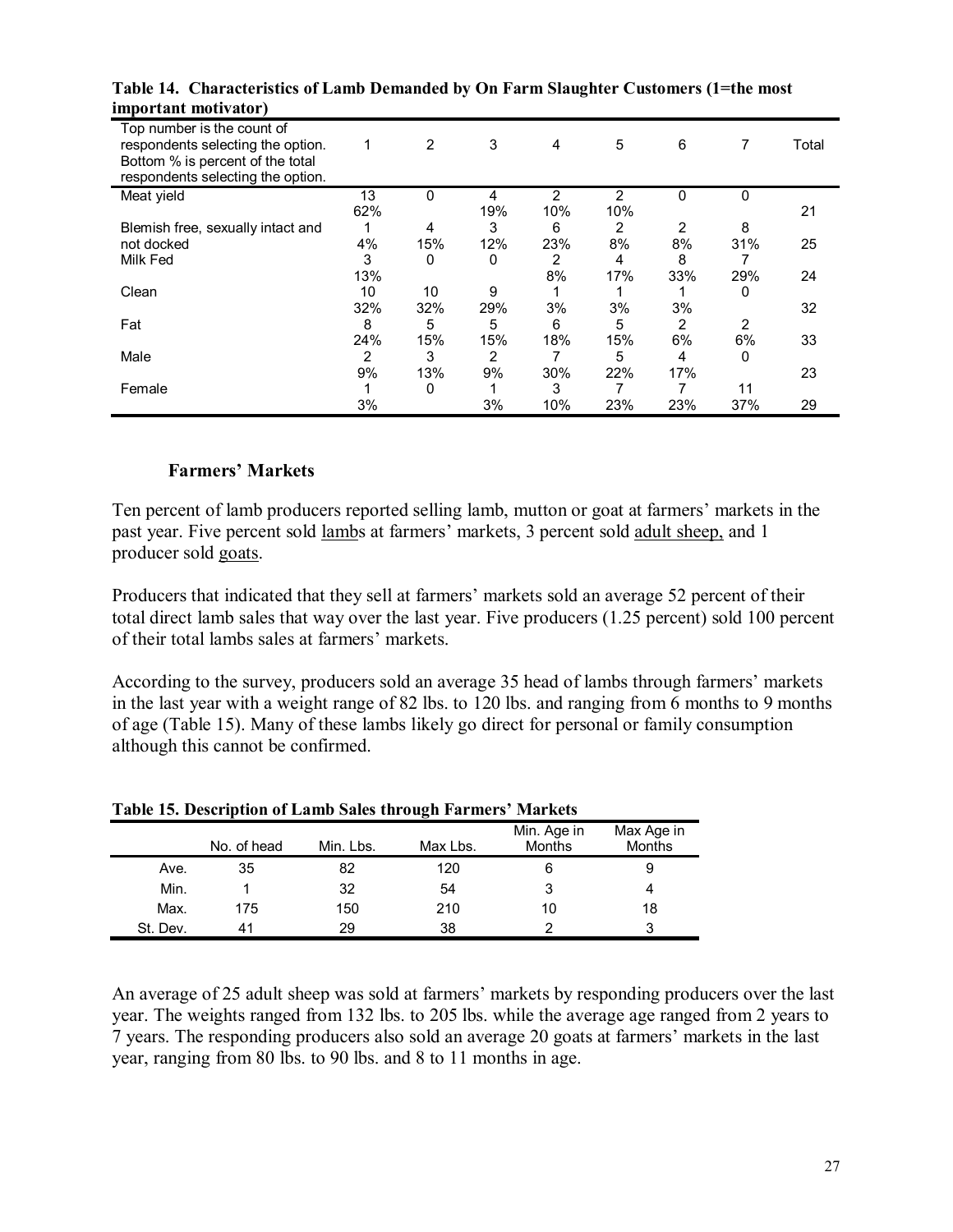Among buyers at farmers' markets, producers believed 53 percent were White, 22 percent were Hispanic, 20 percent were Middle Eastern, 5 percent were of unknown backgrounds and zero percent were 'Other' known ethnicities. Fifteen percent believed their buyers were Muslim.

### **Adult Sheep Market**

There is anecdotal evidence that ethnic populations have built a new market for culled sheep that traditionally were exported live to Mexico. This survey revealed that many adult sheep are sold for breeding purposes to White/Caucasian buyers but that many adult sheep are sold to Hispanic or Latino buyers for consumption.

The survey revealed that 49 percent of producers sold adult sheep to White buyers, 11 percent sold to buyers of unknown ethnicity, 9 percent sold to Hispanic buyers, 6 percent sold to Middle Eastern buyers and 3 percent sold to an other, known ethnicities.

Three percent of producers (13 producers) sold adult sheep through farmers' markets. Two percent, or 10 producers, sold adult sheep through on-farm slaughter.

An average 27 adult sheep were sold to White buyers  $-$  primarily for breeding  $-$  and 23 adult sheep were sold, on average, to Hispanic buyers  $-$  primarily for consumption (Table 16). Hispanic consumers bought adult sheep up to 224 lbs. live weight.

|                           | Average<br>Head of Adult |           | Live Weight |            | Age           |
|---------------------------|--------------------------|-----------|-------------|------------|---------------|
|                           | Sheep Sold               | Min. Lbs. | Max Lbs.    | Min. Years | Max.<br>Years |
| Hispanic                  | 23                       | 165       | 224         | 3          | 6             |
| Middle Eastern            | 18                       | 135       | 195         |            | 6             |
| White/Caucasian           | 27                       | 150       | 210         | 2          | 6             |
| Other, known<br>ethnicity | 16                       | 140       | 180         | 3          | 6             |
| Unknown ethnicity         | 12                       | 142       | 204         | 3          | 8             |

#### **Table 16. Adult Sheep Sales**

#### **Goat Market**

The survey revealed that 10 percent of producers sold goats to White buyers, 3 percent sold to buyers of unknown ethnicity, 4 percent sold to Hispanic buyers, 2 percent sold to Middle Eastern buyers and 1 percent sold to an other, known ethnicities. Only one producer sold goats through a farmers' market. One percent or 5 producers slaughtered goats on farm.

The most goats (70 head) were bought, on average, buy consumers of unknown ethnicity (Table 17). The second largest consumers were the Hispanic or Latino population. On average, Hispanic consumers bought 50 head of goats weighing from 53 lbs. to 109 lbs. ranging from 6 to 19 years.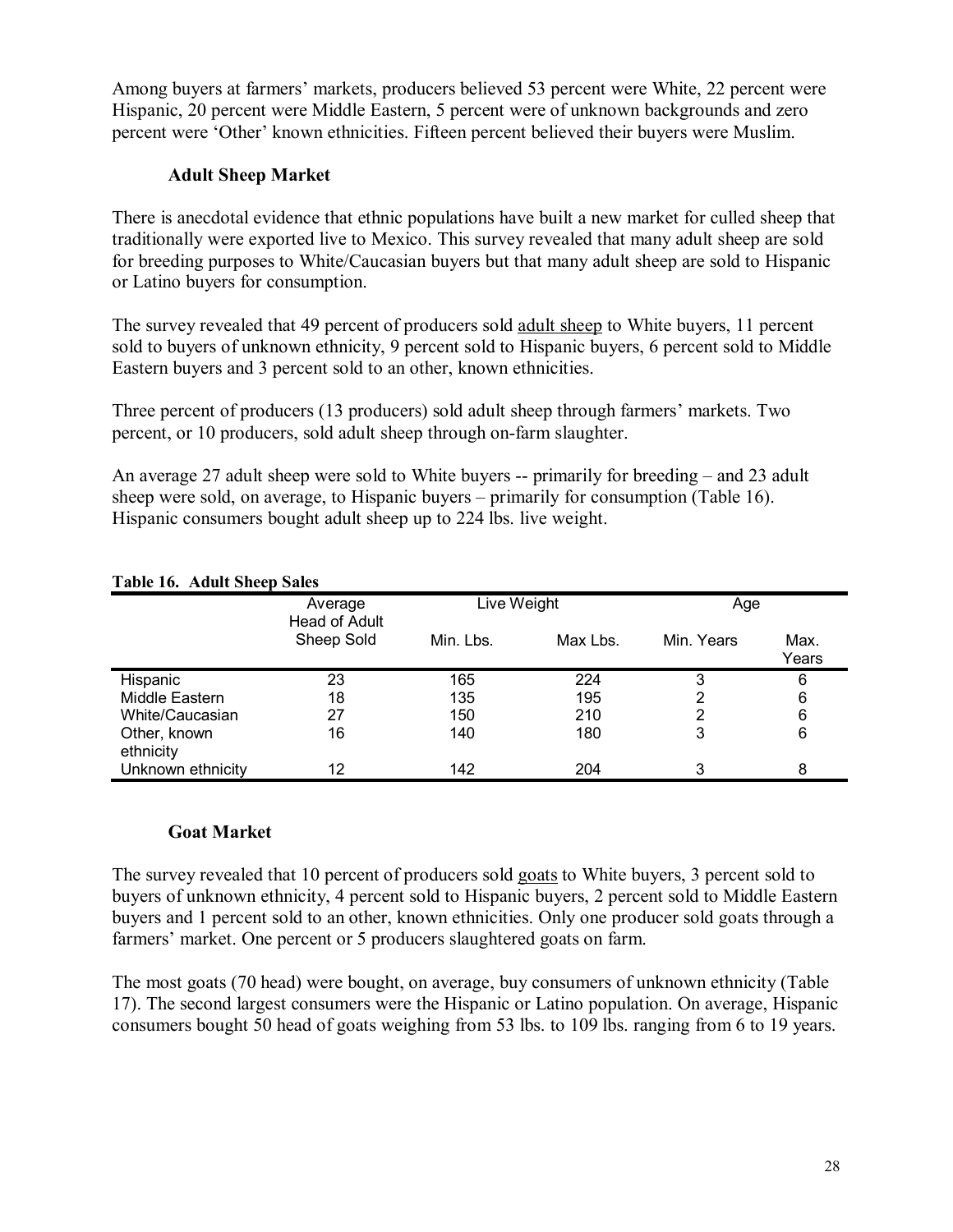|                        |                               |           | Live Weight |               | Age        |
|------------------------|-------------------------------|-----------|-------------|---------------|------------|
|                        | Average Head<br>of Goats Sold | Min. Lbs. | Max Lbs.    | Min.<br>Years | Max. Years |
| Hispanic               | 50                            | 53        | 109         | 6             | 19         |
| Middle Eastern         | 21                            | 47        | 104         | 6             | 34         |
| White/Caucasian        | 20                            | 47        | 98          | 6             | 19         |
| Other, known ethnicity | No responses.                 |           |             |               |            |
| Unknown ethnicity      | 70                            | 46        | 88          | 5             | 18         |

#### **Table 17. Goat Sales**

#### **Estimating the Nontraditional Market Volume from the Farm Gate**

The difference between USDA annual lamb crop and federally-inspected slaughter data suggests that about 1.2 million lambs are sold annually into the nontraditional market. The survey of producers enabled us to get a second and more accurate estimate, an estimate derived from marketing activities at the farm gate.

In order to estimate the volume of the nontraditional market, the sales incidence through different marketing channels must be estimated. The percent of producers selling direct to individuals for own consumption, the portion of farmers' market sales, on-farm slaughter and sale of lamb cuts are all considered nontraditional market sales.

In order to estimate the direct market volume, the average number of lambs sold to buyers for personal or family consumption was multiplied by the percent of producers reporting such sales and then totaled. On average, survey results revealed that producers sold 21 lambs through the year ending November 2009 for customers for personal or family use. Producers sold an average 20 lambs to White consumers, 28 lambs to Middle Eastern consumers, 14 lambs to Hispanic consumers, 36 lambs to consumers of unknown ethnicity and an average 5 lambs to persons of other, known ethnicity (Table 18).

|                                                  | Hispanic or<br>∟atino<br>buyers | Middle<br>Eastern<br>buyers | White or<br>Caucasian<br>buyers | <b>Buvers of</b><br>'Other'<br>Known<br>Ethnicity | Don't know<br>ethnicity of<br>buyers |
|--------------------------------------------------|---------------------------------|-----------------------------|---------------------------------|---------------------------------------------------|--------------------------------------|
| 1. Buyer buys for personal/family<br>consumption | 14 lambs                        | 28 lambs                    | 20 lambs                        | 5 lambs                                           | 36 lambs                             |
| 2. Buyer buy for slaughter house                 |                                 |                             |                                 | 0 lambs                                           | 53 lambs                             |
| or packer                                        | 4 lambs                         | 125 lambs                   | 937 lambs                       |                                                   |                                      |
| 3. Buyer buys for one or more                    |                                 |                             |                                 | 0 lambs                                           | 0 lambs                              |
| restaurant<br>4. Buyer buys for one or more      | 0 lambs                         | 0 lambs                     | 47 lambs                        | 0 lambs                                           | 0 lambs                              |
| grocery stores                                   | 0 lambs                         | 125 lambs                   | 300 lambs                       |                                                   |                                      |
| 5. Buyer buys for packers,                       |                                 |                             |                                 | 0 lambs                                           | 135 lambs                            |
| restaurants and grocery stores<br>6. Don't know  | 600 lambs<br>43 lambs           | 75 lambs<br>204 lambs       | 300 lambs<br>74 lambs           | 0 lambs                                           | 37 lambs                             |
| 7. Other                                         | 10 lambs                        | 100 lambs                   | 111 lambs                       | 0 lambs                                           | 0 lambs                              |
|                                                  |                                 |                             |                                 |                                                   |                                      |

#### **Table 18. Average Number of Lambs Sold by What Motivated Buyersí Purchases**

As shown earlier in this chapter, 77 percent of producers reported selling lambs direct to White customers and within this, 31 percent of producers surveyed reported selling lambs direct to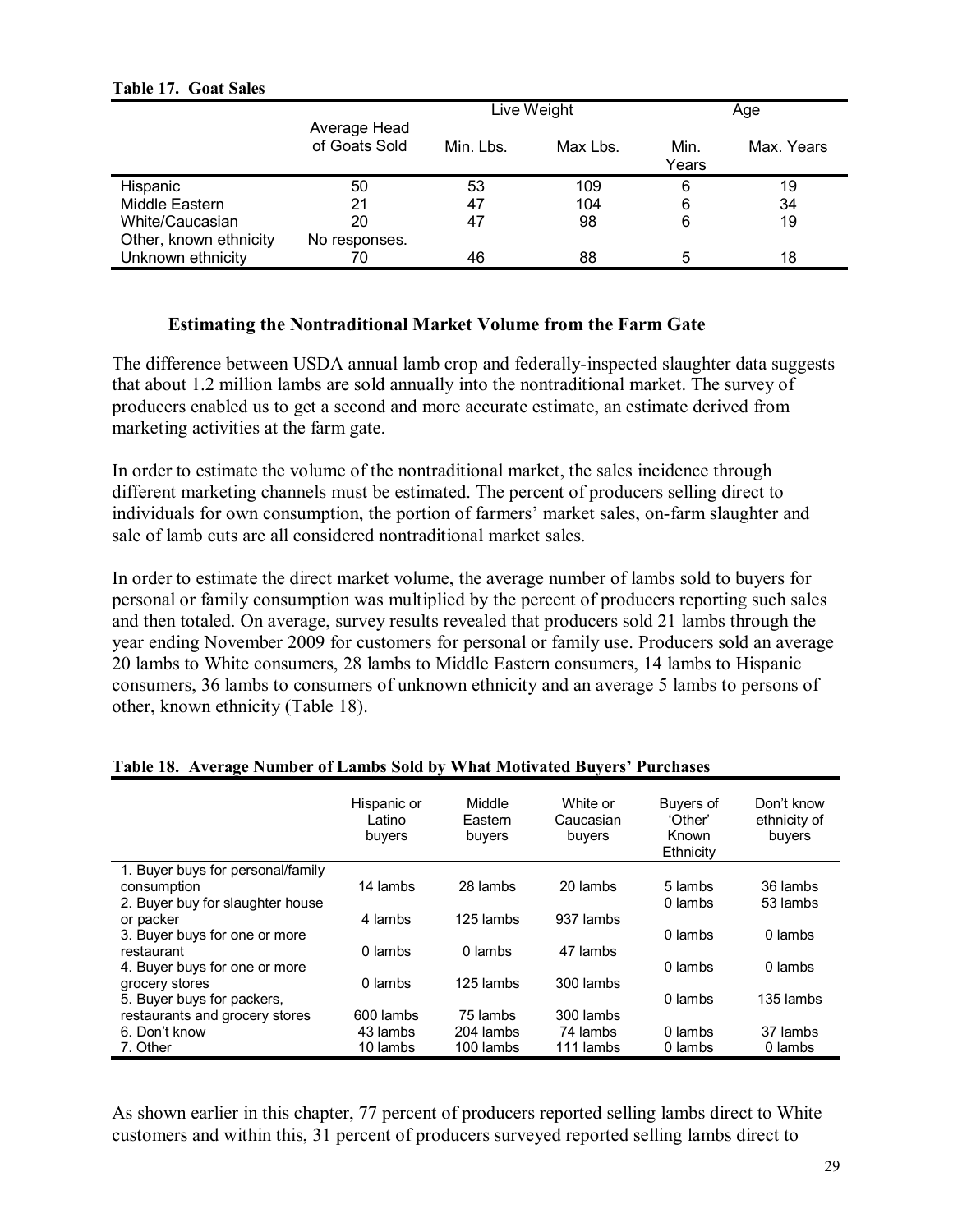White customers for own/family consumption. Given an average sale in a year of 20 lambs and 82,330 sheep and lamb operations in 2008,<sup>14</sup> this totals 510,446 lambs channeled into the nontraditional market through White consumers (Table 19).

Doing the same calculation for other ethnicities revealed that an estimated one million lambs (995,370 head) sold direct from producer to consumer from the farm in 2009 (Table 19). This equals 48 percent of federally inspected lamb and yearling slaughter in 2008 of 2.3 million head  $15$ 

Over half of all direct marketing from the farm are purchased by White buyers (51 percent), 21 percent by Middle Eastern buyers, 19 percent by Hispanic or Latino buyers and 9 percent by unknown ethnicities.

| <b>Ethnicity of Buyers</b> | Number of Lambs | Percent of Total |
|----------------------------|-----------------|------------------|
| Hispanic or Latino         | 184,419         | 19%              |
| Middle Eastern             | 207,472         | 21%              |
| White/Caucasian            | 510,446         | 51%              |
| Other, known ethnicity     | 4.117           | $0\%$            |
| Unknown ethnicity          | 88,916          | 9%               |
| <b>Total Estimate</b>      | 995.370         | 100%             |

### **Table 19. Estimated Number of Lambs Sold Direct for Personal/Family Use**

In 2000, there was an estimated 1.2 million persons in the United States with Arab ancestry.<sup>16</sup> This equates to 0.4 percent of the total population and yet, 23 percent of purchases of direct lamb sales were by persons of Middle Eastern origin according to the producers surveyed.

The U.S. Arab population increased 41 percent in the 1980s and 38 percent in the 1990s to 1.2 million in 2000.<sup>17</sup> Arabs are distributed across the United States, but the largest numbers of Arab population were found in order New York, Dearborn, Michigan and Los Angeles. Chicago was fourth and Houston was fifth. Thirty percent of the population of Dearborn was Arab in 2000. Among the ten cities in the U.S. with a population of 100,000 or more Arabs, three cities were in Michigan.

Within the estimate of 1 million head in direct marketing, producers sell through farmers<sup>'</sup> markets, through on-farm slaughter and also sell lamb cuts. Five percent of producers reported selling lambs through farmers' markets and sold an average 35 head within the year. This means an estimated 144,078 head of lambs sold through farmers' markets in the past year, or 13 percent of total direct marketing were through farmers' markets.

Twelve percent of producers (12 producers) reported slaughtering lambs on farm with an average head count of 17 lambs in the past year. Given theses estimates, the total estimate for the number of lambs slaughtered on farm in the year to November 2009 was 167,953 head.

 $\overline{a}$ 

<sup>&</sup>lt;sup>14</sup> U.S. Department of Agriculture, National Agricultural Statistical Service, 2008.

<sup>&</sup>lt;sup>15</sup> Derived from Livestock Market Information Center. www.lmic.info accessed 12/2009.<br><sup>16</sup> U.S. Census Bureau. "Census 2000 Brief, The Arab Population: 2000," December 2003.<br><sup>17</sup> Ibid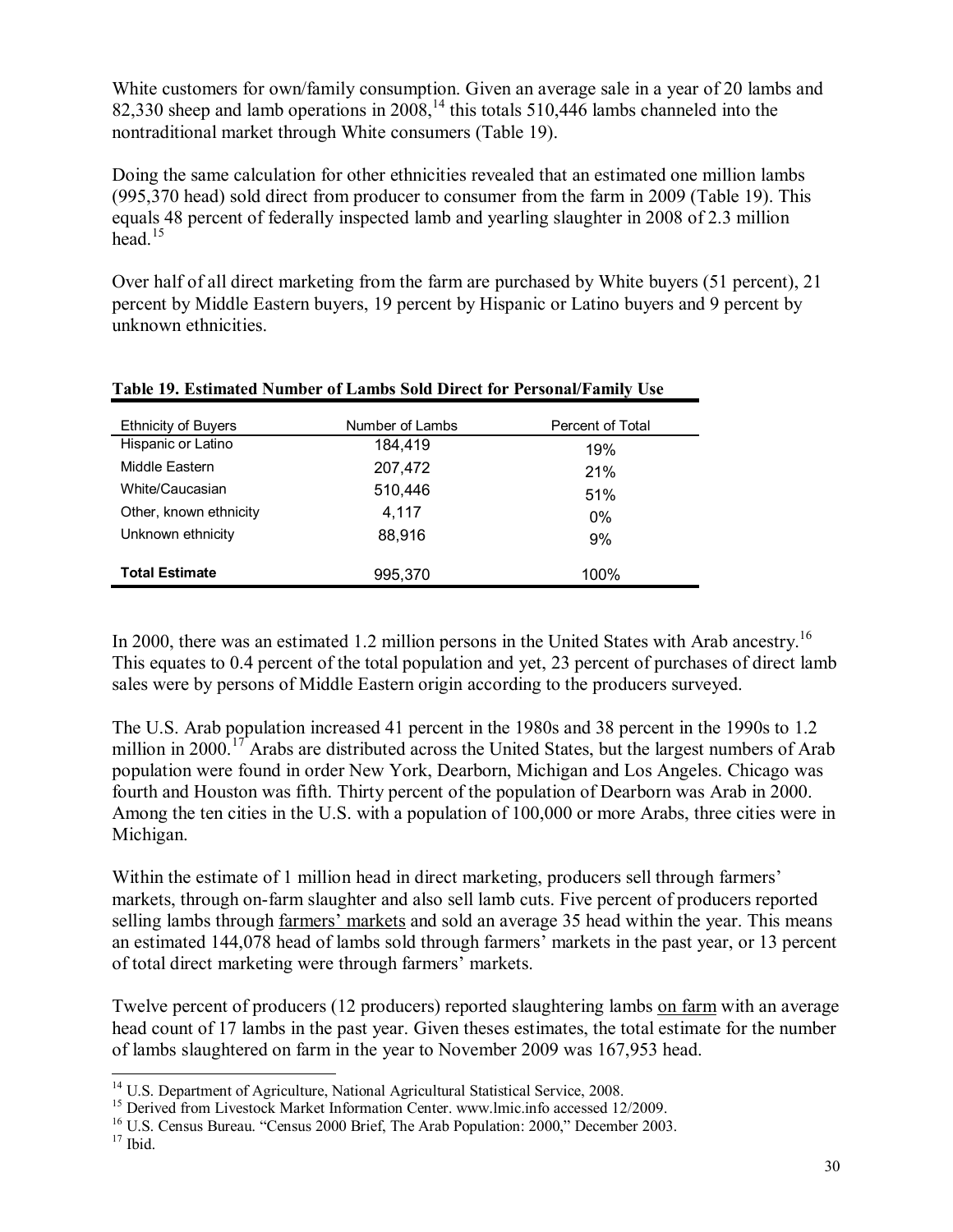Eighteen percent of producers also sold lamb cuts with an average estimate of 20 head per annum. Given 82,330 producers in the U.S. this yields 296,388 head a year.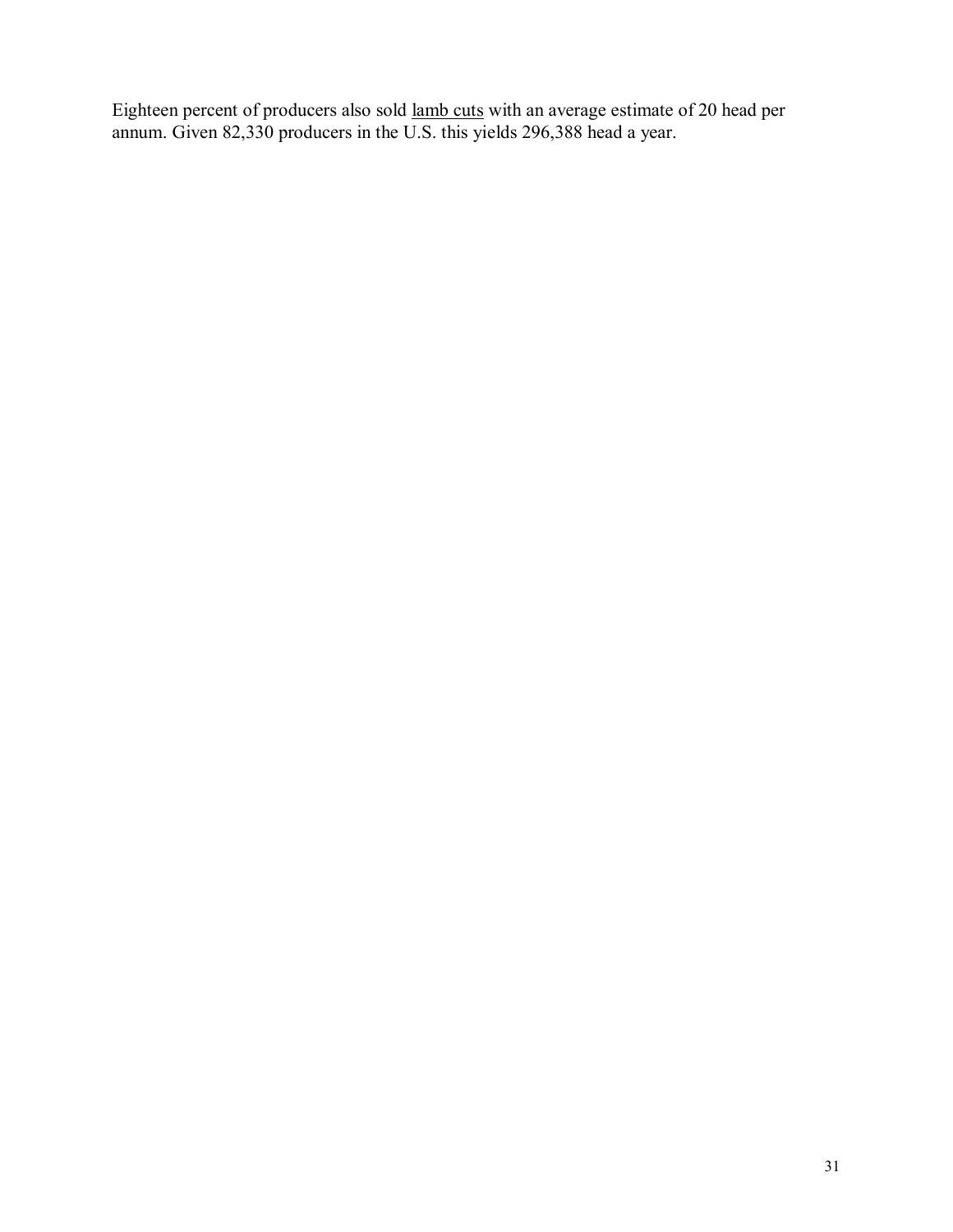### **Chapter 5. Lamb Consumption by Minority Consumers**

Average annual per capita lamb consumption in the United States is less than 1 lb. per person per year. However, national figures can be misleading because lamb is consumed fairly consistently by a small group of consumers. While most Americans do not eat lamb, there is great geographic variation in consumption as well as differences in the significance of lamb in diets across different races and ethnicities. Many ethnic populations are reported to have a higher incidence of eating lamb than the non-Hispanic White race.<sup>18</sup>

Recent research shows that 20 percent of consumers can be considered ''lamb consumers,'' defined as those who have prepared lamb at home within the past 12 months or those who eat lamb but do not prepare it in their homes (Gross,  $2007$ ).<sup>19</sup> Additionally, 35 percent of consumers have never eaten lamb, only 13 percent have prepared lamb at home during the past three months and 16 percent no longer eat lamb.

Anecdotal evidence from producers, findings from the Nielsen lamb retail scanner data (Williams and Capps, 2005) and Food Marketing Institute research (2009) findings revealed that the changing make-up of the U.S. population in terms of race and ethnicity is an important factor for understanding lamb consumption and demand.

Americans are becoming more diverse in terms of race and ethnicity and as a result, there has been a growth in the size of the minority population in terms of both numbers and percentage. The most significant change since 1990 both statistically and demographically has been the rapid growth of the Hispanic population and to a much lesser extent the Asian population. Hispanics have replaced African-Americans as the nation's largest minority.

While many minority groups eat lamb on a day-to-day basis, the Jewish and Muslim populations are of particular interest to the sheep and lamb industry because lamb is the preferred meat in celebration of religious holidays. The Jewish minority comprises of 1.7 percent of the U.S. population while the Muslim population comprises about  $0.6$  percent.<sup>20</sup> Lamb is often preferred for the estimated 5 million Jews during Passover in the spring and again during Rosh Hashanah in the early fall. Lamb is important for the estimated 1.8 million Muslims during two periods of the year. The first is during the month of Ramadan and on Eidu al-fitr, during the first day of the month following Ramada. Second, lamb is preferred for Eidu al-adha which occurs during the last month of Islamic calendar and is in celebration of the annual Hajj. The Islamic Hijri calendar doesnít follow the Gregorian calendar therefore the Islamic holidays fall on different dates on the Gregorian calendar every year.

People of both the Jewish and Muslim faiths have specific demands for lamb. People of Jewish faith who maintain a kosher diet require that animals with cloven hooves like lambs be slaughtered under strict supervision and with specific instructions. Similarly, the Muslim's prefer halal lamb which means the animal's throat is slit and all blood drained, in addition to a Muslim prayer and turning the animal's head toward Mecca.

 $\overline{a}$ 

<sup>&</sup>lt;sup>18</sup> Food Marketing Institute, 2007. Nielsen lamb consumption data, G. Williams, 2009.

<sup>&</sup>lt;sup>19</sup> Gross, J. B. 2007. American lamb attitude and usage study 2006. Presentation made at the American Lamb Board Meeting, San Antonio, TX, January 25, 2006.

<sup>&</sup>lt;sup>20</sup> The Pew Forum on Religion and Public Life. "Pew Forum's U.S. Religious Landscape Survey," 2007.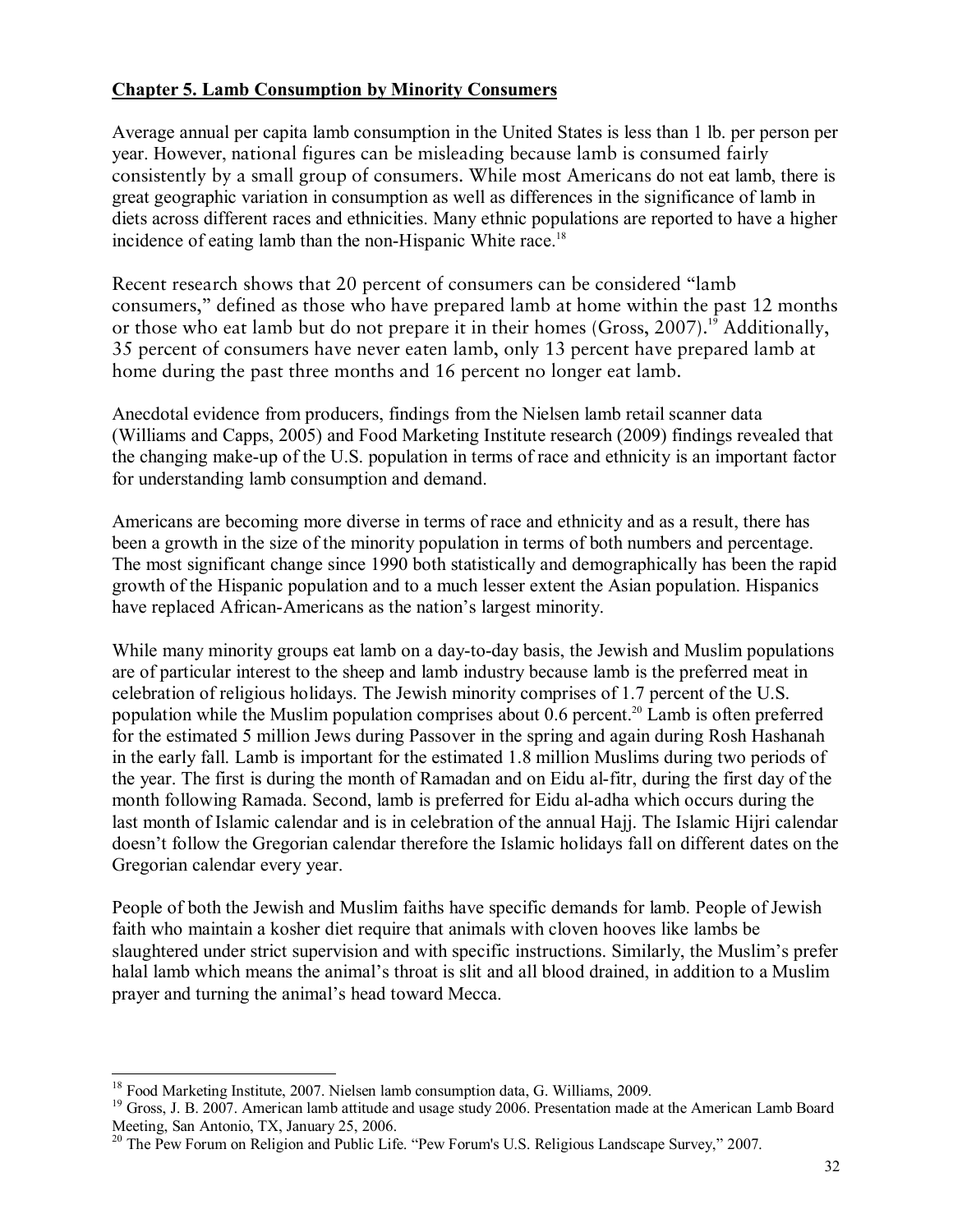Determining the volume of lamb and marketing channels associated with ethnic groups can help target promotional programs, which, in turn can increase lamb demand. There are three objectives of this study regarding the consumer and retail end of the nontraditional market:

- Profile consumers in the nontraditional lamb, mutton and goat markets by studying consumption patters by the ethnic population;
- Determine marketing channels utilized by ethnic consumers; and
- Estimate the volume of lamb consumed by the U.S. ethnic population.

# **Literature Review of Lamb Consumers**

The demographics and frequency of lamb consumption are already known for U.S. lamb consumers. This study is aimed at improving our understanding of the frequency of lamb consumption of the minority and ethnic population specifically.

There have been several studies estimating the demographics and incidence of lamb consumers, typically funded by the American Lamb Board. For example, Shugoll Research (2009) revealed in a survey of 500 respondents that two-thirds of consumers reported they never purchase lamb. Only four percent of consumers reported that they purchase lamb once a week or more often and only 38 percent of consumers prepare lamb in a typical month.

Another study by the Food Marketing Institute, *The Power of Meat* (2009) revealed that about one-quarter of shoppers (27 percent) have eaten lamb in the past 12 months. Further, it was estimated that Hispanic shoppers are much more likely than Caucasian shoppers to eat lamb at 37 percent versus 24 percent, respectively. The Food Marketing Institutive also found that agewise, the youngest and the oldest shopper groups are the most likely to have consumed lamb, with male Matures (age 65 and up) the most likely at 46 percent (2009).

Another study by Williams and Capps (2005) revealed that 18 percent of Oriental households prepare lamb at home, 15 percent of Black households, and 11 percent of White and 'Other' households. $21$ 

This study answers whether the demographics and volume of lamb consumed by ethnic consumers is different enough to warrant tailored marketing programs.

# **Research Method**

 $\overline{a}$ 

A consumer survey was utilized to determine the volume of lamb consumed by ethnic groups and the demand and shopping characteristics of ethnic lamb consumers. The survey utilized Zoomerang, online survey software, which has access to over 2 million customers that have already agreed to take Zoomerang surveys. Zoomerang's detailed profiling of consumers by ethnicity provided a good partner for this study.

The survey attempted to target ethnic groups including Muslims and Jewish religions. The survey respondents were subject to four separate tiers of filtering:

<sup>&</sup>lt;sup>21</sup> Williams, G. W. and Oral Capps, Jr. "Household Level Lamb Consumption Patterns," report to the American Lamb Board. TAMRC Commodity Market Research Report No. CM-02-05, September 2005.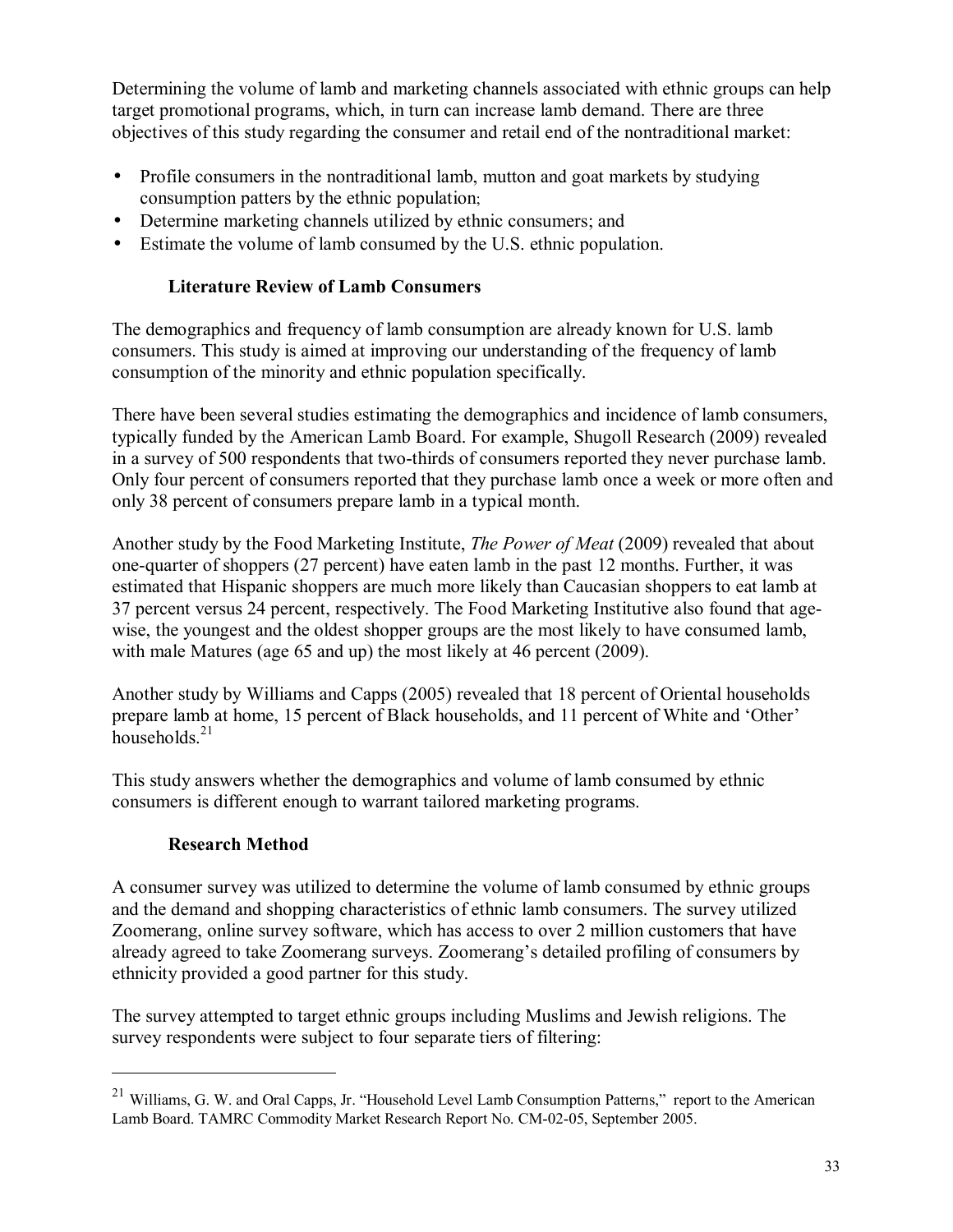- 1. The total population, broken down by current ethnic ratios in the United States, except the race category "White";
- 2. The "White" race category then was added to the survey sample only if the race of the respondent was White and the background or descent was Hispanic or Latino;
- 3. Survey respondents were included in which primary and secondary languages spoken at home included Arab, Hebrew, Eastern European languages, Asian Indian languages and others<sup>22</sup>; and
- 4. Lastly, only survey respondents indicating that they had eaten lamb, mutton or goat in the past year were included in the survey.

The survey, conducted in November 2009, consisted of a sample of 410 lamb, mutton or goat consumers. The sample was chosen to provide a nationally representative sample which represents the total lamb-consuming minority population in demographic factors such as region, age, gender and income. That is, the number of men versus women in the sample matched the ratio in the entire minority U.S. population.

In summary, the survey sample included all races except for the Non-Hispanic or Latino White race and except for when the Non-Hispanic or Latino White race speaks the specified foreign languages at home.

### **Incidence of Lamb Consumption**

Zoomerang surveyed a total of 878 consumers of which, 47 percent or 410 answered, yes, they have eaten lamb, mutton or goat in the past year. The incidence of minority lamb consumers among a profile of minority or foreign speaking consumers is 43 percent (Figure 9).<sup>23</sup> The incidence of minority lamb consumers is higher than cited in previous literature, around 24 percent for all Americans.



**Figure 9. Incidence of Minority Lamb Consumers**

The incidence of lamb consumption of survey respondents is even higher in the most populated states of survey respondents. The response of minority lamb consumers was 52 percent in California, 60 percent in New York, 43 percent in New Jersey and 44 percent in Texas.

 $\overline{a}$ <sup>22</sup> Languages included were Arabic, Hebrew, Czech, Greek, Gujarati, Hindi, Hungarian, Indonesian, Icelandic, Macedonian, Malay, Nepali, Punjabi, Romanian, Sanskrit, Serbo-Croatian, Slovak, Slovenian, Telugu, Turkish, Ukrainian, and Other.

 $^{23}$  Incidence is 47% for consumers that had eaten lamb, mutton or goat in the past year.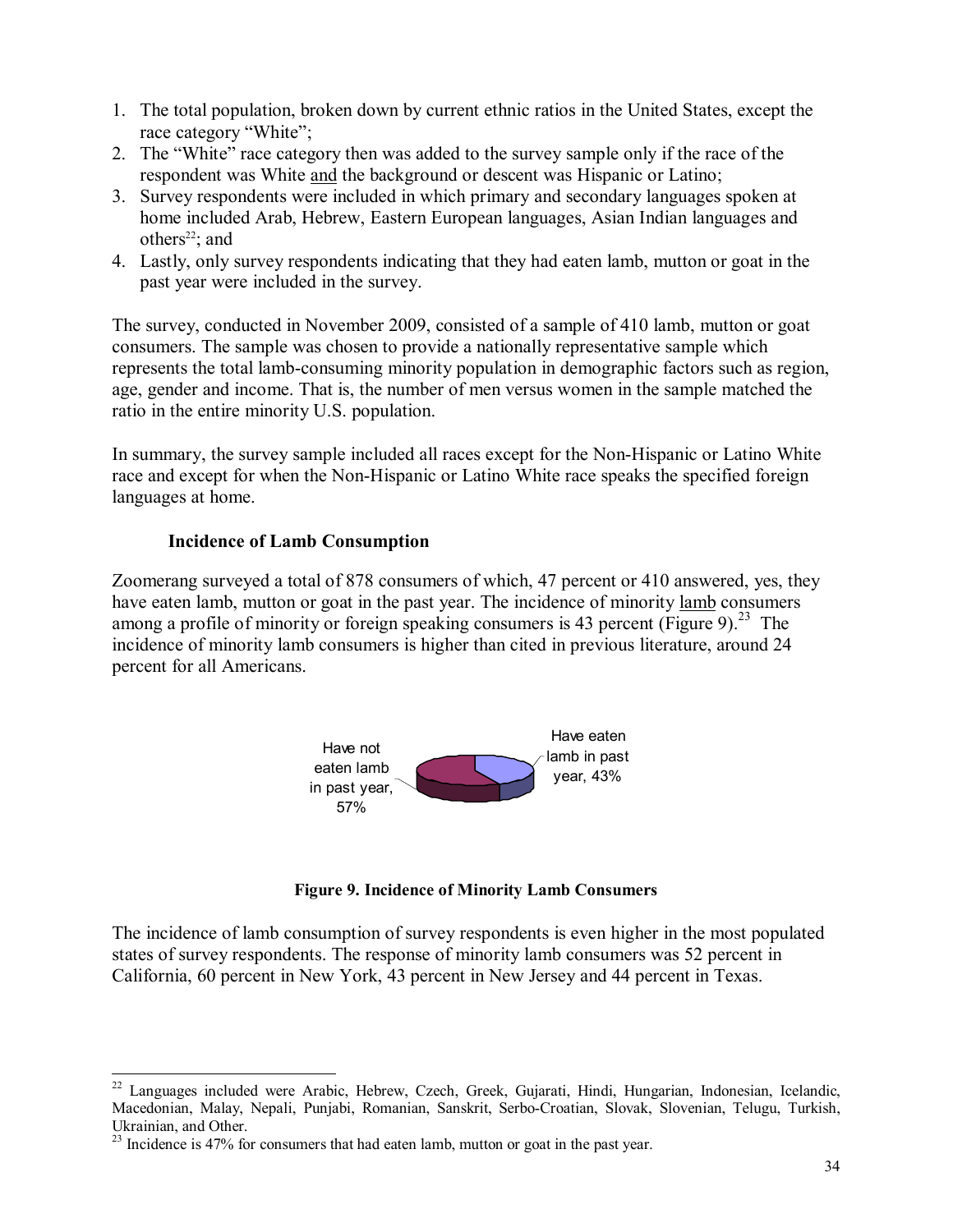### **Profile of Minority Lamb Consumers versus Minority Non-Consumers**

The survey omitted the 65 percent of Americans that call themselves non-Hispanic White  $\overline{\phantom{a}}$ unless a foreign language is spoken at home. Before more detail is provided regarding the lamb consumers surveyed, a comparison is made to the non-lamb consumers surveyed. Among the minority lamb consumers surveyed that eat lamb, a greater portion is Jewish and Muslim than the minority population that does not eat lamb (Table  $20$ ).<sup>24</sup> Another noticeable difference between the minority groups that do and do not eat lamb is that a higher percentage of those that eat lamb live in New York City.

|                                     | Had eaten lamb, mutton,<br>goat in the past year. Sample<br>$size = 410.$ | Screen outs: Had not eaten<br>lamb, mutton, goat in the<br>past year. Sample size = 468 |
|-------------------------------------|---------------------------------------------------------------------------|-----------------------------------------------------------------------------------------|
| Hispanic or Latino ethnicity        | 24%                                                                       | 19%                                                                                     |
| African American race               | <b>20%</b>                                                                | 29%                                                                                     |
| Muslim religion                     | 2%                                                                        | $0\%$                                                                                   |
| Jewish religion                     | 5%                                                                        | 2%                                                                                      |
| 1 or 2 people live in the household | 56%                                                                       | 58%                                                                                     |
| Californian resident                | 20%                                                                       | 16%                                                                                     |
| New York resident                   | 13%                                                                       | 7%                                                                                      |
| Male                                | 49%                                                                       | 44%                                                                                     |
| 41 to 65 year olds                  | 61%                                                                       | 65%                                                                                     |
| Household income between            | 21%                                                                       | 24%                                                                                     |
| \$50,000 and \$75,000               |                                                                           |                                                                                         |
| Household income between            | 27%                                                                       | 19%                                                                                     |
| \$75,000 and \$125,000              |                                                                           |                                                                                         |

| Table 20. Descriptive Statistics of Minority Consumers that Had and Had Not Eaten Lamb, |  |
|-----------------------------------------------------------------------------------------|--|
| <b>Mutton and Goat in the Past Year</b>                                                 |  |

Similarly to a survey of a broader, mostly White population, minority lamb consumers appear to fall into a higher household income bracket than minority non-consumers, 27 percent versus 19 percent (Table 20). The Food Marketing Institute found that shoppers making \$75,000 or more annually are at least twice as likely to have eaten lamb as those with lower annual household incomes (2009). Consumption is low at around 20 percent up to \$50,000 and starts to increase from there.

#### **Estimating Lamb Consumption by Surveyed Consumers**

 $\overline{a}$ 

Our hypothesis is that ethnic populations in the United States have a higher incidence of eating lamb as well as a higher volume of consumption per annum than the non-Hispanic White population.

In the lamb consumer survey, 92 percent of the survey respondents reported eating lamb in the past year. Among this group, 73 percent reported eating lamb at home in the past year. Among those who have eaten lamb in the past year, 62 percent reported eating lamb away from home in the past year. Also, nearly 40 percent of lamb consumers ate lamb at home at least once a month

 $24$  Given the difficulties of targeting minority or ethnic groups, the sampling method might have sacrificed targeting Jewish consumers.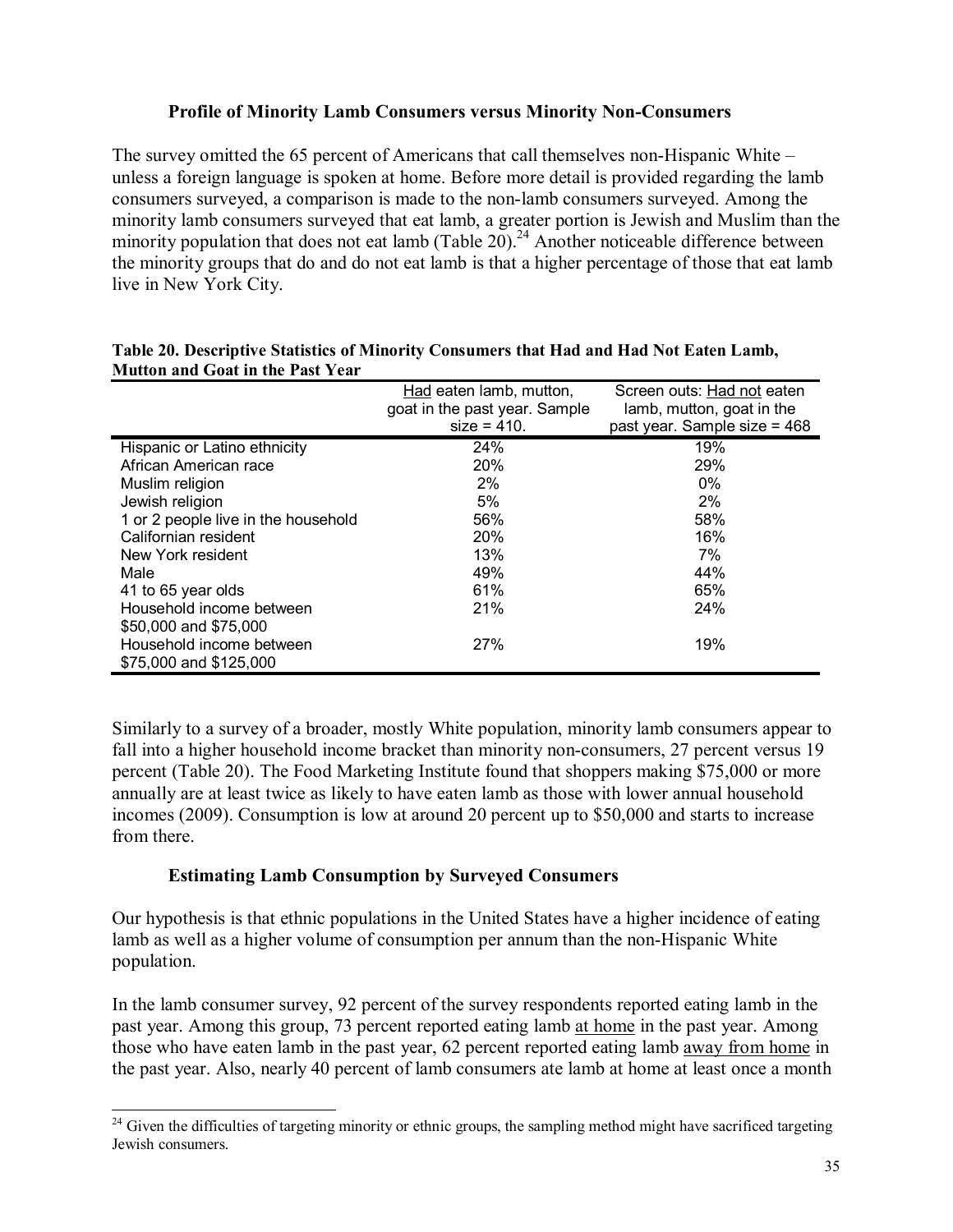(37 percent) while 43 percent ate lamb at home once every three months and 21 percent ate lamb once a year (Figure 10).



**Figure 10. Distribution and Frequency of At Home Lamb Consumption** 

Among respondents to our survey, lamb consumers eat lamb at home more frequently than they eat lamb away from home. About 22 percent ate lamb away from home at least once a month compared to 37 percent for at-home consumption (Table 21).

Given the incidence of eating lamb, the incidence (or frequency) of eating lamb at and away from home, the per capita lamb consumption, and an estimated serving size of meat, it is possible to estimate the amount of lamb consumed per survey respondent. According to the U.S. Department of Agriculture 'Food Pyramid', "A serving of meat is about two or three ounces, or about the size of a deck of cards."

| Frequency               | Percentage |
|-------------------------|------------|
| More than once a week   | 3%         |
| Once a week             | 6%         |
| Once a month            | 13%        |
| Once every three months | 42%        |
| Once every year         | 37%        |

#### **Table 21. Frequency of Eating Lamb Away from Home**

The survey revealed that 43 percent of minority consumers eat lamb. The survey also revealed that among ethnic lamb consumers that eat lamb, 73 percent ate lamb at home in the past year and 62 percent ate lamb away from home in the past year (survey results). Survey results also revealed that the survey respondents consumed 3.25 lbs. of lamb per person annually at home and 2.37 lbs. of lamb per person annually away from home.

Applying the two rates of incidence of consumption to the estimated U.S. minority population of 102.8 million (U.S. Census, 2008, calculated by subtracting out the non-Hispanic White race) yields the number of estimated ethnic persons that eat lamb at home and away from home each year. By multiplying and then summing the average volume of lamb consumed annually by these two groups, we get an estimated total volume of lamb consumed by the minority population in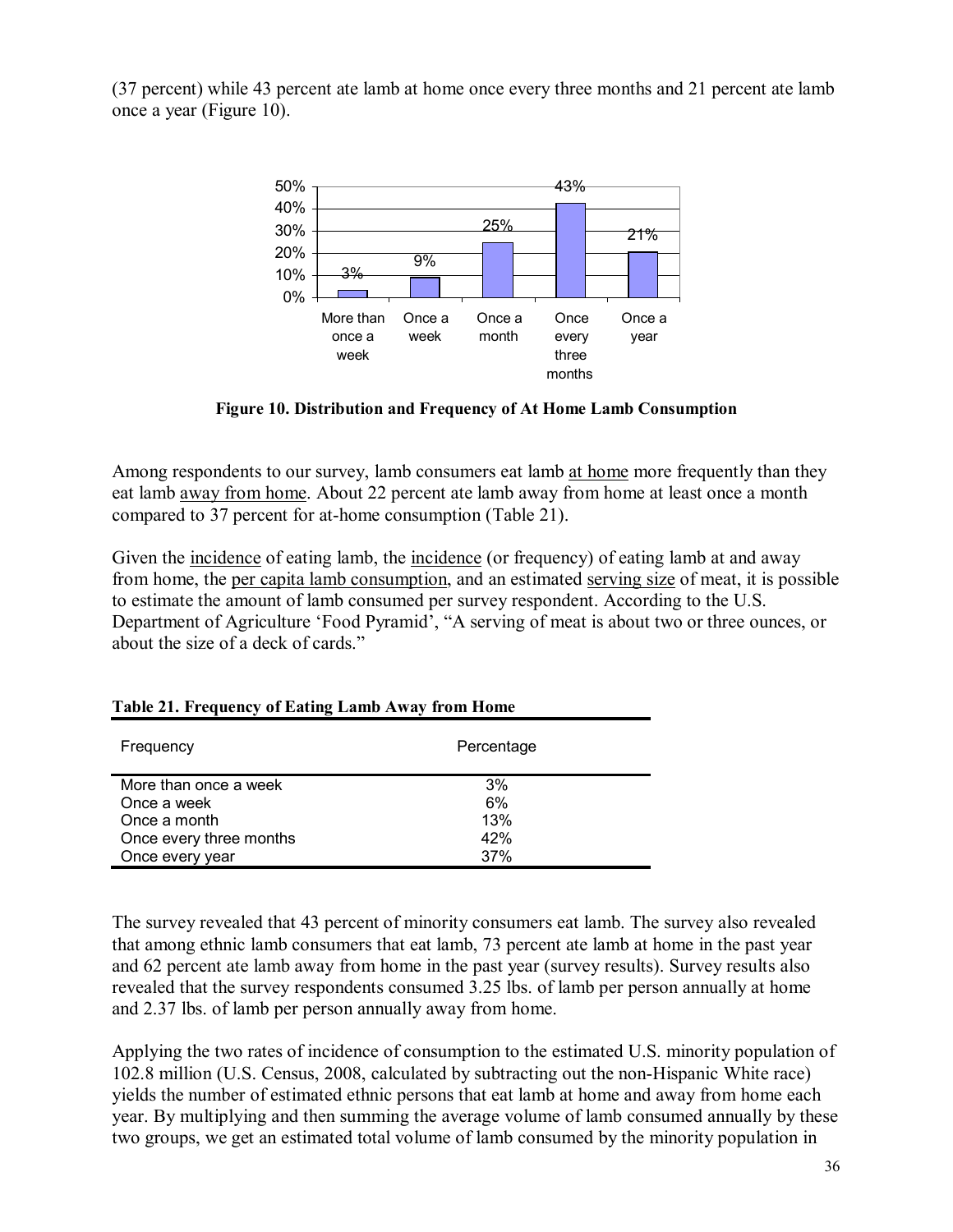the United States in 2008 of 170 million lbs., about 58 percent of the 294.4 million lbs. of total U.S. lamb supply (including imports). In other words, the U.S. minority populations which accounted for 35 percent of America's population in 2008 consumed a disproportionate 58 percent of the lamb available.

# **Ethnic Lamb Consumption**

The demographics of ethnic lamb consumers generally follow the findings for the broader population of lamb consumers regarding age, income, gender and regions with some exceptions.

Lamb is far more popular than mutton or goat in the United States among ethnic consumers with 92 percent of surveyed consumers saying that they have eaten lamb in the past year. This compares to 21 percent of all consumers that have eaten mutton and 24 percent that have eaten goat. The incidence of mutton and goat meat consumption among all Americans is not known.

### Region

 $\overline{\phantom{a}}$ 

Among those consumers that indicated they have eaten lamb in the past year, 23 percent were from the Northeast, 16 percent from the Midwest, 27 percent from the South and 33 percent from the West (Figure 11).<sup>25</sup>

The survey respondents that had eaten lamb, mutton or goat in the past year from the Midwest were primarily from the larger cities of Detroit, Chicago, Milwaukee, and the twin cities, Minneapolis and St. Paul.

The South covers the region from the D.C. metropolitan area southwest to and including Texas. In the South respondents were centralized in two areas: the Maryland-District of Columbia-Virginia area as well as across Texas. In Texas, respondents were spread across Austin, Dallas, Houston and San Angelo.



**Figure 11. Geographic Distribution of Minority Lamb Consumers** 

Twenty percent of minority lamb consumers resided in California. Within the state, 60 percent were from southern California (L.A. area and south to the border) with the remaining 30 percent

 $25$  The geographic distribution of all lamb, mutton and goat consumers follows the general trend of consumers only eating lamb, but not mutton or goat.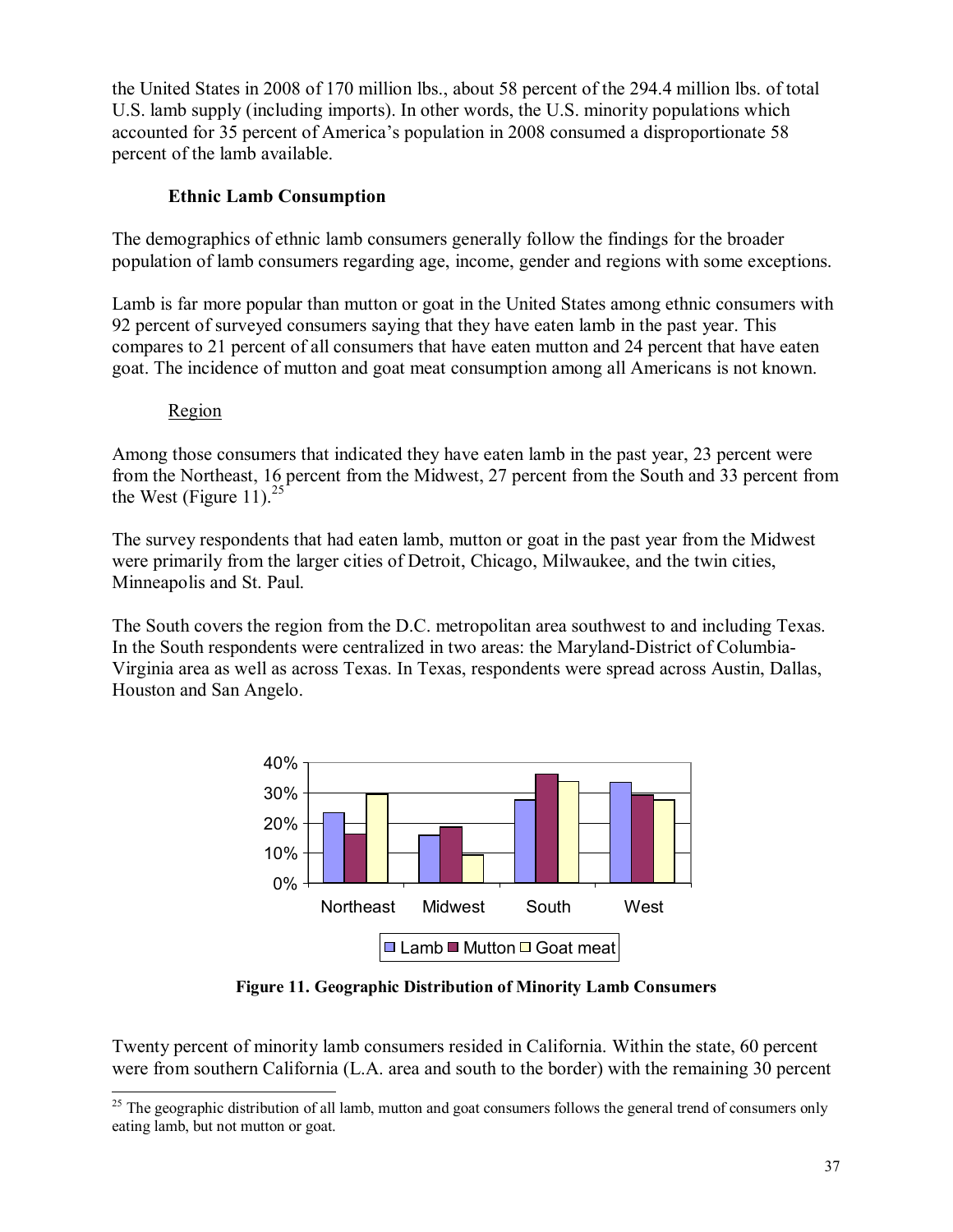from the San Francisco and Sacramento regions. Minority lamb consumers were disproportionately represented in California because the state accounts for only 7 percent of the U.S. minority population (i.e., population excluding non-Hispanic white race).  $^{26}$ 

Although 12 percent of the total U.S. population, minorities are the majority in California. In 2000, the U.S. Census reported that non-Hispanic Whites were a minority in California with 47 percent of the population.<sup>27</sup> Hispanics accounted for one in three Californians and Asians accounted for 11 percent of the population.

Thirteen percent of the consumers surveyed were from New York and another 4 percent from New Jersey. Nearly 5 percent of survey participants were from New York City with the remaining New Yorkers spread across the state. Minority lamb consumers were disproportionately from New York because the state only represents 3 percent of the total U.S. minority population.<sup>28</sup> New York is ethnically and racially diverse. In 2005, nearly 46 percent of the population spoke a language other than English at home and 36 percent of its population was foreign born. $^{29}$ 

Mutton consumers differ from lamb and goat consumers in that a greater share of mutton consumers are found in the Midwest than in the Northeast. Sixteen percent of mutton consumers resided in the Northeast, 19 percent in the Midwest, 36 percent in the South and 29 percent in the West.

The portion of the population consuming goat was less in the Midwest than for lamb or mutton. Thirty percent of goat meat was consumed in the Northeast, 9 percent in the Midwest, 34 percent in the South and 28 percent in the West.

### Ethnicity and Religion

 $\overline{\phantom{a}}$ 

A total of one-quarter of the minority lamb consumers in the survey indicated they were of Hispanic or Latino in descent. Eighteen percent were White of Hispanic or Latino descent, while some specified Mexico or other Hispanic or Latino (Figure 12).

Twenty percent of minority lamb consumers in the survey reported they are African American. African American respondents were primarily from New York and New Jersey (17 percent) while 8 percent were from Texas, 8 percent from Illinois, 7 percent from North Carolina and 5 percent from California.

<sup>&</sup>lt;sup>26</sup> U.S. Census Bureau. "Table 1. Annual Estimates of the Population for the United States, Regions, States, and Puerto Rico: April 1, 2000 to July 1, 2009" Accessed 12/2009.<br><sup>27</sup> CBS News. March 30, 2001. "Whites Now a Minority in California"

<sup>&</sup>lt;sup>28</sup> U.S. Census Bureau. "Table 1. Annual Estimates of the Population for the United States, Regions, States, and Puerto Rico: April 1, 2000 to July 1, 2009" Accessed 12/2009.

<sup>&</sup>lt;sup>29</sup> New York City Department of City Planning (2005). "The Newest New Yorkers: 2000"

http://www.nyc.gov/html/dcp/pdf/census/nny\_briefing\_booklet.pdf. Retrieved 2007-03-27. Accessed 12/2009.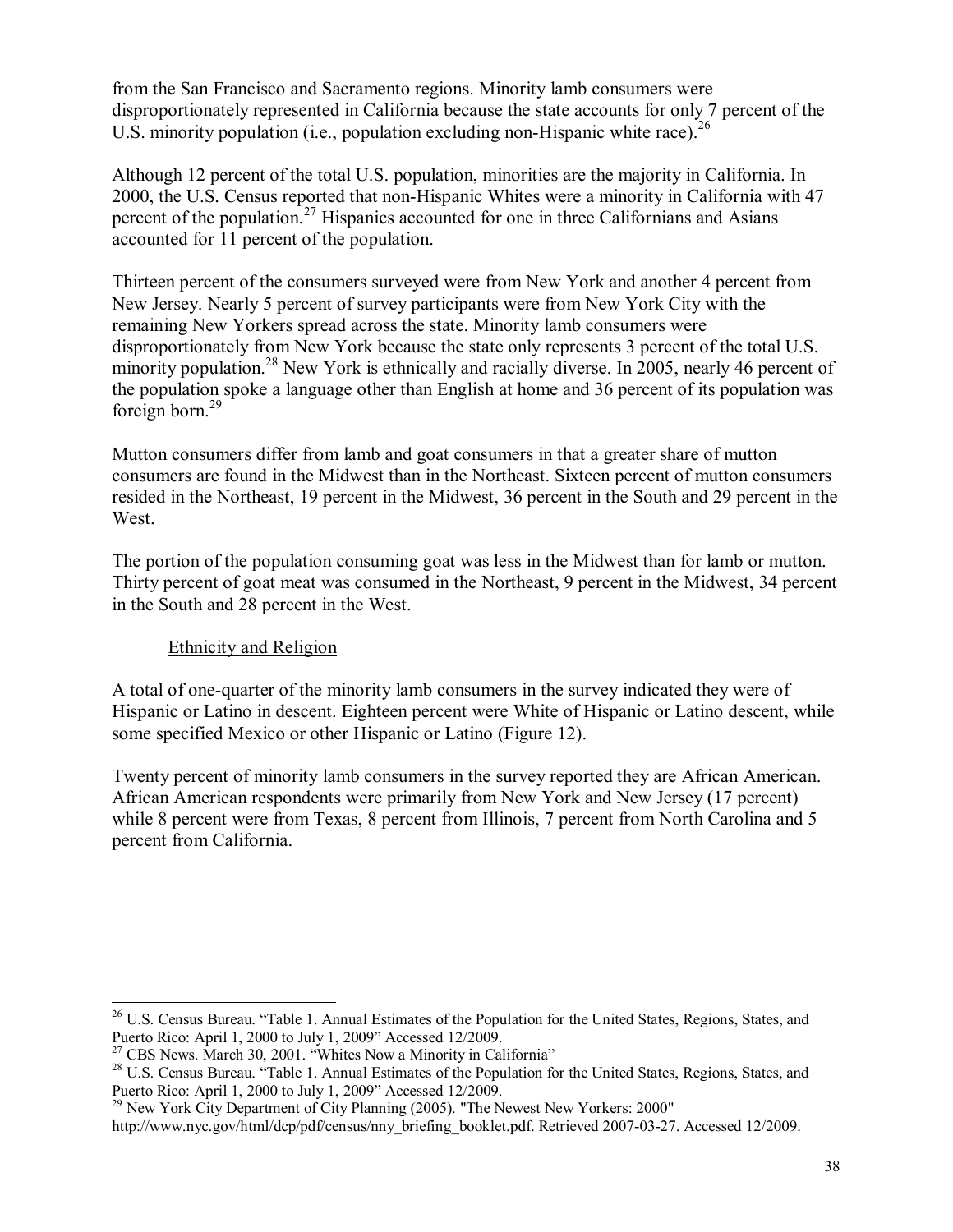

**Figure 12. Ethnic Distribution of Lamb Consumers** 

The large portion of African Americans in the survey might reflect the increasing share of Afro-Caribbean and African-born populations that call themselves African Americans. Based upon the U.S. Census Bureau data from the "American Community Survey 2007," there were an estimated 38 million African Americans in 2007 of which nearly 4 percent or 1.4 million were African-born. Many of the African American survey respondents are likely Afro-Caribbean and live in New York City.

Fourteen percent of minority lamb consumers in the survey identified themselves as Chinese descent. Among these consumers, 42 percent were from California, 10 percent from New York and 10 percent from Texas.

Twenty-three percent of the lamb consumers in the survey reported that they 'Prefer not to answer.<sup> $\cdot$ </sup> Twenty-three percent of survey respondents also specified "Other" as their ethnicity. Respondents in this latter category varied from many mixed races such as "mixed South African," "mixed White and Native American" and a few from the South Pacific. The largest group in the "Other" category was "Native American".

The lamb consumers among the survey respondents were predominately Christian (55 percent) followed by "non-practicing belief" (20 percent). Two percent of respondents were Muslim, 1 percent Hindu, 5 percent Jewish and 3 percent Buddhist. Another 6 percent preferred not to answer and 7 percent reported 'Other' which included a non-practicing belief, Catholic, Protestants, Jehovah's Witness, Baptist and Mormon.

Christians made up 57 percent of lamb consumers in the survey that were White of Hispanic or Latino origin with another 25 percent claiming "non-practicing" as their religion (Figure 13). This percentage likely reflects many persons of Hispanic origin that are Catholic. Seventy-four percent of African American lamb consumers in the survey classified themselves as Christian and another 15 percent said they were non-practicing. Forty-four percent of the Chinese lamb consumers surveyed reported they were Christian and another 37 percent reported they were non-practicing.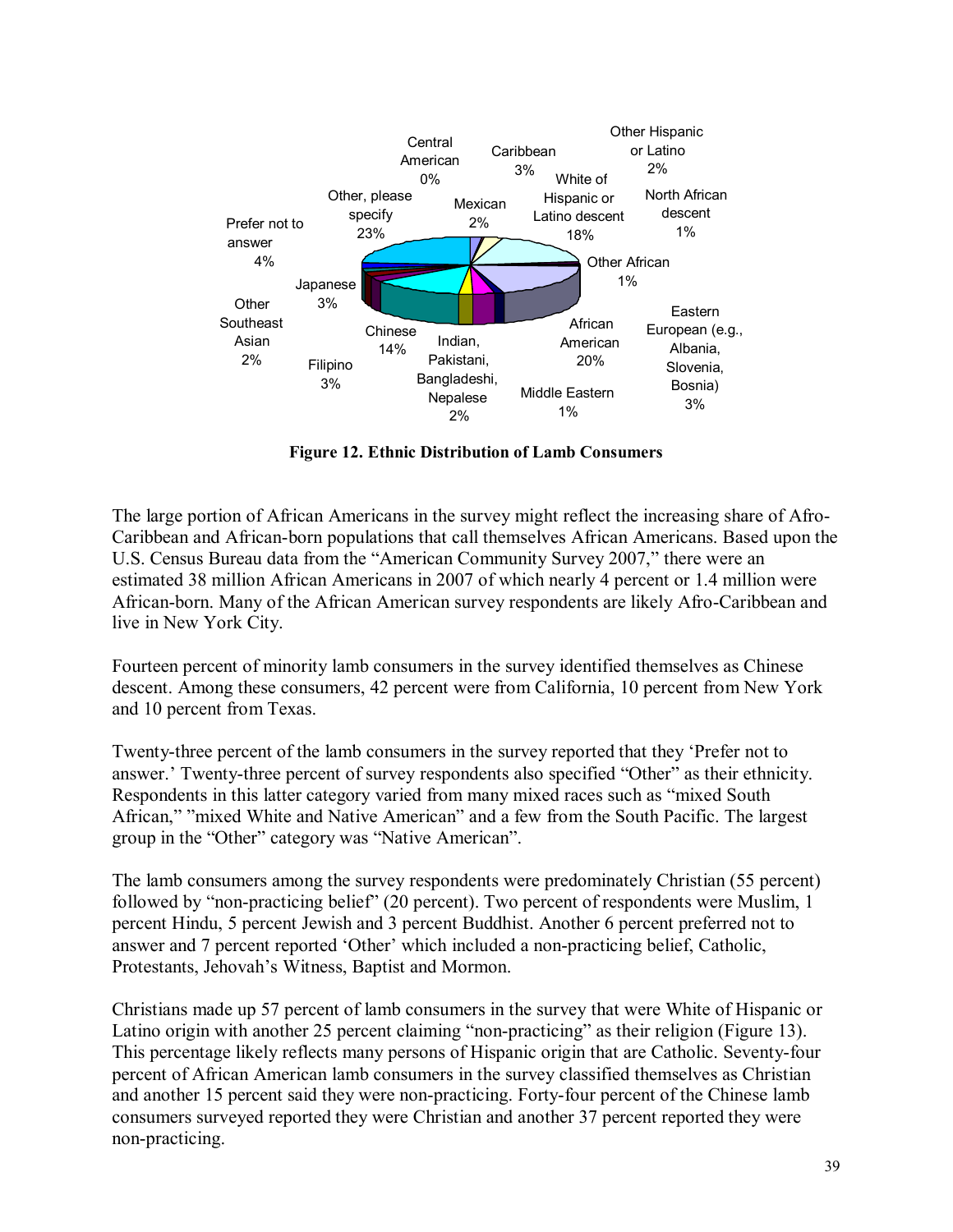

**Figure 13. Religious Identification of Lamb Consumers Surveyed** 

At the outset we believed that the consumer survey would pick up more persons of Muslim and Jewish faith than was the case given the common understanding that lamb is the preferred meat choice for both faiths in the observance of religious holidays. In 2008, the Muslim population in the U.S. was an estimated 1.3 million persons or 0.6 percent of the total population.<sup>30</sup> The Jewish population in 2008 was estimated at 2.7 million people, 1.2 percent of the total.<sup>31</sup>

While only 2 percent of our survey respondents reported being Muslim and 5 percent Jewish, 6 percent reported that they eat lamb for Muslim holidays (as shown later). Many Muslims may have chosen "prefer not to answer" when selecting ethnicity creating a downward bias in the percentage of the survey who were Muslim. In any case, the higher percentages of Muslims and Jews represented in the survey indicate that the survey did a good job focusing specifically on the lamb consumers among those populations.

### Income

Similar to the profile of lamb consumers across the country, the survey results indicate that ethnic lamb consumers fall into the higher income categories. Sixty-five percent of ethnic lamb consumers earn a household income of over \$50,000 per year (Figure 14) while only 35 percent of ethnic lamb consumers earn less than \$50,000 per year.

 $\overline{a}$ 

<sup>&</sup>lt;sup>30</sup> Kosmin, Barry A. and Ariela Keysar. ARIS. "American Religious Identification Survey," (ARIS 2008). March 2009.

 $31$  Ibid.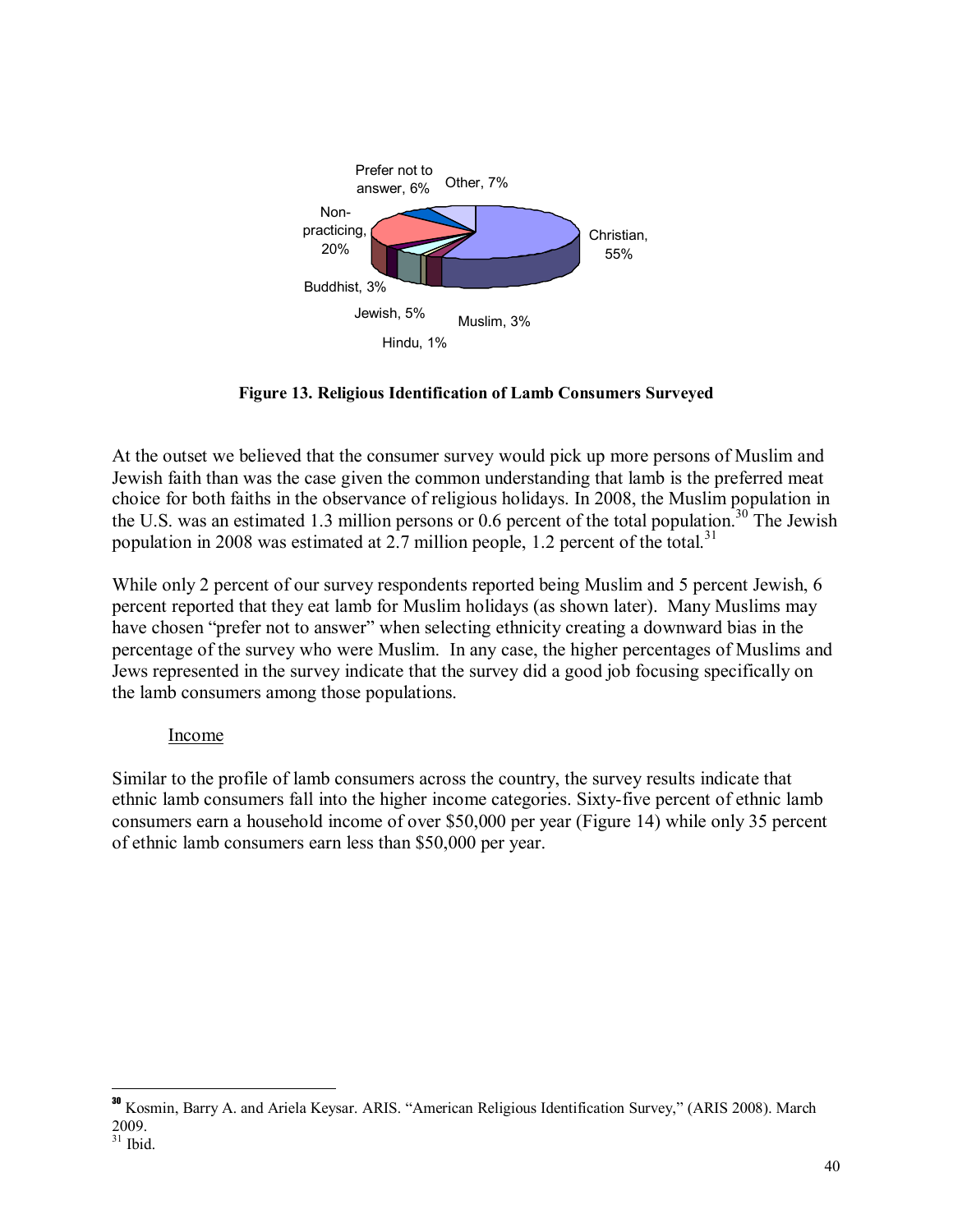

Figure 14. Minority Lamb Consumers' Distribution of Household Income

Lamb consumption is often reported as positively correlated with income levels. Consumers with household incomes over \$50,000 are much more likely to purchase lamb at home in any given month (Shugoll Research, 2009). Shoppers making \$75,000 or more annually are at least twice as likely to have eaten lamb as those with lower annual household incomes (Food Marketing Institute, 2009). Consumption is low at around 20 percent up to \$50,000 and starts to increase from there.

The fact that minority lamb consumers also fall into higher income brackets was an unexpected result. The working hypothesis was that average household income would be lower for ethnic consumers because tradition is often considered to be the main demand driver in ethnic lamb consumption. However, ethnic lamb consumption is relatively more constant among different income levels relative to a broader population of White lamb consumers. The survey revealed that 16 percent of ethnic lamb consuming households earn over \$125,000 per annum, 27 percent earn between \$75,000 and \$125,000, 22 percent earn \$50,000 to \$75,000 and 35 percent earn less than \$50,000 per annum (Figure 14).

### Gender & Age

Surveyed ethnic lamb consumers were split evenly among genders which is similar to survey results for a broader population of U.S. lamb consumers.

Minority lamb consumers are more likely at a younger age to eat lamb than in a survey of largely White lamb consumers. The majority (61 percent) of lamb consumers range from 41 to 65 years of age with 21 percent between 20 and 40 years of age (Table 22). The Food Marketing Institute  $(2009)$  found  $-$  among the total population  $-$  that the youngest and the oldest shoppers are the most likely to have consumed lamb, with "male Matures" (age 65 and up) the most likely at 46 percent.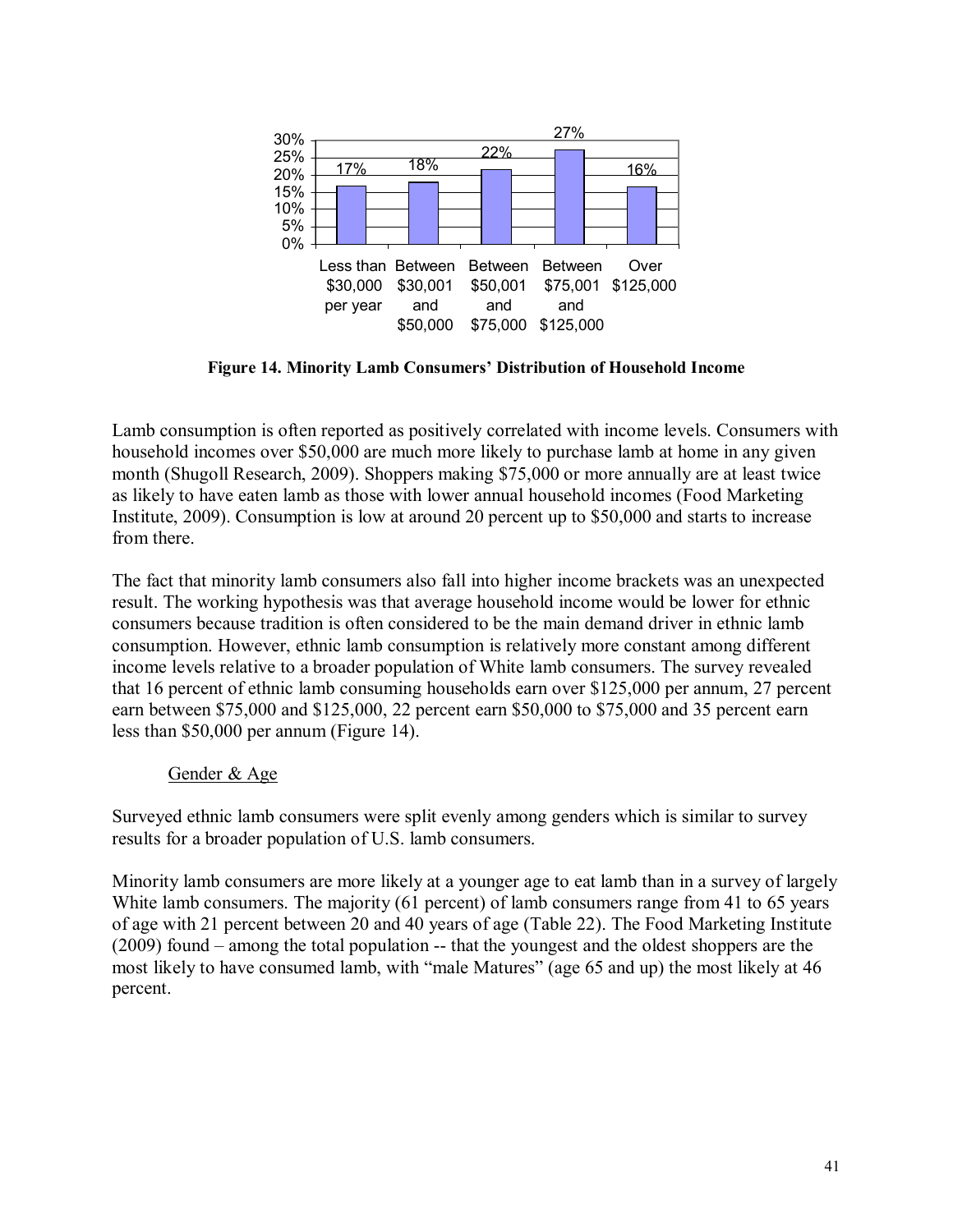#### **Table 22. Distribution of Lamb Consumers by Age**

| Less than 20 years | $1\%$ |  |
|--------------------|-------|--|
| 21 to 40 years     | 28%   |  |
| 41 to 65 years     | 61%   |  |
| Over 65 years      | 11%   |  |
|                    |       |  |

#### Significance of Lamb as a Meal

Most ethnic respondents to our survey indicated that they ate lamb at home for an everyday meal (78 percent) with far fewer indicating they eat lamb for special occasions such as birthdays, births, funerals, weddings and anniversaries (6 percent). Another 4 percent of consumers surveyed indicated they eat lamb for Christmas, 3 percent for Thanksgiving, 7 percent for Easter and 2 percent for Passover. A total of 6 percent indicated they eat lamb in observance of Muslim holidays, Eid-al-Fitr, Eid-al-Adha and the beginning of Ramadan. Other reasons cited for eating lamb (indicated by 6 percent of ethnic consumers) included while traveling and at theme parties at friend's houses.

Research shows that lamb supplies peak during religious holidays such as Easter (National Research Council, 2008). Spikes in annual lamb slaughter have been shown to be related to Christian, Orthodox and Muslim holy periods. Additionally, the impact of these holidays on lamb consumption appears to be increasing over time. The research also showed that, contrary to expectation, lamb consumers are price sensitive when making lamb purchases for these holy days.

#### Consumer Perception of Price and Lamb Attributes

Overwhelmingly, lamb consuming survey respondents indicated that they perceived lamb to be competitively priced, consistent, good in quality and have good availability (Table 23). Among these attributes, availability received the lowest score (56 percent). Thirty-three percent of lamb consuming survey respondents reported that lamb availability was not good.

|                                 |       |                 | No Opinion or |
|---------------------------------|-------|-----------------|---------------|
|                                 | Agree | <b>Disagree</b> | Doesn't Apply |
| Lamb was competitively priced   | 60%   | 29%             | 11%           |
| Lamb quality was very good      | 77%   | 18%             | 5%            |
| Quality was consistent          | 77%   | 17%             | 7%            |
| Availability was good           | 56%   | 33%             | 12%           |
| Availability of halal lamb was  | 16%   | 20%             | 64%           |
| very good                       |       |                 |               |
| Availability of kosher lamb was | 16%   | 20%             | 64%           |
| very good                       |       |                 |               |

#### **Table 23. Consumer Perception of Lamb Price and Attributes**

Sixty-four percent of lamb consumers had no opinion or felt that the availability of halal and kosher lamb did not apply to them. Twenty percent disagreed that the availability of halal and kosher lamb was good while 16 percent said that the availability was very good.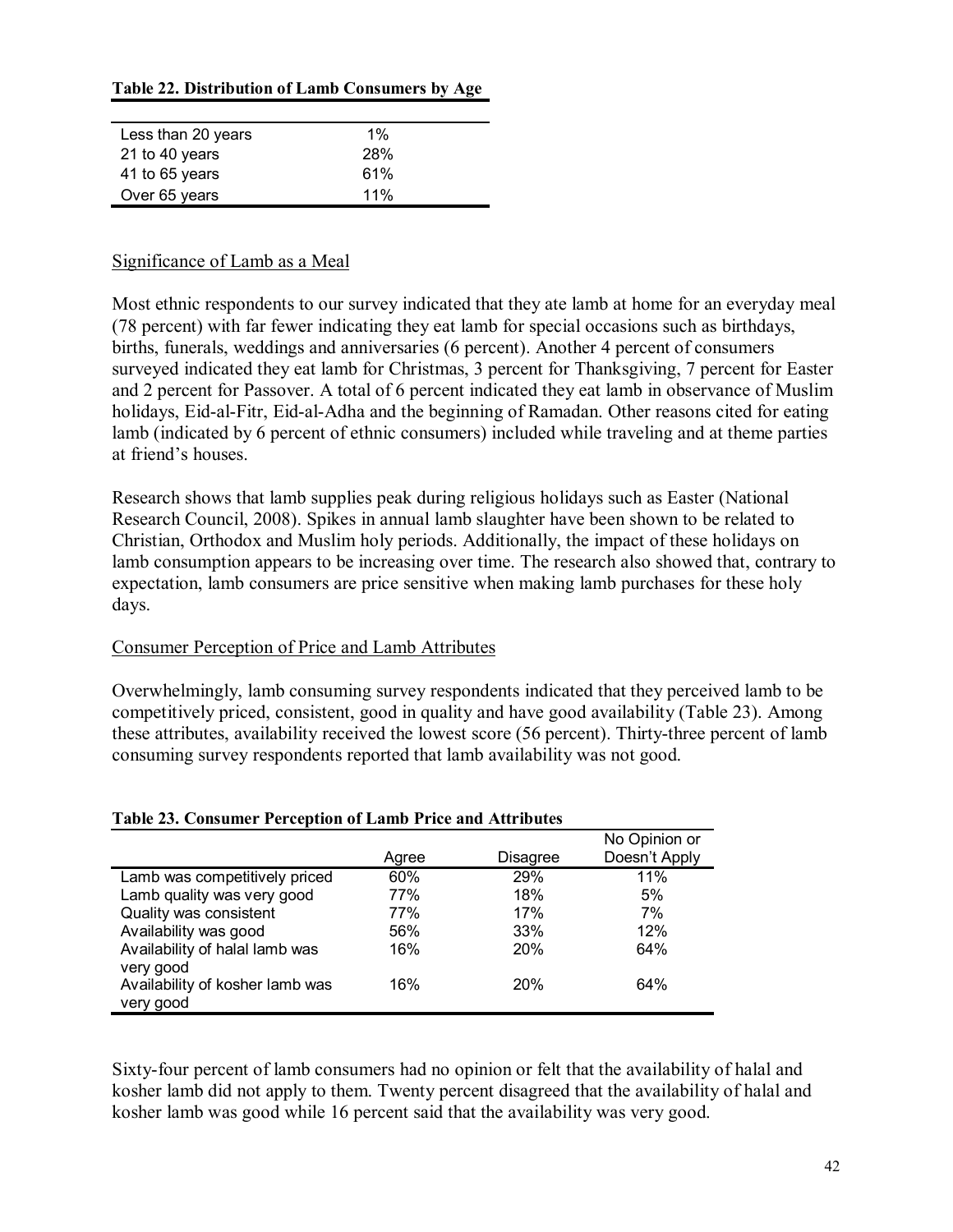# Lamb Marketing Channels

Nearly 60 percent of lamb consumers in the survey reported that they purchased lamb from a grocery store. Twenty-two percent reported the lamb came from Wal-Mart, Samís Club or Costco. Another 38 percent bought lamb at "Other" grocery stores excluding natural and ethnic grocery stores. Natural grocery stores such as Whole Foods accounted for the purchases of 8 percent of lamb consumers and ethnic grocery stores for another 8 percent. Thirteen percent of lamb consumers in the survey purchased lamb from butchers at meat markets.

The remaining sources for lamb purchases included friends or relatives (2 percent) and farmers' markets (2 percent). Only 1 percent indicated that they purchased lamb direct from a farmer and had it slaughtered at a packing plant. Another 3 percent did not know where the lamb came from and 5 percent reported "Other" sources, including lamb purchased from an online meat store and from a U.S. Army commissary.

When asked why lamb purchases were made at their particular location, 51 percent of lamb consuming respondents responded "convenience". Low cost (35 percent), freshness (35 percent), selection (34 percent) and quality (34 percent) ranked about equally important in consumers<sup>7</sup> lamb purchasing decisions.

When lamb consuming respondents were asked whether they mostly eat domestic or imported lamb, 44 percent responded U.S., 14 percent responded imported and 42 percent responded that they didn't know. When asked why they consumed imported lamb, 71 percent responded that domestic lamb was not available while 13 percent responded that the quality of domestic product was inferior and 12 percent reported that the price was too high. Other responses included quality was not consistent (4 percent) and travel in other countries where U.S. lamb was not available.

Nearly two-thirds (61 percent) of lamb consuming respondents indicating that they eat lamb away from home purchased the lamb at a formal or casual sit-down restaurant. Eating lamb at a friend's or relative's house came in at a distant second (21 percent) with another 6 percent at a fast-food restaurant, 3 percent at a food kiosk or vending cart, 3 percent at an entertainment venue and about 1 percent at "Other" venues such as cruises.

### **Substitution of Lamb, Mutton and Goat Meat for Other Meats**

The survey responses suggested that there is some degree of substitution in consumption among meats with nearly one-quarter of lamb consumers also eating goat meat or mutton. Twenty-three percent of lamb consumers also ate goat meat and 21 percent of lamb consumers also reported eating mutton. Eleven percent of surveyed lamb consumers also ate mutton and goat.

If lamb is not available or priced too high, lamb consuming respondents most often picked beef as the substitute of choice. Chicken was the second most popular choice.

In the case of the unavailability of lamb, 41 percent of lamb consuming respondents indicated that they would purchase beef instead, 20 percent would purchase chicken instead, 16 percent pork, 11 percent fish or seafood, 5 percent goat or veal and 3 percent mutton.

If lamb is priced too high, 34 percent of lamb consuming respondents indicated they would buy beef instead, 30 percent chicken, 14 percent pork, 11 percent fish or seafood, 4 percent goat or veal and 3 percent picked mutton.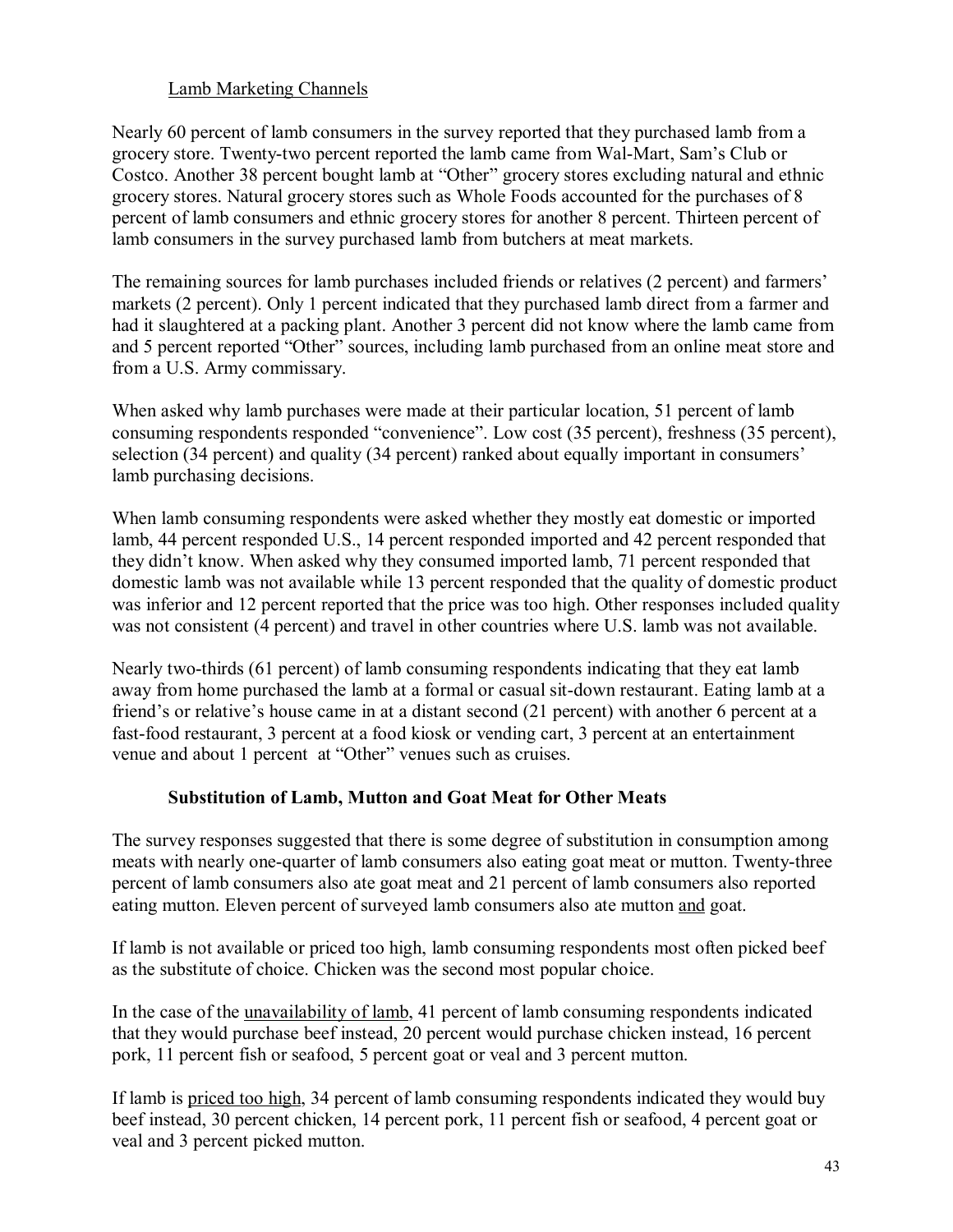### **Ethnic Retail Goat Consumption**

Twenty-four percent of ethnic lamb, mutton and goat consumers surveyed indicated that they had eaten goat meat in the past year compared to 92 percent that have eaten lamb and 21 percent that have eaten mutton in the past year.

A majority of goat consuming respondents (63 percent) indicated that they eat goat meat for no particular occasion, for an every day meal. Seventeen percent of ethnic consumers eat goat meat in observance of Muslim holidays. Five percent of consumers eat goat meat during the beginning of Ramadan, 7 percent for Eid-al-Fitr and 5 percent for Eid-al-Adha. Two percent eat goat meat for Passover, 4 percent for Easter, 2 percent for Christmas and 4 percent for Thanksgiving. Ten percent of consumers indicated that they choose goat meat for birthdays, births, funerals, weddings and anniversaries. Eighteen percent of consumers reported eating goat meat for other occasions such as while traveling overseas, at a friend's house and at restaurants.

Overall, with respect to their most recent experience eating goat meat, 59 percent of respondents reported that the goat meat was competitively priced, 72 percent that the quality was very good, 67 percent reported that the quality was consistent and 54 percent said the availability was good.

Over half of respondents did not feel the availability of halal goat meat was an issue (54 percent). The same was the case for the availability of kosher goat meat -- 57 percent believed that it was a nonissue.

If goat meat was not available, the respondents reported that they choose beef as their first choice for a substitute (26 percent) with chicken the second choice (19 percent each). Seventeen percent said they choose pork if goat meat was not available. If goat meat was priced too high, 26 percent of respondents said they choose beef instead, 21 percent chicken, 19 percent pork, 17 percent lamb, 9 percent fish or seafood, 4 percent mutton and 4 percent veal.

American goat meat is fairly well recognized as being American. Fifty-three percent of respondents reported eating U.S. goat meat while only 6 percent (or 6 respondents) said they ate imported goat meat. However, 41 percent said they did not know the origin of the goat meat they eat. About 67 percent of respondents reported that they eat imported goat meat because domestic goat meat is not available. One-half of consumers reported that the reasoning for not eating U.S. goat meat was that the price is too high. One-third of respondents felt that the quality of U.S. goat meat is inferior so they purchase imported goat.

Goat meat is primarily consumed outside the home according to the survey respondents. On a per capita basis, however, they reported that more goat meat is consumed at home. Forty-six percent of respondents had eaten goat meat at home in the past year and 70 percent had consumed goat meat away from home. Goat consuming respondents reported an average annual consumption of 2.86 lb per person at home and 2.02 lb per person away from home.

Among the sources of goat meat consumed at home, the survey respondents indicated that 27 percent was purchased from a meat market/butcher shop and 24 percent from an ethnic grocery store. There were multiple reasons for the choosing the locations above in purchasing goat meat. Freshness was reported as being important for 47 percent of consumers. Other reasons included convenience (44 percent), low cost (42 percent), selection (36 percent) and quality (27 percent).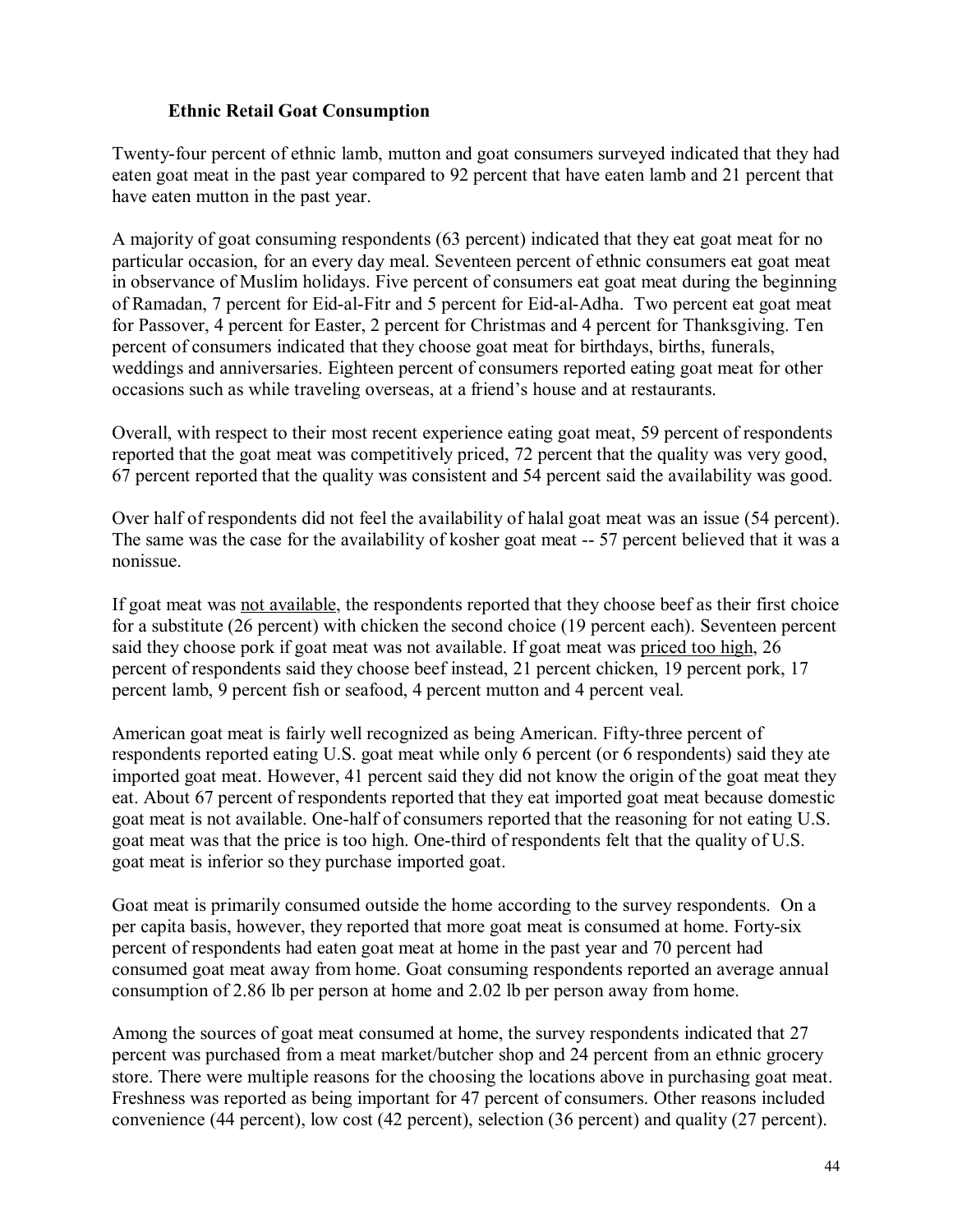Among the 98 consumers that had eaten goat meat in the past year, 70 percent reported eating goat meat away from home in the past year. When eating goat meat away from home, the most popular venue was a casual or formal sit-down restaurant (39 percent) followed by at a friend's or relative's house 36 percent and then fast food restaurants (12 percent).

Forty-two percent of goat meat consuming respondents reported eating goat once a year, 29 percent once every three months, 20 percent once a month and 8 percent at least once a week.

## **Ethnic Retail Mutton Consumption**

Among 410 consumers surveyed that had eaten lamb, mutton or goat in the past year, 21 percent had eaten mutton. Mutton was the choice of meal for "no particular occasion/an everyday meal" for 62 percent of the respondents.

Just over half (51 percent) of respondents thought that the availability of mutton was good. This compares to 56 percent for lamb consuming respondents and 54 percent for goat consuming respondents. Sixty-seven percent of mutton consuming respondents thought that the mutton was competitively priced, 72 percent reported that the quality was good and 73 percent said that quality was consistent. Over half of mutton consuming respondents thought that the availability of halal mutton was not an issue (54 percent) and 58 percent that the availability of kosher mutton was not an issue.

If mutton was not available mutton consuming respondents mostly picked beef as the next best substitute (27 percent) and then fish or seafood (16 percent), lamb (14 percent), goat meat (13 percent), chicken (12 percent), pork (11 percent) and veal (7 percent).

If mutton was priced too high, then 23 percent of mutton consuming respondents switched to beef, followed by fish or seafood (18 percent), pork (16 percent), lamb (13 percent), chicken (12 percent), goat meat (10 percent) and veal (4 percent).

Sixty-two percent of mutton consuming respondents reported eating U.S. mutton. Eight percent said the mutton was imported and one-third reported that they did not know the origin. Overwhelmingly, mutton consuming respondents said that U.S. mutton was priced too high as the reason why imported product was chosen (71 percent).

The majority (59 percent) of mutton consuming respondents ate mutton at home in the past year. Fifty-five percent of mutton consuming respondents ate mutton at least once a month, 29 percent every three months and 16 percent once a year.

Mutton was reportedly purchased from Wal-Mart, Sam's Club or Costco by 20 percent of respondents. "Other grocery stores" (not including ethnic or natural grocery stores) accounted for 22 percent of respondents' answers and another 22 percent said the mutton came from a butcher/meat market. Three individuals purchased the mutton from a farmers' market and one purchased it live from a farmer and had it processed at a slaughter facility.

Convenience was the most popular reason for deciding upon where to purchase mutton (51 percent of responses). Low cost and freshness ranked evenly as the second most popular reason (41 percent each) followed by selection (37 percent) and quality (29 percent). Four people indicated that they like to select a live animal as the reason for their choice of where to source mutton.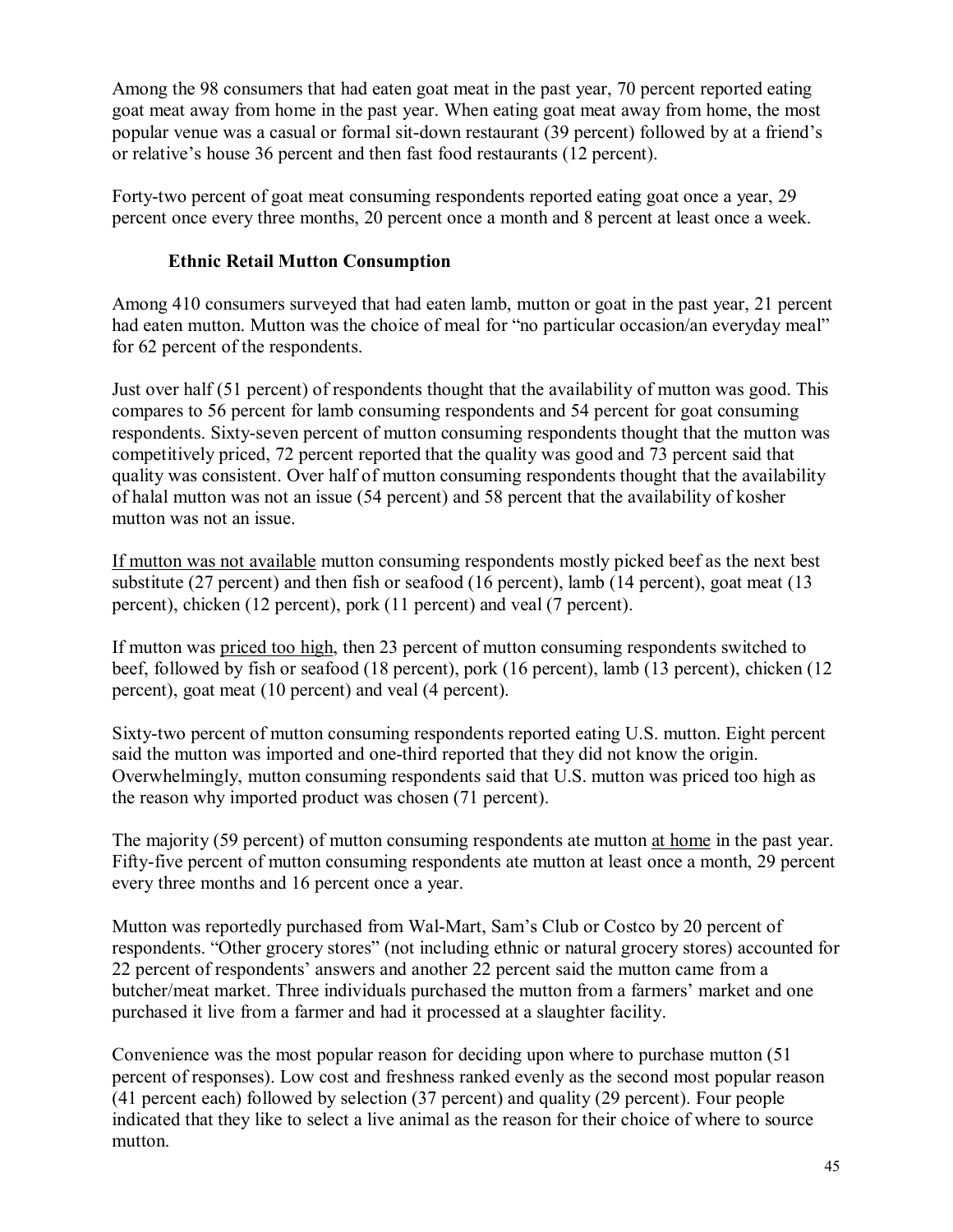Sixty-nine percent of mutton consuming respondents reported eating mutton away from home. Nearly two-thirds of mutton consuming respondents (68 percent) ate mutton away from home at least once every three months to once a year, 13 percent at least once a week and 19 percent once a month.

While more mutton consuming respondents ate mutton away from home than at home, they reported eating a lower volume away from home. Fifty-nine percent of mutton consuming respondents ate mutton at home with an average annual per capita consumption of 4.35 lbs. at home. Sixty-nine percent of mutton consuming respondents ate mutton away from home with an average annual consumption of 2.58 lbs. per person.

Nearly one-half (48 percent) of mutton consuming respondents ate mutton at a casual or formal sit-down restaurant. Thirty-eight percent had the mutton at a friend's or relative's house while 7 percent had it as a fast food restaurant and 3 percent at a fair, trade show or other entertainment show.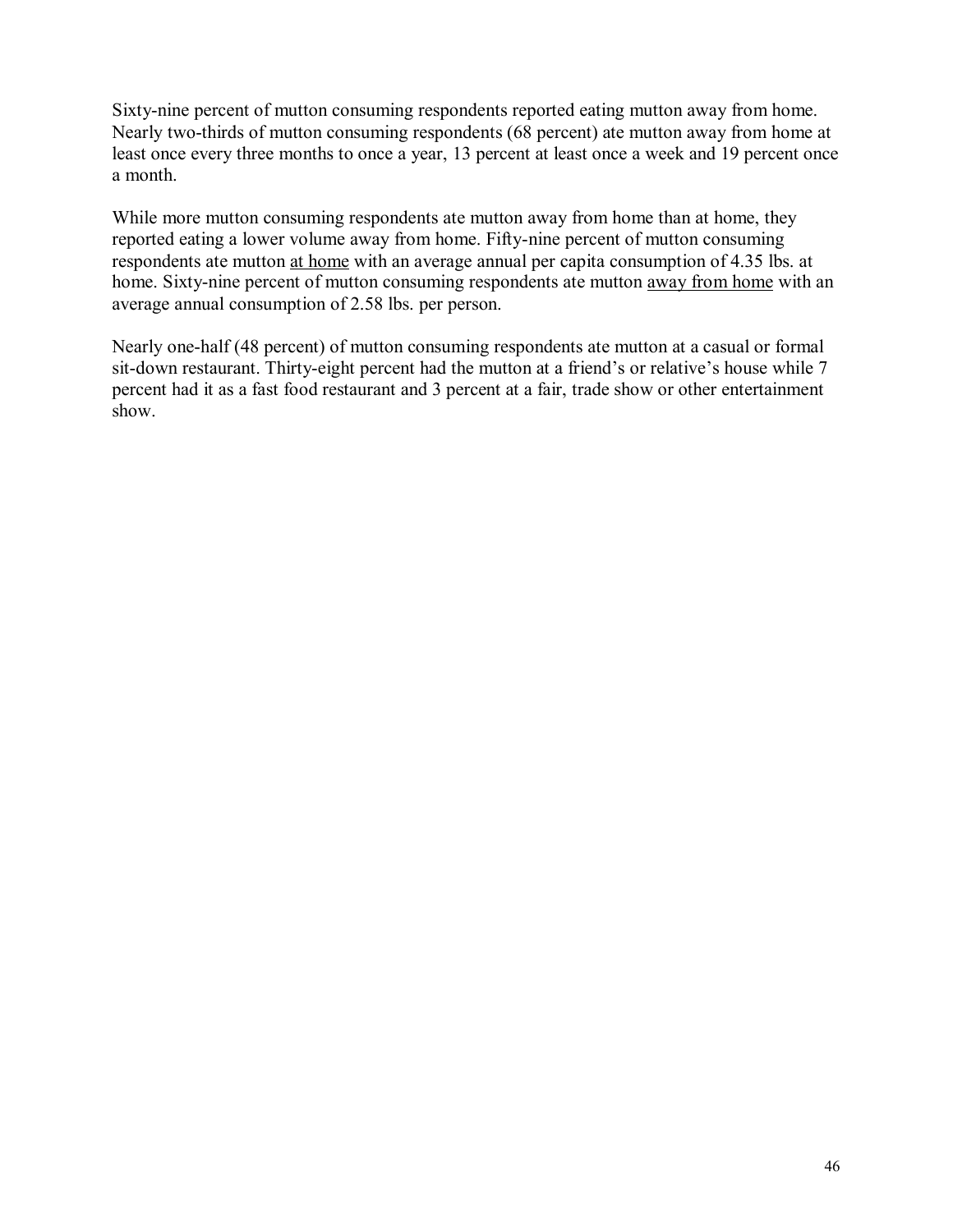### **Chapter 6. Marketing Strategies to Enhance Industry Profitability Suggested by the Research Results**

The research suggested a number of strategies for marketing lamb to nontraditional markets that could enhance industry profitability. Six key strategies for marketing to nontraditional markets suggested by the research include the following:

*Marketing Strategy #1: Create opportunities to divert lambs from nontraditional markets into traditional, commercial market channels.* 

Most producers would likely suggest that they would prefer benefiting from marketing directly to nontraditional markets rather than selling to those markets through packers. However, the fact is that the large volume of lambs currently going into nontraditional markets now is not benefitting from the efficiencies, scale of operation and infrastructure currently in place in traditional market channels. As a result, the future growth of traditional markets could well be impeded by the lack of efficient slaughter, distribution and infrastructure to facilitate the growth. One consequence could be a growing number of ethnic consumers buying imported lamb because of the unavailability of domestic lamb to meet their needs. Traditional market channels may well allow a larger number of producers to take advantage of and benefit from this quickly growing market segment and limit the erosion of ethnic consumers to imported lamb over time.

### *Marketing Strategy #2: Increase ethnic group awareness and purchase frequency by promoting the specific characteristics of American lamb that they value.*

The survey results indicated that the critical attributes of lamb that they value most when buying lamb include: the meat yield, grass fed, healthy, "natural," consistency, local, comes from a trusted source and availability. These then are the targets for advertising and promotion campaigns for selling an increased volume of American lamb to ethnic consumers. By informing ethnic consumers of the superiority of American lamb with regard to these specific attributes, ethnic consumers are more likely to search for and demand American over imported lamb and over other competing meats.

# *Marketing Strategy #3: Enhance ethnic consumer awareness of the availability of American lamb.*

When minority lamb consuming respondents were asked whether they eat domestic or imported lamb, 44 percent responded American lamb, 14 percent responded imported and 42 percent responded that they did not know. When those who eat imported lamb were asked why they did so, an overwhelming majority (71 percent) responded that domestic lamb simply was not available. Advertising and promotion to educate ethnic consumers on where and how they can access American lamb could be an important strategy to enhance the ethnic consumption of and loyalty to American lamb. Industry efforts to improve the availability of lamb to this rapidly growing segment of the population are also needed.

### *Marketing Strategy #4: Target ethnic lamb sales geographically.*

The survey results indicated that a disproportionate number of lamb consumers live in California and New York. While California is home to 20 percent of the lamb consuming survey respondents with southern California accounting for 12 percent of the respondents, California is home to only 7 percent of the U.S. minority population (all ethnicities excluding non-Hispanic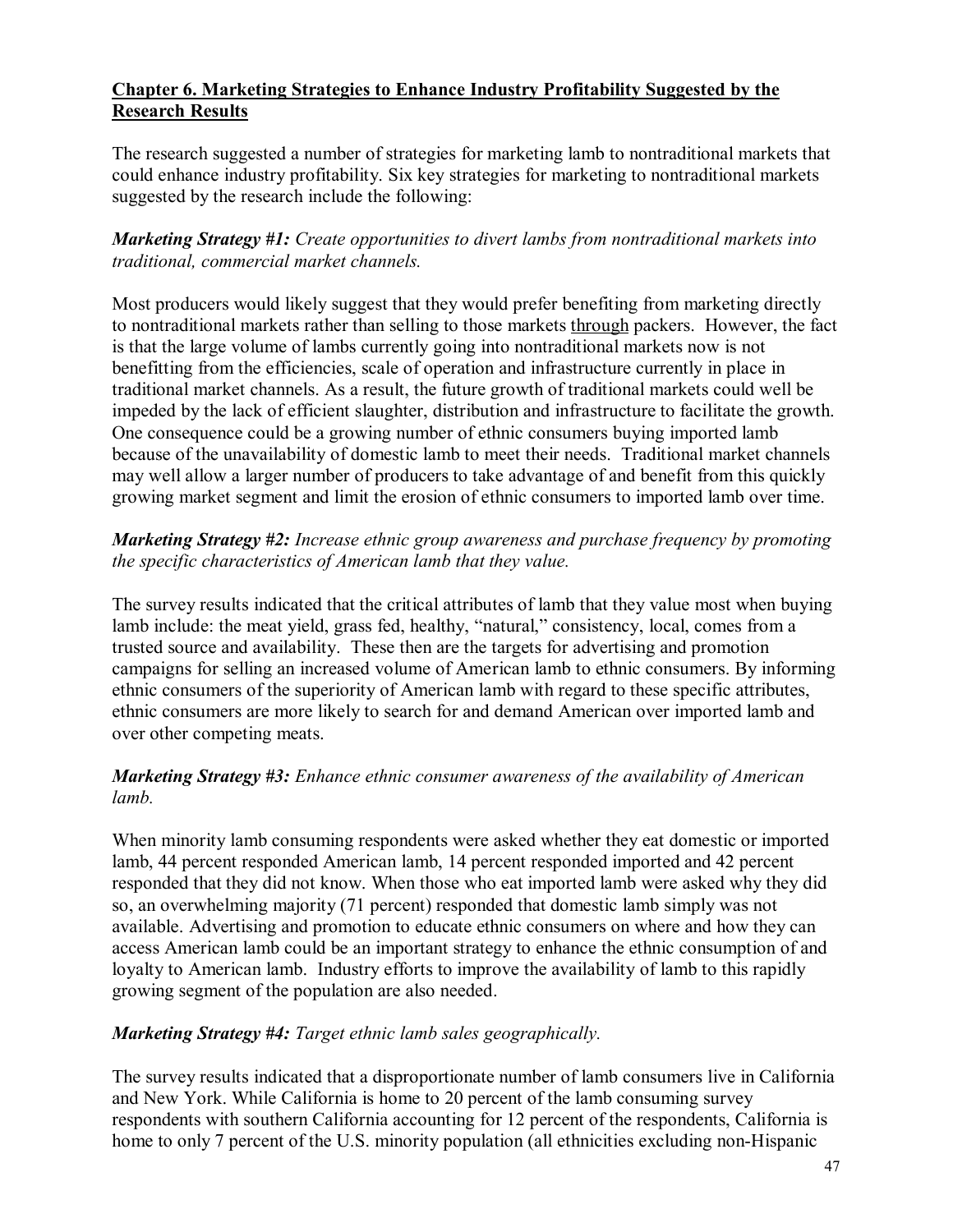white race). Also, New York is home to 13 percent of the ethnic lamb consumers surveyed but accounts for only 3 percent of the total U.S. population. Targeting ethnic market advertising and promotion dollars to these areas will likely maximize the bang for each buck spent on this market segment.

### *Marketing Strategy #5: Target retail over foodservice sales to ethnic consumers.*

Nearly 75 percent of ethnic lamb consumers indicated they eat lamb at home with 37 percent indicating they eat lamb at least once a month. Thus, despite the growing trend toward awayfrom-home consumption for many food products and even lamb, most ethnic consumers continue to eat lamb at home. Thus, promoting lambs sales at retail could be the most effective way of spending ethnic promotion dollars.

### *Marketing Strategy #6: Target mainstream grocery stores in marketing lamb to ethnic consumers.*

Among the 75 percent of ethnic consumers indicating that they eat lamb at home, about 60% reported that they purchase their lamb from mainstream grocery stores. When asked why they purchase lamb at grocery stores, "convenience" was the most popular response given followed in equal importance by low cost, selection, freshness and quality. So despite the perhaps prevailing perception that the lamb consumed by ethnic groups comes from live animals they purchase and custom slaughter, in fact nearly two-thirds shop for their lamb in mainstream grocery stores. The implication is that targeting mainstream grocery stores frequented by ethnic consumers could enhance the effectiveness of lamb promotions to ethnic groups.

Obviously, these six strategies should be designed to work together for maximum effectiveness. Other results of the survey should also be taken into account such as the apparent price sensitivity of ethnic consumers even when buying for special occasions and special holidays. Because ethnic lamb shoppers have relatively lower incomes than other lamb consuming groups, cost could be a factor in the choice of many to buy lamb at grocery stores rather than at more specialty ethnic or natural grocers or even from butchers.

### **What's the Future for Ethnic Lamb Consumption?**

While the increase in population growth will surely increase lamb demand, the ethnic composition of that growth will likely accelerate lamb consumption in the future. According to the Pew Research Center (2008), if current trends continue, ethnic populations in the U.S. are estimated to grow exponentially while the non-Hispanic White population grows only marginally.

The U.S. Census Bureau reported that minorities, now roughly one-third of the U.S. population, are expected to become the majority in 2042, with the nation projected to be 54 percent minority in 2050. The Pew Research Center estimated that by 2050, the White population will shrink from 67 percent of the population to 47 percent; the Hispanic population will grow from 14 percent to 29 percent; the Blacks will hold at about 13 percent; and Asians will grow from 5 percent to 9 percent (2008:2). If these growth rates hold, then lamb consumption could grow exponentially given the results of this survey on the incidence of lamb consumption among ethnic groups.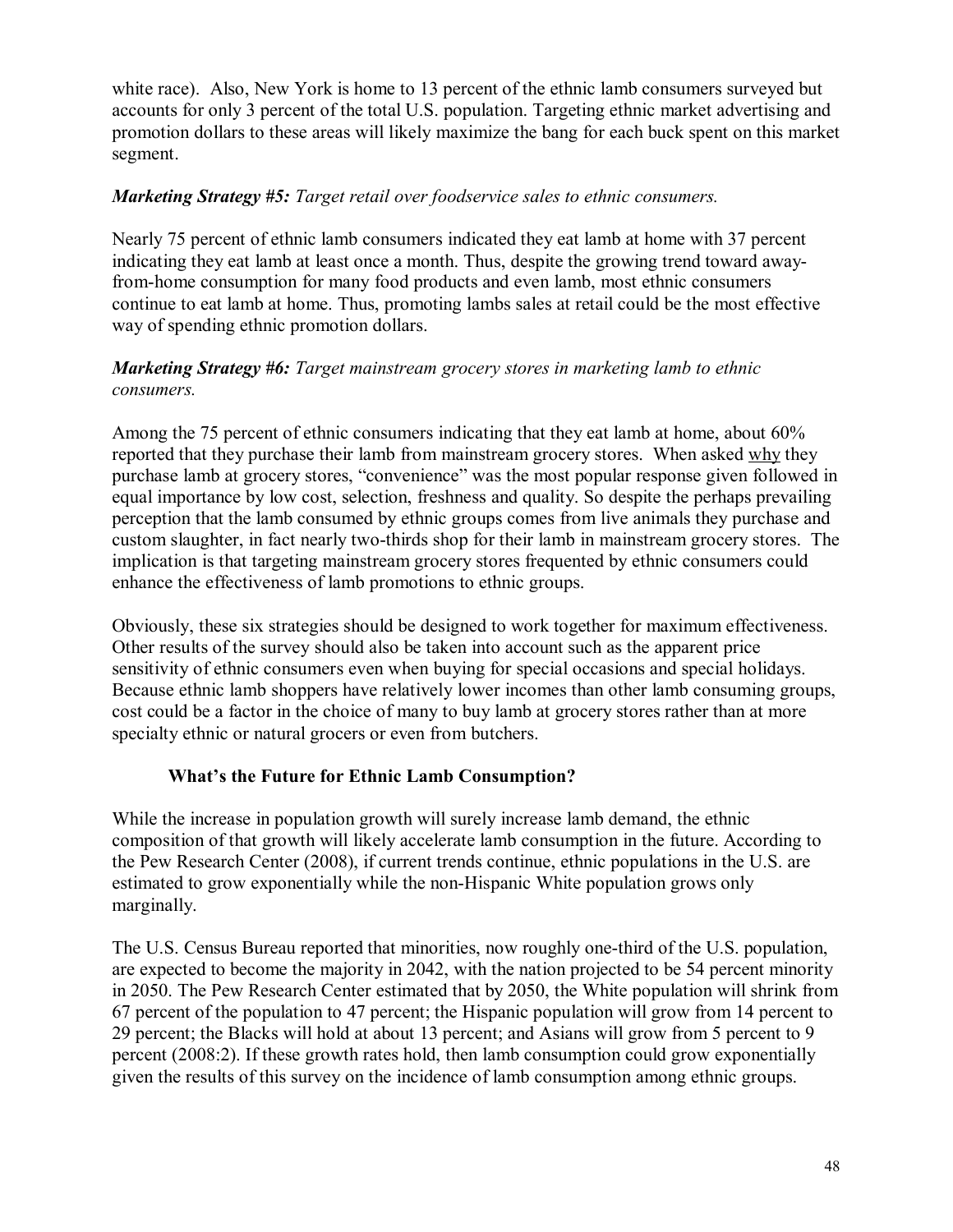According to the U.S. Census Bureau<sup>32</sup>, by 2050, the minority population — everyone except for non-Hispanic, single-race whites  $\frac{1}{10}$  is projected to be 235.7 million out of a total U.S. population of 439 million. Also according to the U.S. Census Bureau, the greatest rate of growth by ethnicity will be the Hispanic population followed by Asian Americans. The African American population is also expected to grow but at a somewhat lower rate.

Given an estimated 235.7 minority population in 2050 and the survey findings we can calculate an estimated volume of lamb consumption by the minority populations in 2050. Recall that the estimated ethnic lamb consumption incidence rate, based on our survey results, is 43 percent. The annual per capita consumption of lamb eaten at home is estimated at 3.25 lbs. and away from home at 2.37 lbs. Thus, an estimated 240 million lbs. will be consumed at home by ethnic groups and 329 million lbs. will be consumed away from home by those groups for a grand total of 569 million lbs. of projected lamb consumption by persons of ethnic backgrounds.

In 2008, domestic commercial lamb and mutton production totaled 173.8 million lbs. and lamb and mutton imports totaled 183.3 million lbs. for a total availability of 357.1 million lbs. *Thus, lamb consumption by ethnic groups in 2050 is expected to surpass current lamb availability by 60 percent.* 

This estimate is conservative given that the non-Hispanic white population will likely adopt more international cuisine, including lamb. Additionally, as the minority population increases, so will the portion of the ethnic working population that can choose lamb as a meal. The greater portion of working age ethnic populations in the total will also accelerate lamb consumption. According to the U.S. Census Bureau, the percentage of the population in the "working ages" of 18 to 64 is projected to decline from 63 percent in 2008 to 57 percent in 2050. However, the working-age population is projected to become more than 50 percent minority in 2039 and be 55 percent minority in 2050 (up from 34 percent in 2008). Also in 2050, the working-age population is projected to be more than 30 percent Hispanic (up from 15 percent in 2008), 15 percent black (up from 13 percent in 2008) and 9.6 percent Asian (up from 5.3 percent in 2008).

According to the Pew Research Center (2009), the rise of consumers expressing no religious preference has been one of the most important trends on the American religious scene since 1990. Although the overall rate of growth of those expressing no religious preference slowed after 2001, the numbers offering a specific self-identification as Agnostic or Atheist rose markedly from over a million in 1990 to about 3.6 million in 2009. This suggests that religion will become less of a factor for marketing lamb in traditional markets. This may be less of a concern among Muslim and Jewish populations, however, since the observance of many Muslim and Jewish holidays and a long tradition of frequent lamb consumption will likely continue to encourage the slaughter and preparation of lamb among these two religious groups in the future.

 $\overline{a}$  $32$  U.S. Census Bureau. "An Older and More Diverse Nation by Midcentury," 2008.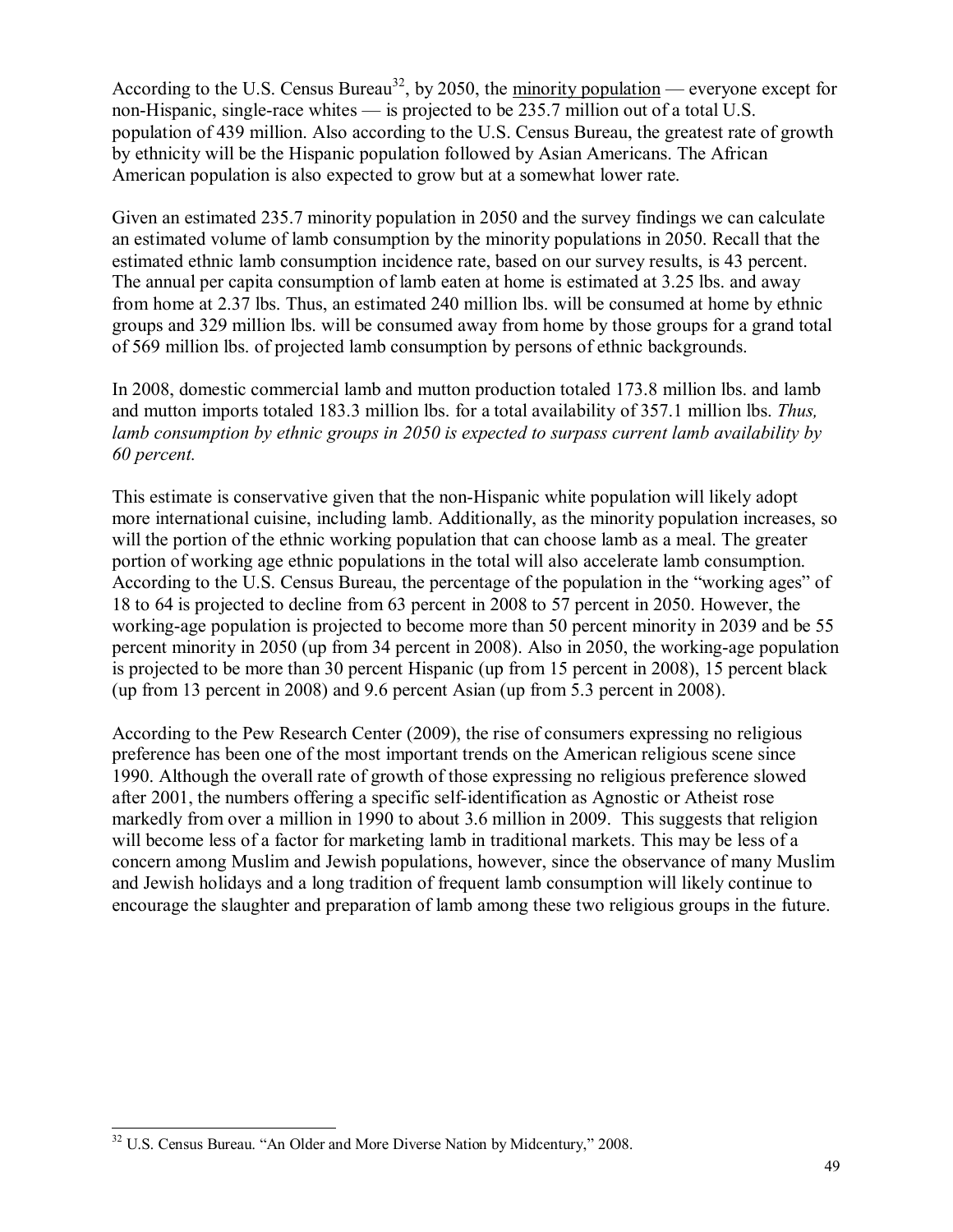### **References**

Australian Halal Food Services. Accessed online at http://www.ahfservices.com.au/halal.html in December 2009.

Australian Meat. Accessed online at http://www.australian-meat.com/australian-meat-home in 12/2009.

CBS News. "Whites Now a Minority in California," March 30, 2001.

Faris, Waleed F. "Region and Lamb Consumption," Muslim Students Association Coordinator, Virginia Tech., 2002.

Food Marketing Institute/American Meat Institute. "The Power of Meat," 2009.

Gross, J. B. ''American Lamb Attitude and Usage Study 2006,'' Presentation made at the American Lamb Board Meeting, San Antonio, TX, January 25, 2006.

Holz-Clause, Mary, AgMRC, Iowa State University. "Marketing Beef to Latino Consumers," December 2009.

Iqbal, A. "Halal Meat Trade in the United States of America." Accessed online at www.sheepandgoatmarketing.info, 12/18/09.

Just Food, Inc., Cornell University, Los Sures. "Market Research in Ethnic Community Shows Restaurants with Goat Meat," 1999.

Kirkpatrick, T., B. Bell, et al. for the American Sheep Industry Association. "Marketing out of the Mainstream," 1995.

Kosmin, Barry A. and Ariela Keysar. ARIS. "American Religious Identification Survey," (ARIS 2008), March 2009.

National Academy of Sciences. Committee on the Economic Development and Current Status of the Sheep Industry in the United States. *Changes in the Sheep Industry in the United States: Making the Transition from Tradition,* National Academies Press, 2008.

New York City Department of City Planning (2005). "The Newest New Yorkers: 2000," http://www.nyc.gov/html/dcp/pdf/census/nny\_briefing\_booklet.pdf. Retrieved 2007-03-27. Accessed 12/2009.

Pew Forum on Religion and Public Life. "Pew Forum's U.S. Religious Landscape Survey," February 2008.

Pew Forum on Religion and Public Life. "Portrait of Muslims," Accessed 11/27/09 http://religions.pewforum.org/**.** 

Pew Research Center. Jeffrey S. Passel and D'Vera Cohn. "U.S. Population Projections: 2005– 2050," February 2008.